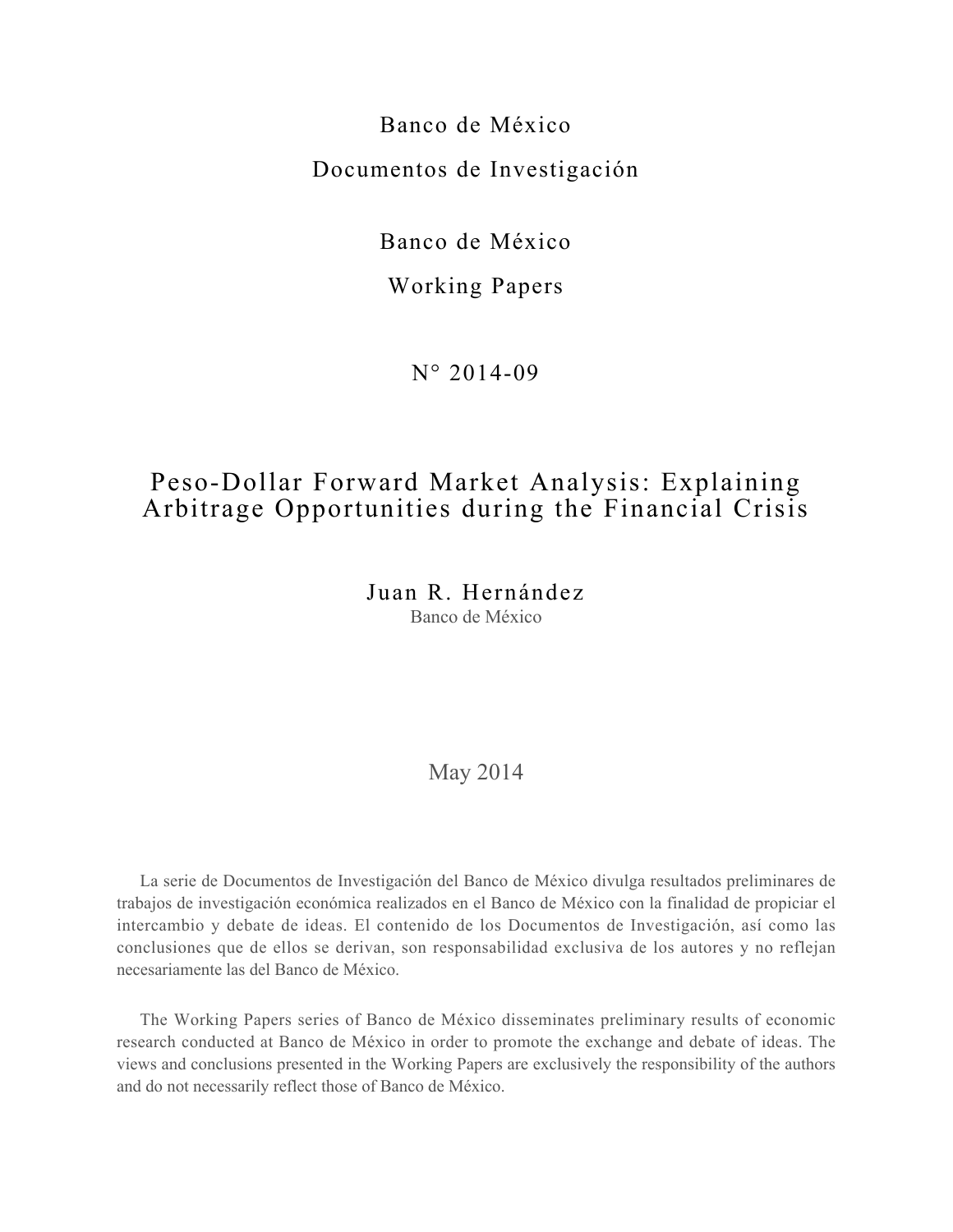# Peso-Dollar Forward Market Analysis: Explaining Arbitrage Opportunities during the Financial Crisis \*

Juan R. Hernández $^{\dagger}$ Banco de México

Abstract: Using a vector error correction model I test whether shocks in the funding liquidity conditions in the U.S. and Europe separately explain deviations from the covered interest parity (CIP) between the U.S. Dollar and the Mexican Peso. I find that: (1) Apparent deviations from the CIP seem to be persistent, unless a closer measure to the true costs of funding for the agents is considered. (2) A stable long-run equilibrium relation emerges when I include the effects of funding liquidity shocks stemming from the U.S. and Europe. (3) The exchange rate forward premium adjusts towards a long-run equilibrium relation given by the CIP. (4) Surprisingly, the yield on 1-month Mexican CETEs has its own stochastic trend despite the strong relation between the U.S. and Mexico's economies. (5) Analysis confirms that both future and spot exchange rates are affected by shocks stemming from the U.S. Treasury Bills, the funding liquidity in the U.S. and Europe, and the Mexican CETEs.

Keywords: Covered Interest Parity, Forward and Spot Exchange Rates, Structural Vector Error Correction Model.

JEL Classification: C58, F31, G12, G13, G14.

Resumen: Utilizando un modelo vectorial de corrección de error pruebo si choques en las condiciones de fondeo de liquidez en Estados Unidos y Europa explican por separado las desviaciones de la paridad de interés cubierta (PIC) entre el dólar de Estados Unidos y el peso mexicano. Encuentro que: (1) Las desviaciones de la PIC parecen ser persistentes, a menos que se considere una medida más fiel de las condiciones de liquidez de los agentes. (2) Emerge una relación de largo plazo estable cuándo incluyo los efectos de los choques a las condiciones de fondeo de liquidez. (3) La prima del tipo de cambio forward se ajusta a la relación de largo plazo dada por la PIC. (4) Sorpresivamente, el rendimiento en los CETEs de 1-mes tiene su propia tendencia estocástica, aun cuando hay una fuerte relación entre las economías de Estados Unidos y México. (5) El análisis confirma que los tipos de cambio, tanto futuro como spot, son afectados por los choques que provienen de los bonos del Tesoro de Estados Unidos, las medidas de fondeo de liquidez para Estados Unidos y Europa, y los CETEs.

Palabras Clave: Paridad de Interés Cubierta, Tipos de Cambio Forward y Spot, Modelo Estructural de Vectores de Corrección de Error.

 <sup>\*</sup>The first version of this work was developed with the hospitality and funding provided by Banco de Mexico through its summer program for PhD students. I thank the valuable comments from an anonymous referee, Carlos Lever, Antonio Noriega, Salvador Rodríguez and Daniel Sámano. Nicolás Amoroso, Miguel Díaz Díaz and Raúl Ibarra devoted time for discussion and comments on previous drafts. The views contained in the document are my own

 $\dagger$  Dirección General de Investigación Económica. Email: juan.hernandez@banxico.org.mx.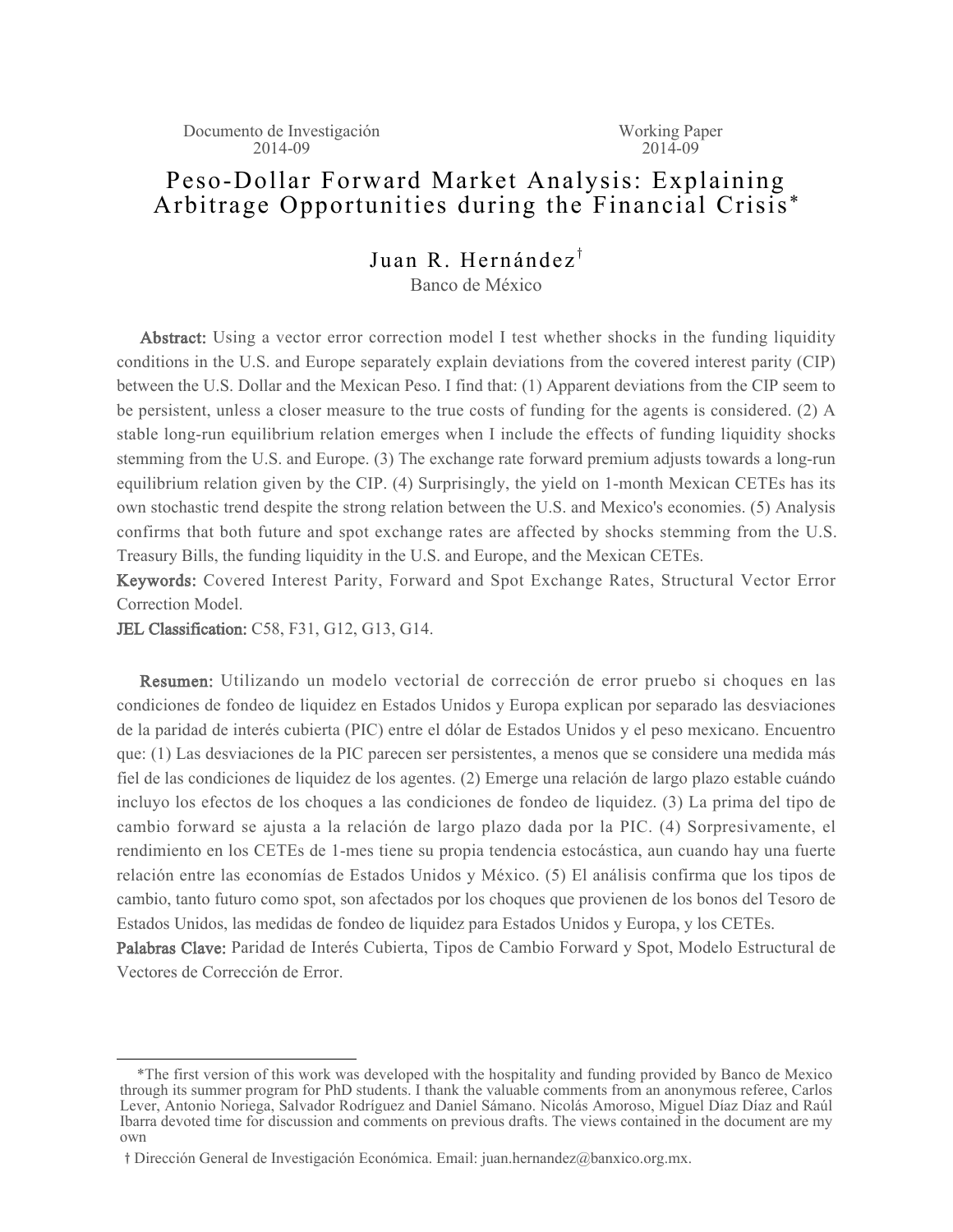### **1 Introduction**

In this paper, I test the hypothesis that an important friction causing apparent deviations from the covered interest parity (CIP) between the U.S. Dollar (USD) and the Mexican Peso (MXN) stemmed from the reduced liquidity conditions -defined as (i) the availability of funds to undertake financial transactions in assets that are perceived riskier than those with highest rate by rating agencies, and (ii) higher quality or quantity collateral demandsin the largest financial markets. The CIP is defined with a forward contract on the value of the currencies. Thus, a second source of frictions, might be found in the risk for the counterpart fulfilling his part of the contract. I test whether shocks in funding liquidity generate deviations from the CIP, and whether they persist in the long run.

Using a vector error correction model (VECM) with five variables ((i) the 1-month exchange rate forward premium, (ii) the yield on 1-month U.S. Treasuries, (iii) the yield on 1-month CETEs, (iv) the LIBOR-OIS<sup>1</sup> spread in USD and (v) the analogous measure for Europe) I find first that apparent deviations from the CIP are persistent. Second, it is necessary to include the effects of funding liquidity shocks in the U.S. and Europe to have a stable long-run equilibrium relation. This means that apparent arbitrage opportunities do not remain after considering a closer measure to the true costs of funding for the agents. Third, only the exchange rate forward premium is adjusting towards the long-run equilibrium relation that explains deviations from the CIP.

As a fourth, and surprising finding, the yield on 1-month Mexican CETEs has its own stochastic trend despite the strong relation between the U.S. and Mexico's economies. Finally, the analysis with a structural vector error correction model (SVECM) confirms that both, spot and forward, exchange rates are affected by shocks stemming from the U.S. Treasury Bills and the two measures of funding liquidity.

The financial crisis born in the summer of 2007 -labelled Great Recession- caused high volatility in a number of markets for commodities and securities. The futures market for the Mexican currency did not escape this event. In particular, apparent deviations from the fundamental equilibrium condition of the CIP are observed consistently after August of 2007 and through mid-2012. The consensus among economists and market analysts points to the wealthiest economies as a source of several financial frictions induced to the emerging market economies, including Mexico (see Rajan (2011) and Admati and Hellwig (2013) for a comprehensive account of the Great Recession).

Mexico is an interesting case to analyse since its economy presents solid macroeconomic indicators and has shown a quick recovery after the financial shock. Computation of

<sup>1</sup>Overnight Index Swap.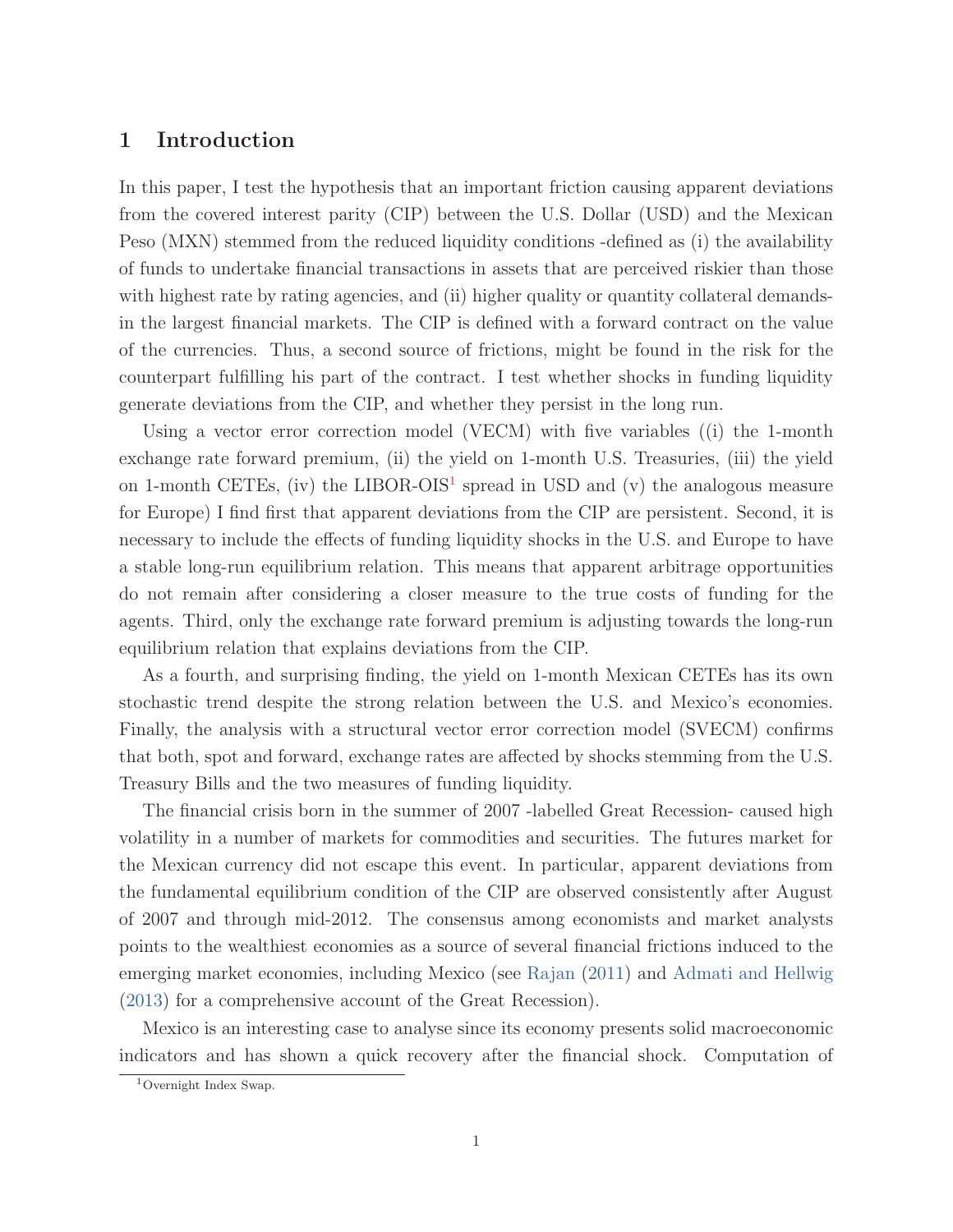deviations from the CIP<sup>2</sup> involving USD-MXN future contracts, the yields on U.S. Treasury Bills and Mexico's CETES, all for 1-month is shown in figure 1. The figure also shows the dates of major shocks from the start of the Great Recession in the summer of 2007 as dated by Eichengreen, Mody, Nedeljkovic, and Sarno (2012).

The displayed behaviour of the deviations from the CIP is consistent with economic theory -since it is around zero- for the period January 2003 to August 2007, with a slump in 2003 and a slight change around 2006. Major disruptions generated by severe financial stress events such as the Bear Stearns buyout, the Lehman Brothers failure, the TARP process within the U.S. Congress and the AIG's bailout are represented by extremely large deviations from the CIP. Finally, after the second half of 2009, the mean of the deviations is positive. In this period the main sources of financial stress were the fragility of Europe's banking sector and the difficulties of Greece, Spain and Italy to roll-over their debt.



Figure 1: Deviations from the CIP in percentage points for period January 2nd 2003 to July 11th 2012. Own calculations for weekly averages with expresion (2.3) shown below. Source: Bloomberg.

The following example provides some intuition and motivates the hypothesis. An investor -a trader- in New York wakes up with one of the following news: (1) Greece has announced that two of its major banks have borrowed funds from the emergency window of the European Central Bank. (2) Spain has announced that it will fail to reduce its budget deficit as GDP percentage to its goal. (3) The U.S. economy created less new jobs than the market expected in the previous quarter. A priori, it seems plausible that each of the previous events will cause funding liquidity in financial markets to fall. In particular, think

<sup>&</sup>lt;sup>2</sup>Expression  $(2.3)$  below details the computation of the CIP.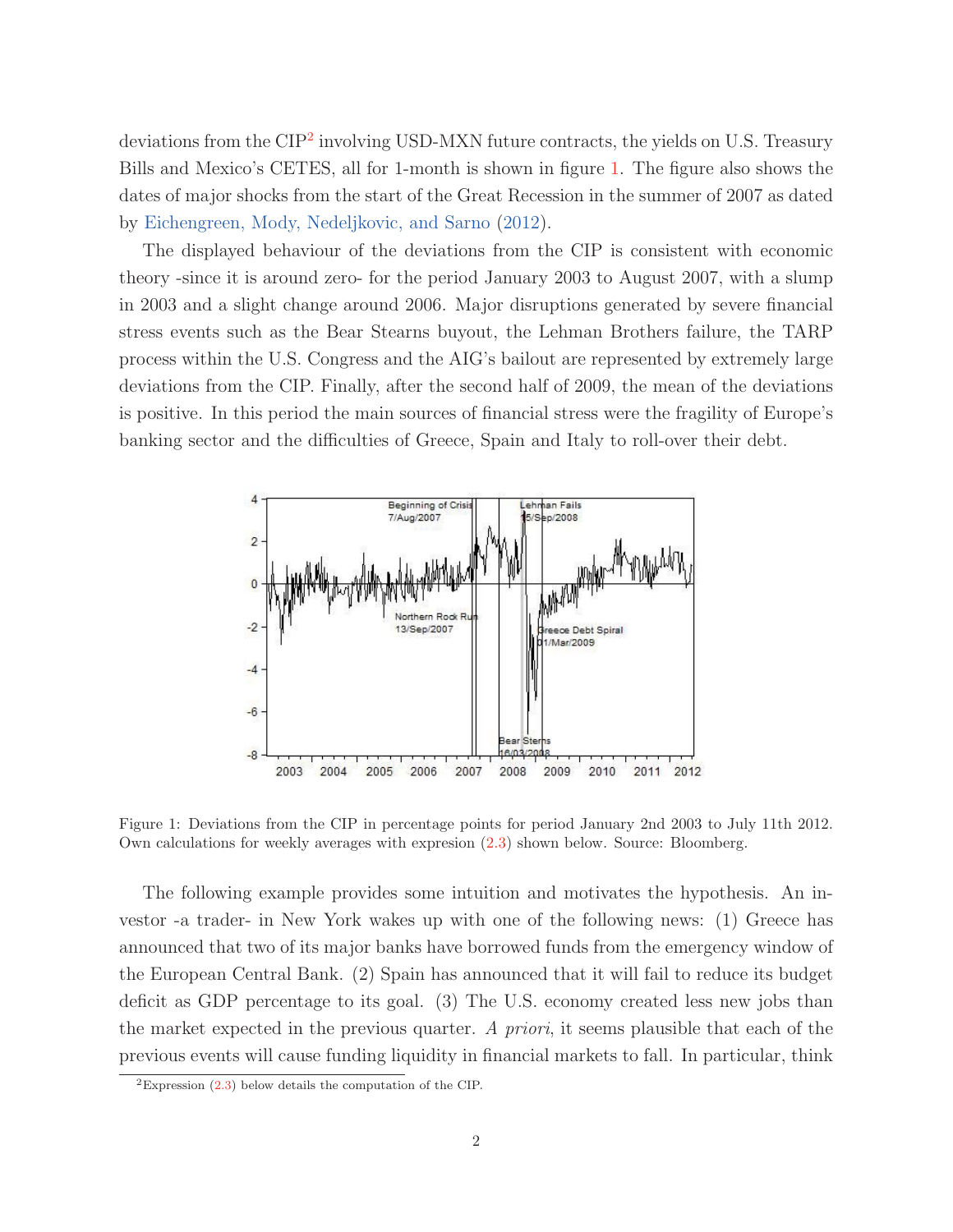of a trader that will see its margin credit reduced.<sup>3</sup> This tighter constraint will reduce his trading on "riskier" assets such as emerging markets' currencies, thus the interest rate differential will no longer be the only determinant of the transaction costs involved. This trader would only trade in the USD-MXN market if the premium is "high enough", thus affecting the arbitrage transactions as explained in Brunnermeier and Pedersen (2009).

The sequence of financial shocks observed from the summer of 2007 all the way through the summer of 2012 suggests that there were two main sources or types of shocks: (1) U.S.-born and (2) Europe-born. Thus, I divide funding liquidity shocks in two types which proves to be useful since both types seem to play a relevant role in explaining deviations from the CIP. Shocks born in the U.S. are straightforward to relate to deviations from the CIP provided, among other reasons, that: (i) The U.S. economy is Mexico's exports main destiny -changes in the demand for goods made in Mexico affects the risk premium firms must pay when they look into sources of funding. (ii) The largest Mexican firms have access to credit valued in USD -provided by U.S. based financial firms. (iii) There is relatively high mobility of labour between the two economies -which changes the relative prices of production inputs, among them the interest rate. A priori, however, Europe-born shocks are not as directly related to deviations from the CIP but they are still relevant as I argue below.

Despite the interconnectedness of financial markets, relating events in Europe to deviations from the CIP deserves a deeper analysis. The lack of a clear relation between deviations in the CIP and Europe-born shocks can bias analysts and economists' judgement towards the claim that these shocks have only a short-run effect. A formal test of long-run effects should provide sound information regarding the persistence of the a priori labelled short-run shocks.

Tests of the CIP have been present in the literature for many years. Aliber (1973) is among the pioneers of testing its validity along with Frenkel and Levich (1975) and Frenkel and Levich (1977). For the particular case of the CIP involving the USD-MXN market, Carstens (1985) is the earliest reference I found. The focus of his PhD dissertation is on the period 1980-1982. He analyses the determination of the forward exchange rate for delivery after three months. In that period Mexico had a fixed (spot) exchange rate and observed considerable external imbalances concerning both its current account and outstanding external debt. This led to a generalized belief that a devaluation of the MXN with respect to the USD was about to take place. In a way, the present paper updates Carstens' analysis of the CIP for the USD-MXN market and is the first to use a SVECM.

 ${}^{3}$ Even if systemic liquidity is not an issue in itself in the financial markets of the largest economies, financial stress on a firm level would prevent the traders to take advantage of arbitrage opportunities if the asset underlying the transaction is out of bounds in internal risk management policy.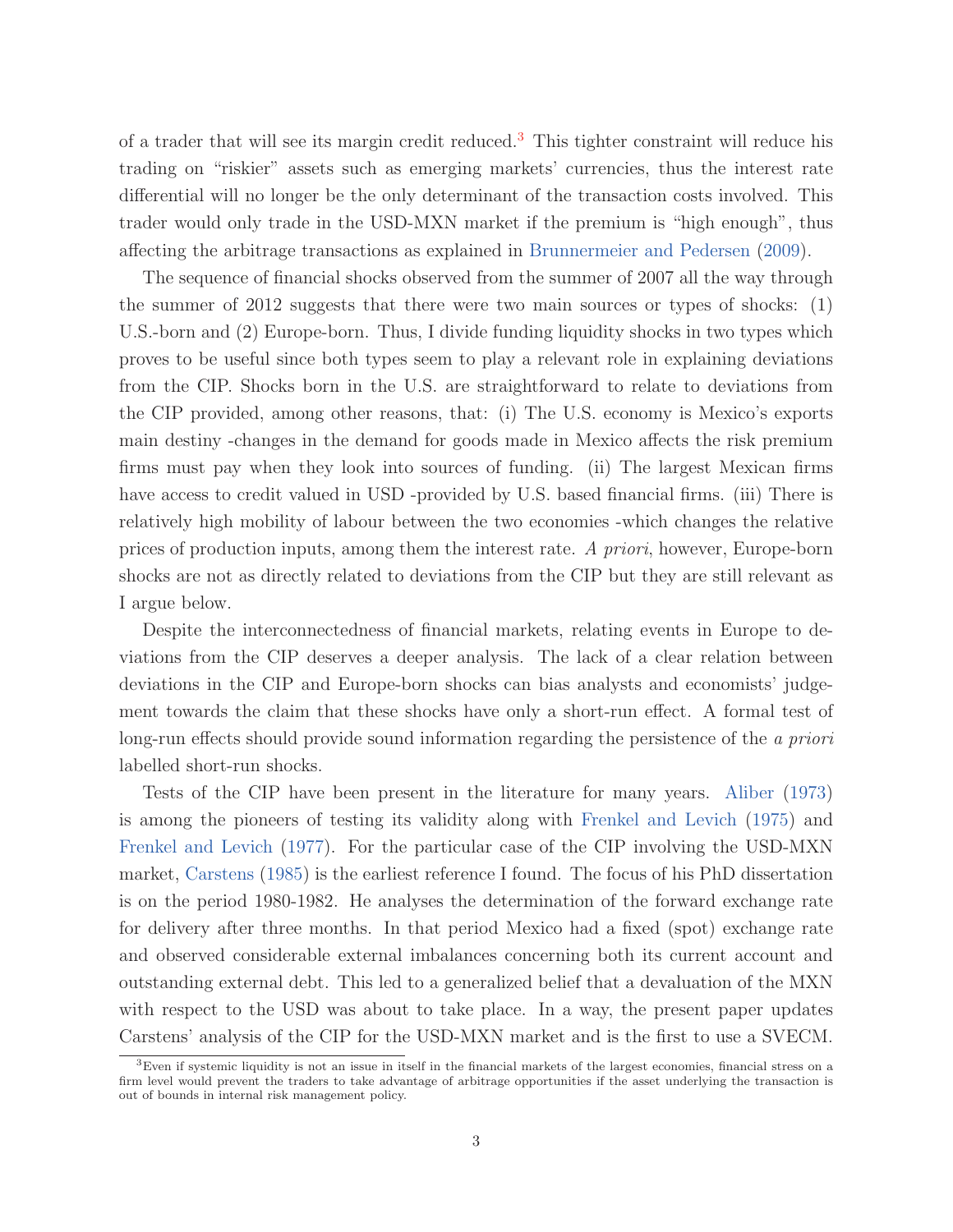A further important difference with respect to Carstens' work is that, for the period I consider, Mexico has a floating exchange rate.

Khor and Rojas-Suarez  $(1991)^4$  test the CIP for Mexican internal debt denominated in USD but payable in MXN and external debt. They use cointegration analysis to assess the sovereign risk indirectly through a long-run relation between the aforementioned debt instruments. Their work includes three main findings. First, the CIP is satisfied for most of the period studied. Second, there is indeed a long-run relation between the interest rate on USD denominated bonds and the yield to maturity of the bonds issued in the external market. Finally, a policy implication in which they suggest that by improving internal economic conditions, the interest rate of the Mexican debt will decline sensibly. Khor and Suarez-Rojas's work sheds light on the history of the CIP for Mexico in the period 1987-1991, which as Carstens' work has a fixed exchange rate regime and the econometric methods are single-equation based.

Within the liquidity theory literature, the work of Brunnermeier and Pedersen (2009) studies the link between its two forms: (i) Market Liquidity of a particular asset -how easily an asset can be sold. And (ii) Funding Liquidity -how easily a trader can get funding to trade. The latter form of liquidity is the one I use in the present paper to explain deviations from the CIP. Brunnermeier and Pedersen's model shows how under particular conditions market liquidity: "dries up", is common across assets, relates to volatility, suffers flightto-quality, and co-moves with the market.

Regarding the use of multivariate econometric tools<sup>5</sup> in the literature of CIP, using a VECM, Peel and Taylor (2002) address the validity of the Keynes-Einzig conjecture which can be stated as follows: Given deviations from the CIP, arbitrage opportunities will only be taken if the premium is high enough (5% in the USD-Sterling exchange rate during the 1920's). Their analysis confirms the existence of the Keynes-Einzig conjecture for the 1920's and provides a good description of the data needed to undertake research in the topic.

Peel and Taylor's work inspired the notation and the use of the econometric model for the present paper. Since the CIP and its deviations are concerned with a fundamental equilibrium condition, the VECM is a suitable tool to tests its validity in the long run. The VECM also allows the use of the economic interpretation of its parameters for the cointegrating relation, the loading matrix and the short-run dynamics. A key difference is that I do not estimate bands a la Keynes-Einzig which would require nonlinear estimation

<sup>&</sup>lt;sup>4</sup>I thank the anonymous referee for bringing to my attention this work.

<sup>5</sup>General issues involving Time Series Econometrics are well covered in Hamilton (1994). Estimation of the Cointegrated VAR or VECM are thoroughly contained theoretically in Johansen (1996) and Lütkepohl (2005). Empirical issues are covered in Juselius (2006).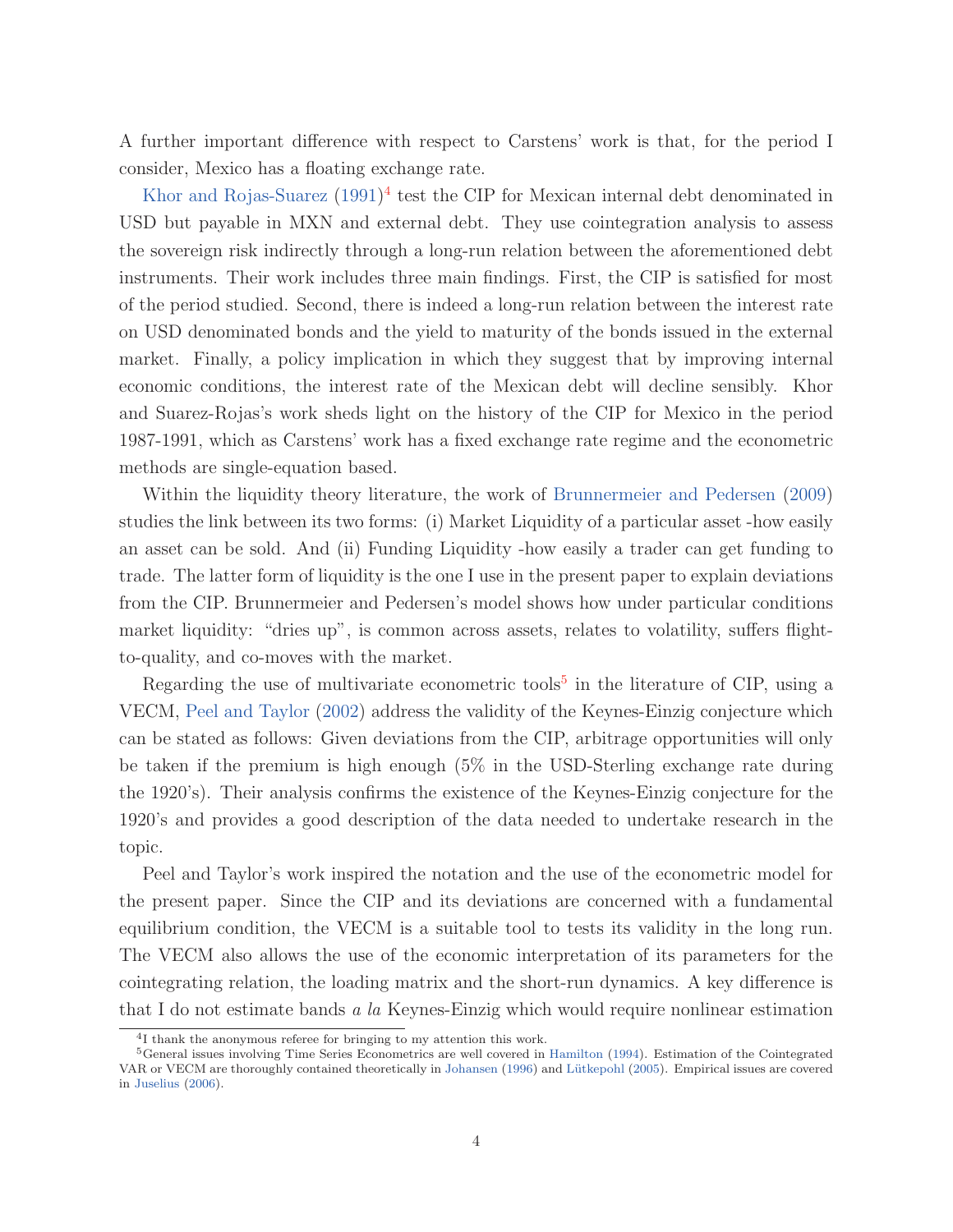techniques.

To produce a survey of the vast literature around the CIP would require a great amount of space, but among the relevant work for this paper I can include Clarida and Taylor (1997), who test the Risk Neutral Efficient Market Hypothesis using a VECM, where they find that forward markets do contain relevant information for forecasting. Also important is the work of Shigeru and Shu (2006), who consider in their work a structural vector autoregression (SVAR) model to identify various macroeconomic shocks to the uncovered version of the CIP. Gonzalo and Ng (2001) propose a new way to estimate a SVECM in which it is possible to identify the effects of permanent and transitory shocks. Faust, Swanson, and Wright (2004) estimate the same SVAR as Christiano, Eichenbaum, and Evans (1999) do. The difference lies in the identification strategy of the monetary policy structural shocks.

Closely related literature also includes the work of Roll, Schwartz, and Subrahmanyam (2007) where they argue that liquidity and the law of one price are related by double Granger causation. Chordia, Roll, and Subrahmanyam (2008) explore a link between liquidity and asset prices. In particular they study whether liquidity is associated with an enhanced degree of intra-day market efficiency. Fong, Valente, and Fung (2010) use a single-equation econometric model to assess whether liquidity of the Hong Kong Dollar - U.S. Dollar market (USD-HKD) or changes in credit risk cause deviations from the CIP.

To develop the analysis I divide the paper in 5 further sections. Section 2 presents briefly the theory behind the CIP. In section 3 I provide the details of the data set. The econometric model and the empirical results are outlined in section 4. The concluding remarks are found in section 5. Finally, two appendices contain information on data and estimation output.

### **2 Theory**

#### **2.1 Covered Interest Parity**

Economic theory predicts a number of stable relations among variables through time. Of particular interest in the field of international finance is the covered interest rate parity, or covered interest parity (CIP).<sup>6</sup> This relation predicts that, in equilibrium, the difference between the forward exchange rate and the spot exchange rate -the forward premium- must be equal to the interest rate differential among the countries plus some transaction costs -or minimum risk premium as discussed below. Formally, let  $S_t$  be the spot exchange rate

 $6R$ egarding the theory of the CIP and international finance in general, Sarno and Taylor (2002) is the main reference.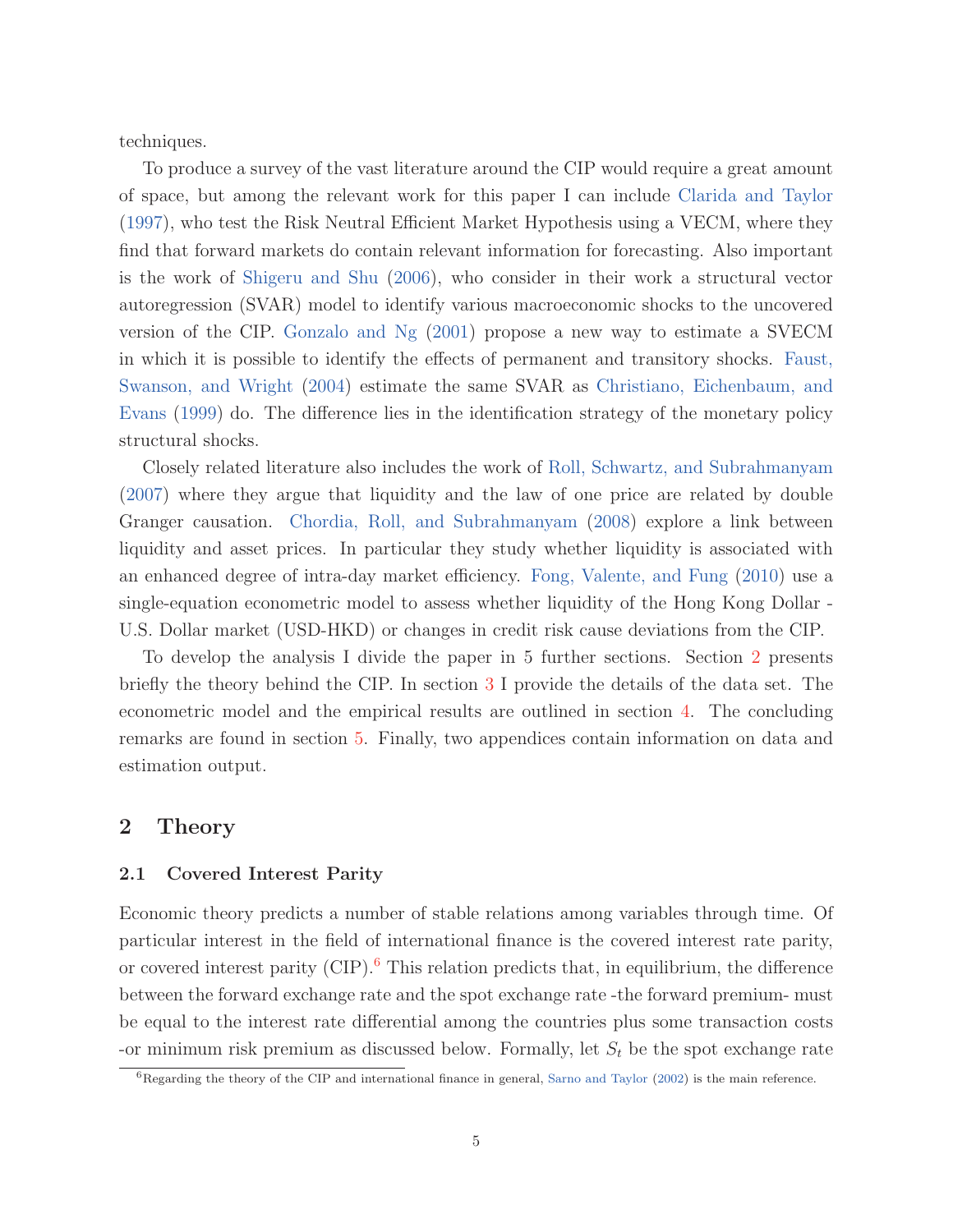of U.S. Dollars (USD) per 1 Mexican Peso (MXN) and let  $F_t^k$  be the Forward contract agreed at period t with maturity of k months.<sup>7</sup> Also, let  $i_{us,t}^k$  and  $i_{mex,t}^k$  be the interest rate on the sovereign bond with maturity of k months issued by the U.S. and Mexico, respectively.<sup>8</sup> Assuming individuals are rational and in the absence of financial frictions and costs, the CIP says

$$
\frac{F_t^k}{S_t} = \frac{1 + i_{us,t}^k}{1 + i_{mex,t}^k}.
$$
\n(2.1)

When deviations from the CIP occur, economic theory predicts that demand and supply forces will re-establish (2.1) through arbitrage. This is, inequalities provide risk-less profitable opportunities in a friction-less set-up. An example of the latter is as follows. Assume

$$
\frac{F_t^k}{S_t}(1 + i_{mex,t}^k) > 1 + i_{us,t}^k.
$$
\n(2.2)

If an investor in the home country borrows B USD for k months at rate  $i_{us,t}^k$ , he can buy  $B/S_t$  MXN. Then he can lend his  $B/S_t$  MXN at a rate  $i_{mex,t}^k$ . At the same time he signs a forward contract where he promises to deliver  $(1 + i_{mex,t})B/S_t$  MXN at the end of the k months in exchange for  $F_t^k B(1 + i_{mex,t}^k)/S_t$  USD. After this series of transactions, the investor has in his hand  $F_t^k B(1 + i_{mex,t}^k)/S_t$  USD and he owns  $B(1 + i_{us,t}^k)$ . Using (2.2) it is clear that he can pocket a profit of  $F_t^k B(1 + i_{mex,t}^k)/S_t - B(1 + i_{us,t}^k)$  USD.

The arbitrage process described in the previous example ensures that  $(2.1)$  holds in the long run, even if there are deviations in the short run. Empirical tests of the CIP, such as those of Aliber (1973) or Peel and Taylor (2002), are based on the following approximation to expression (2.1)

$$
P_k \frac{F_t^k - S_t}{S_t} = i_{us,t}^k - i_{mex,t}^k - c,\t\t(2.3)
$$

where  $P_k$  is a factor that adjusts to annual terms the forward premium and c accounts for possible transaction costs and minimum risk premium. Since I am interested in deviations from the CIP, I will denote these by  $\delta_t^k$  and the forward premium by  $\Phi_t^k = P_k \frac{F_t^k - S_t}{S_t}$ , that is

$$
\delta_t^k = \Phi_t^k - i_{us,t}^k + i_{mex,t}^k + c.
$$
\n(2.4)

<sup>7</sup>Throughout the paper I will follow the convention that the investor resides in the US (more generally he can always borrow in USD and is looking to invest in Mexico). Thus, home country is the U.S. and foreign country is Mexico.

<sup>&</sup>lt;sup>8</sup>In taking  $i_{us,t}^k$  to compute the CIP, it is implicitly assumed that the traders have access to loans at this rate. This is may be true for traders at large banks.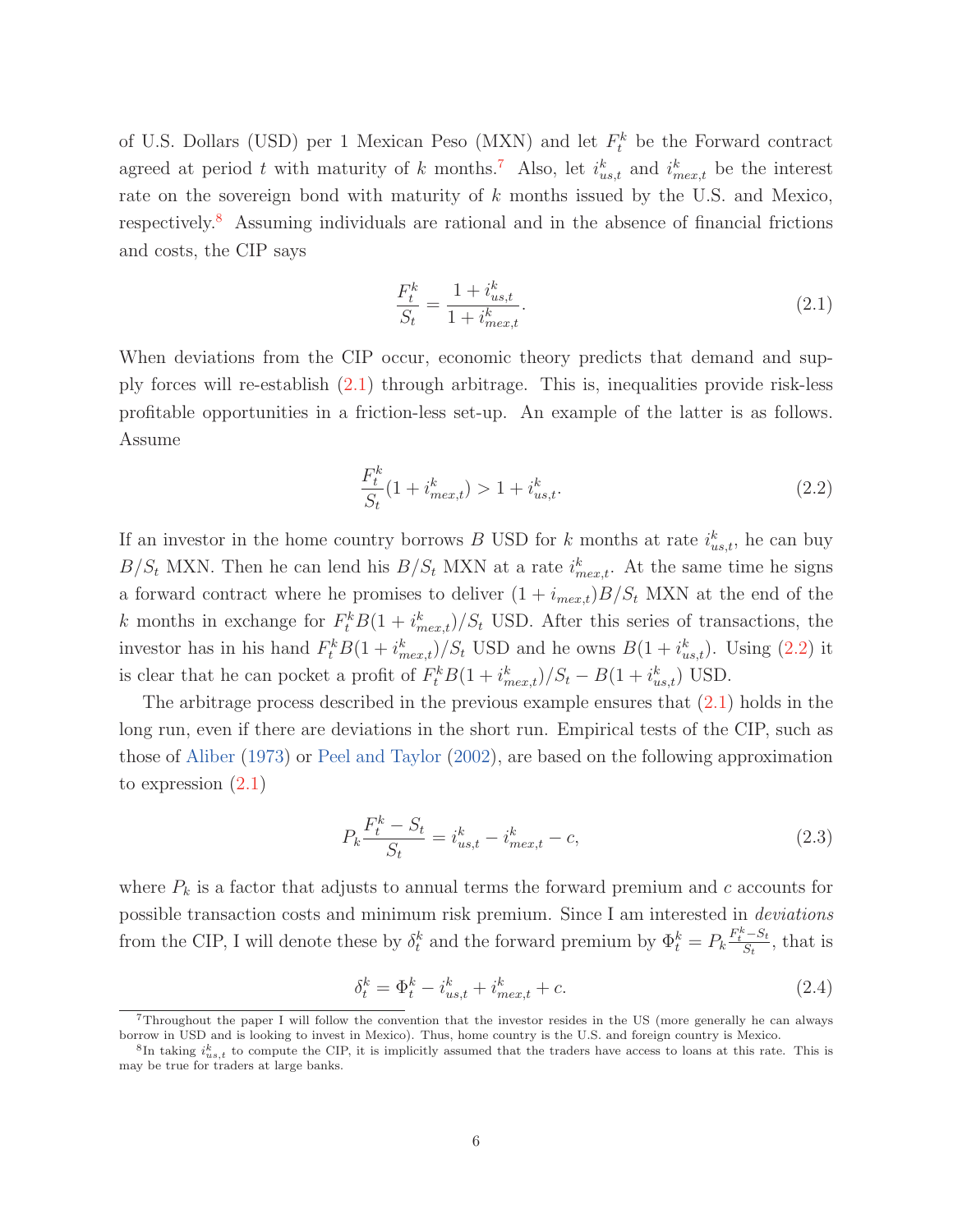Figure 1 above shows relation  $(2.4)$  for  $k = 1$ .

#### **2.2 Funding-Liquidity Measures**

Among the key money-market indicators for "liquidity events" is the LIBOR-OIS spread, LOIS. It has been used as a market indicator of interbank liquidity conditions by central bankers as explained by Thornton (2009). In the international finance literature LOIS has served as a proxy for credit risk (e.g. Fong et al. (2010)). It has a relatively simple interpretation: when LOIS increases, the funding liquidity decreases. An excellent description of how both the LIBOR and the OIS are constructed is found in chapter 3 of Smith (2010). She explains how the LIBOR is a rate on a risky loan while the OIS, being an overnight rate -an approximate of the Federal Funds rate expectation- is for practical purposes risk-free. She also provides details on how both rates are constructed, but a clear set of characteristics is given:

"...the longer-term rate {LIBOR} is approximately equal to the probability of default (ignoring liquidity effects) over the time interval  $[t, T]$ , while the swap rate is the geometric average of the probability of default in the intervals  $[t, t + 1]$ ,  $[t + 1, t + 2]$ ...., [T-1, T] generated by rolling over each of the spot rates at each time interval."<sup>9</sup>

Thus, in the absence of negative financial events, the spread between the two rates is small. In times of financial distress, however, loans signed in a LIBOR contract are riskier than overnight loans. Thus making the LOIS large. Since my aim is to obtain a measure of the effects from liquidity shocks on the CIP, I use the LOIS for the U.S. banking sector. I also want to compare the effects of said shocks with those stemming from Europe, so I include a measure for this, the LOIS for the European banking sector. Details on the data set are found in the next section.

### **3 Data**

All the analysis is conducted using weekly averages of daily data provided by Bloomberg. Taking weekly averages helps me to avoid problems associated with each day (e.g. Friday is more prone to suffer a sell-off if something important is due to occur during the weekend) which reduces volatility.<sup>10</sup> I consider the period January 2nd 2003 to July 11th 2012. The sample starts 12 months after the end of the previous U.S. recession to the Great Recession which the NBER's Business Cycle Committee dates at November of 2001. This

<sup>&</sup>lt;sup>9</sup>Smith (2010) pp 36. Content within curly brackets is mine. I thank Carlos Lever for suggesting Smith's work.

 $10$ Appendix A contains the Bloomberg ticker id of each variable.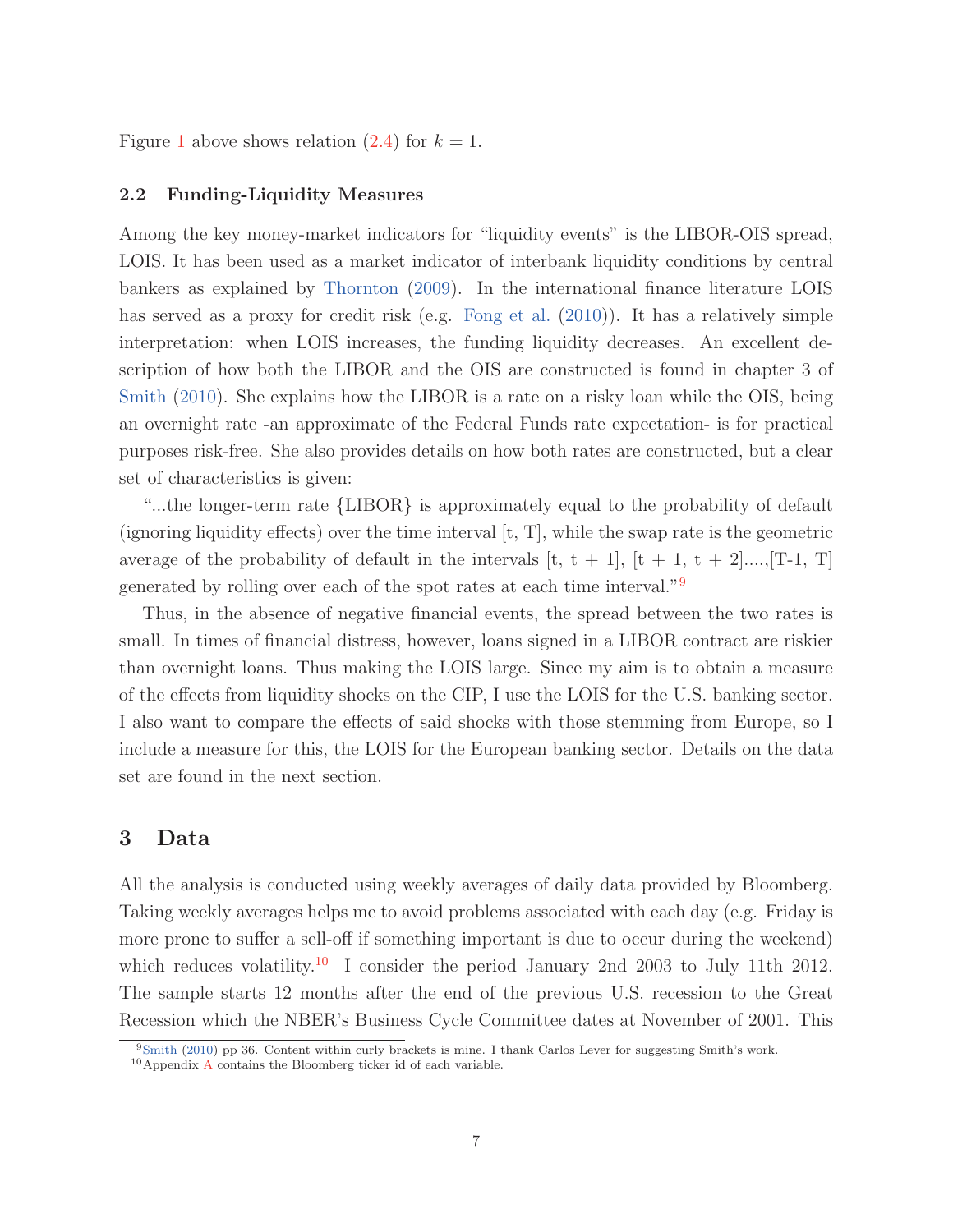allows me to check if deviations from the CIP during a period of "normal" conditions behave according to the theory.

I analyse deviations from the CIP in 1-month sovereign bonds, that is  $\delta_t^1$  as defined in (2.3). I choose the 1-month maturity for the analysis since the market for Mexican 1-month sovereign debt has a larger volume than other maturities. Moreover, the future contracts on the exchange rate should be of the same maturity as the debt contracts. To ease notation I skip the super-index  $k = 1$  in the variables from now on.  $F_t$  is the inverse of exchange rate agreed on the forward contract with maturity  $k = 1$  month at date t. I take the inverse because I need USD per 1 MXN and the contracts are in MXN per 1 USD. Analogously,  $S_t$  is the inverse of the spot exchange rate at date t. The variable  $i_{ust}$  is the weekly average of the daily yield on the 1-month U.S. Treasury Bill in annual terms. This is obtained from the "constant Maturity Treasury".<sup>11</sup> Finally,  $i_{mex,t}$  is the weekly average of the daily yield of the 28-day (1-month) Treasury Certificate known as CETEs in annual terms, and  $P_k = 12 \times 100$ .

Figures 2 to 5 show the levels and first differences of the main variables. It is worth noting that all four series display a more volatile behaviour after the first semester of 2007. In particular, they show large deviations from the trend at the beginning of the last quarter of 2008. This coincides with events like the Lehman failure and the AIG's rescue. Regarding Figure 3 two main reasons explain the (almost) zero yield of the 1 month Treasury Bills: (1) The monetary stimulus provided by the Federal Reserve; and (2) the flight-to-quality phenomenon where the U.S. received a large capital inflow despite being the center of the financial crisis as detailed in Paulson  $(2010)^{12}$ 

The LOIS for the U.S. banking system,  $LOIS_{us,t}$ , is computed as the weekly average of the difference between the daily 3-month LIBOR in USD and the Overnight Index Swap. The variable  $LOIS_{\text{cur},t}$  stands for the LOIS for Europe and is obtained by taking the weekly average of the daily difference between the 3-month Euribor in Euros and the Overnight Index Swap both published in the Euro Overnight Index Average (EONIA) website.

Behaviour of these two measures of funding liquidity shown in Figures 6 and 7 is stable as expected up to the summer of 2007. In particular,  $LOIS_{\text{cur},t}$  in Figure 7 displays several "hump-like" events of financial distress, some of which were associated with sovereign debt

<sup>&</sup>lt;sup>11</sup>The Constant Maturity Treasury is defined as: "Treasury Yield Curve Rates. These rates are commonly referred to as "Constant Maturity Treasury" rates, or CMTs. Yields are interpolated by the Treasury from the daily yield curve. This curve, which relates the yield on a security to its time to maturity is based on the closing market bid yields on actively traded Treasury securities in the over-the-counter market. These market yields are calculated from composites of quotations obtained by the Federal Reserve Bank of New York. The yield values are read from the yield curve at fixed maturities, currently 1, 3 and 6 months and 1, 2, 3, 5, 7, 10, 20, and 30 years. This method provides a yield for a 10-year maturity, for example, even if no outstanding security has exactly 10 years remaining to maturity." Source: http://www.treasury.gov/resource-center/datachart-center/interest-rates/pages/textview.aspx?data=yield

 $12\text{As}$  a side note, Paulson also makes several remarks regarding the LOIS as sign of stress in the markets.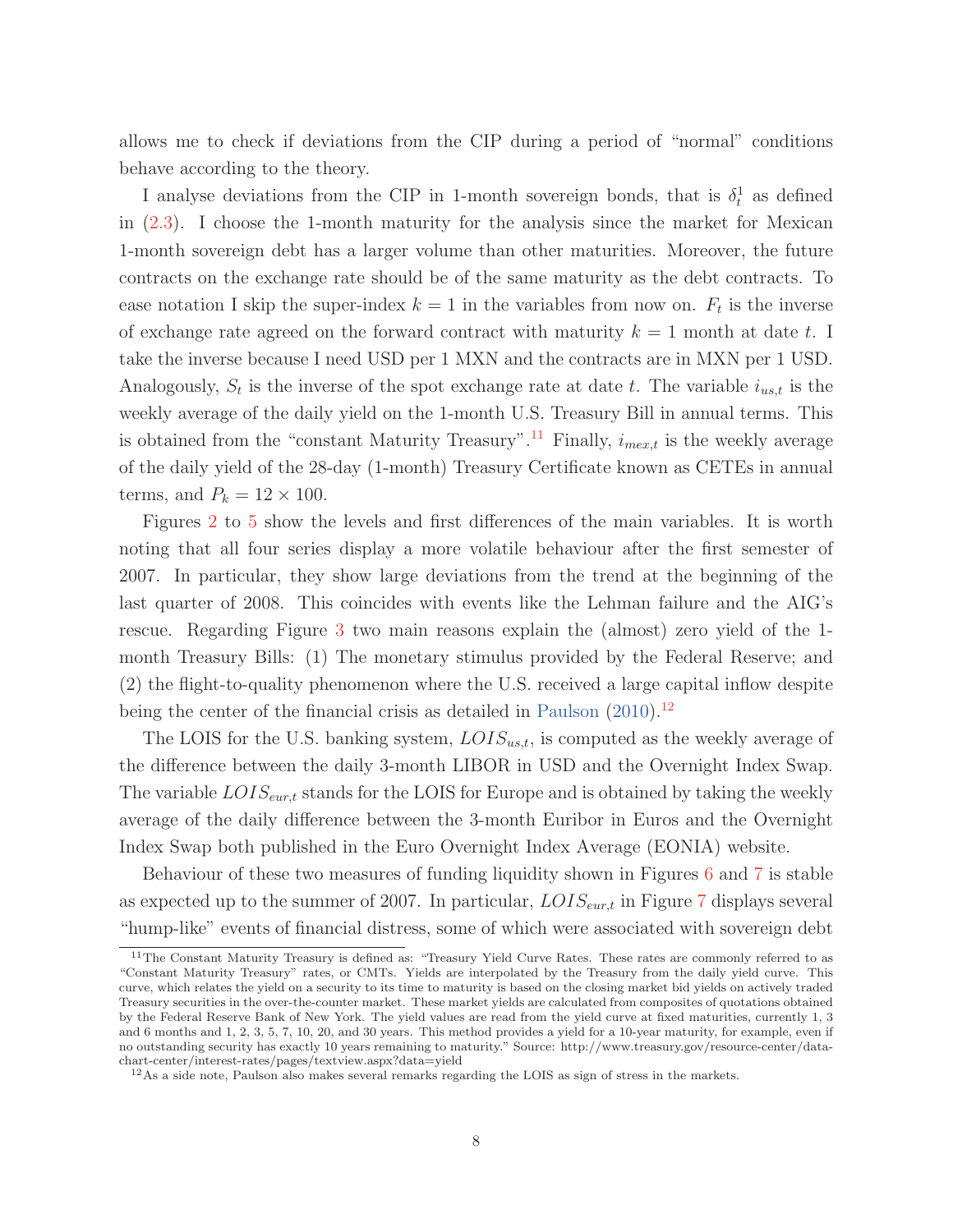problems in southern Europe, provided the main creditors of these countries are European commercial banks.



Figure 2: Weekly averages of daily data of the main variables  $S_t^{-1}$ ,  $F_t^{-1}$  (left scale measured in MXN per 1 USD),  $i_{us,t}$ ,  $i_{mex,t}$  (right scale in percentage points). Source: Bloomberg.



Figure 3: Weekly averages of daily data of the U.S. Treasury Bill yields for 1 month  $i_{us,t}$  is in percentage points, and first difference. Source: Bloomberg.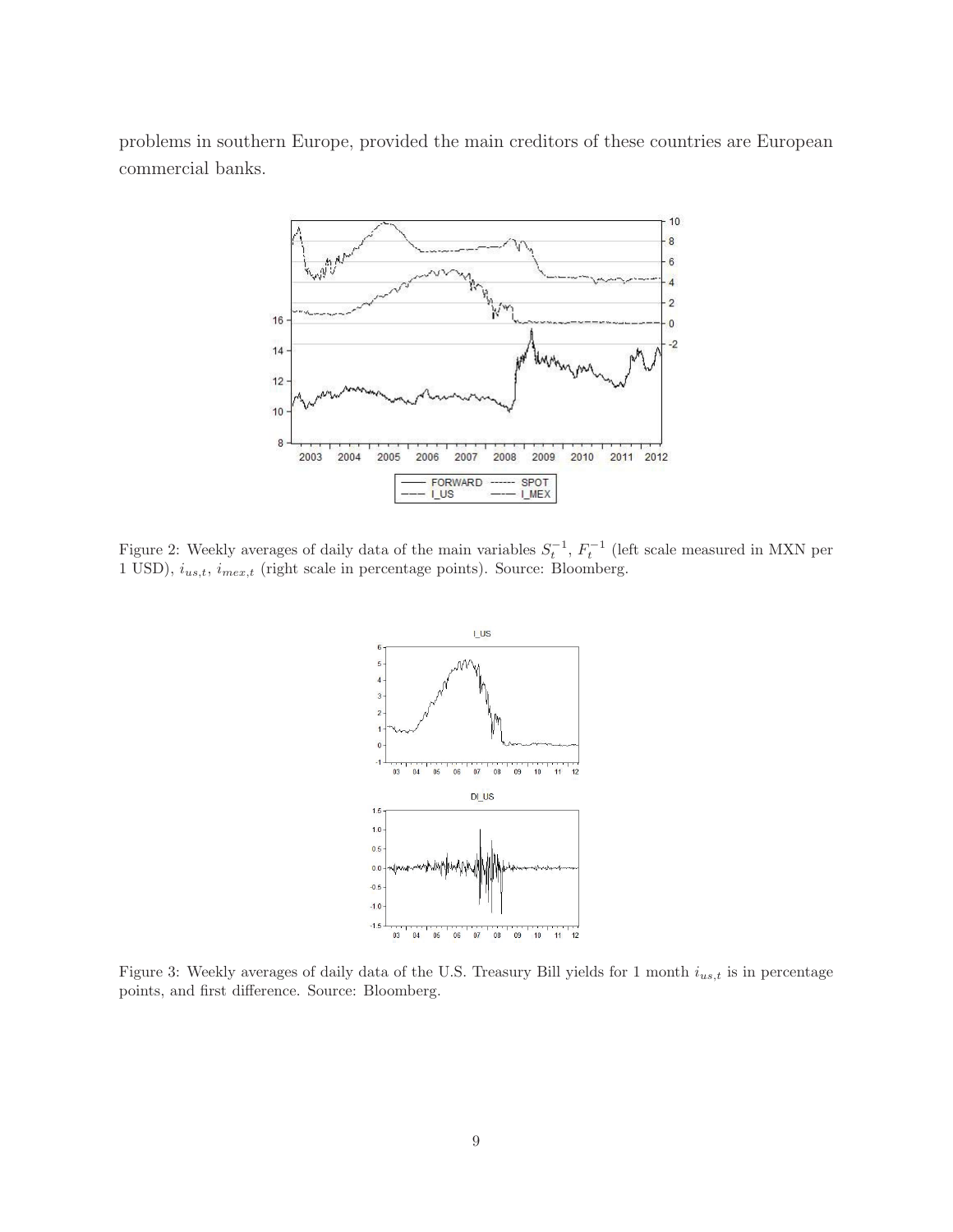

Figure 4: Weekly averages of daily data of the Mexican 28-day CETE  $i_{mex,t}$  is in percentage points, and first difference. Source: Bloomberg.



Figure 5: Weekly averages of daily data of the Forward Premium  $\Phi_t$  is in percentage points, and first difference. Source: Bloomberg.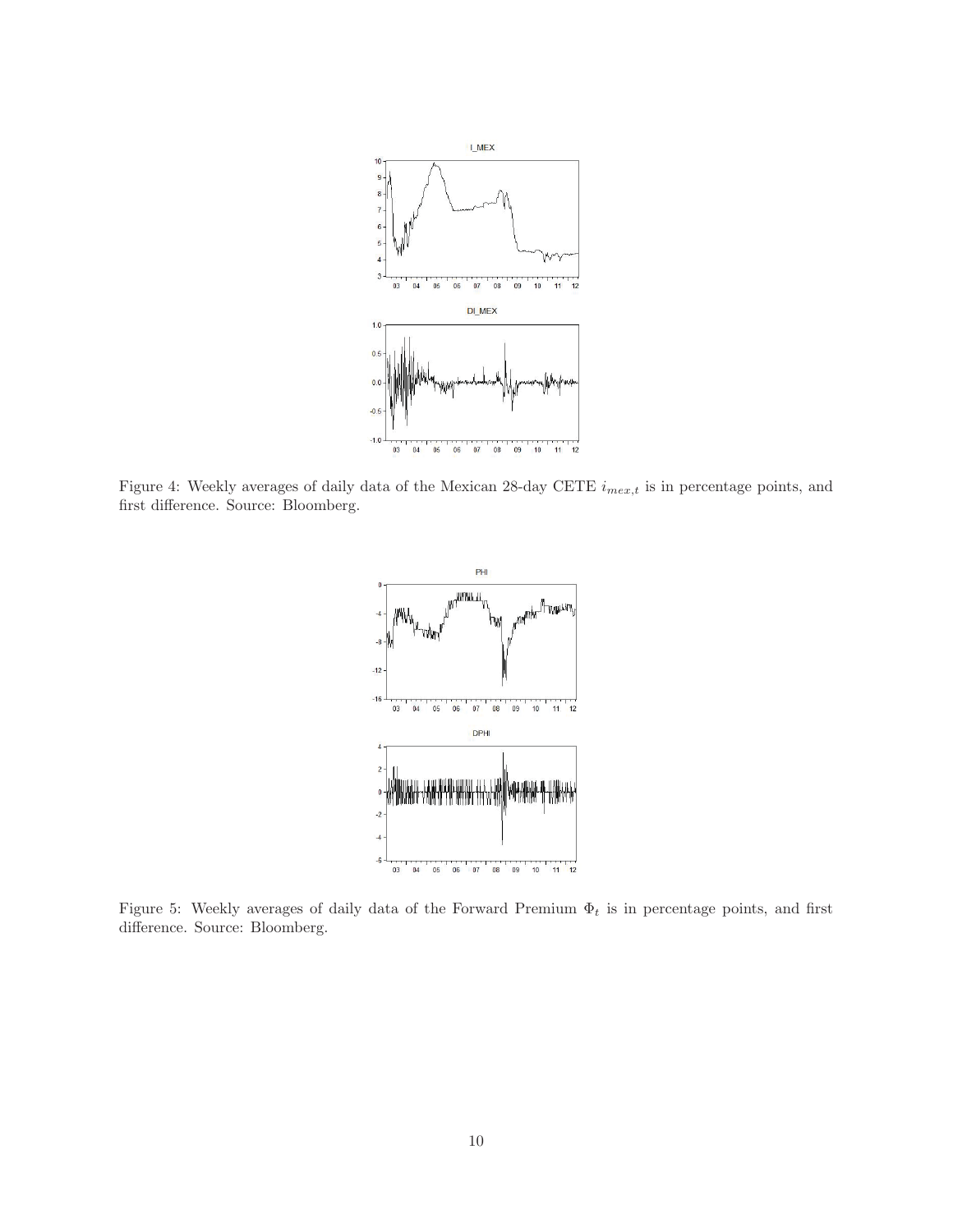

Figure 6: Daily data of the  $LOIS_{us,t}$  is in percentage points and first difference. Source: Bloomberg.



Figure 7: Daily data of the  $LOIS_{eur,t}$  is in percentage points and first difference. Source: Bloomberg.

At this point it is worth noting that all variables are  $I(1)$ , that is, when testing for a Unit Root, I fail to reject the null-hypothesis as Table 1 shows. Borderline cases arise for  $\Phi_t$ , LOIS<sub>us,t</sub>, and LOIS<sub>eur,t</sub>. In particular, the DF – GLS test proposed by Elliott, Rothenberg, and Stock (1996) with the highest power, applied to the liquidity measures only rejects the null-hypothesis at the 1% level of confidence.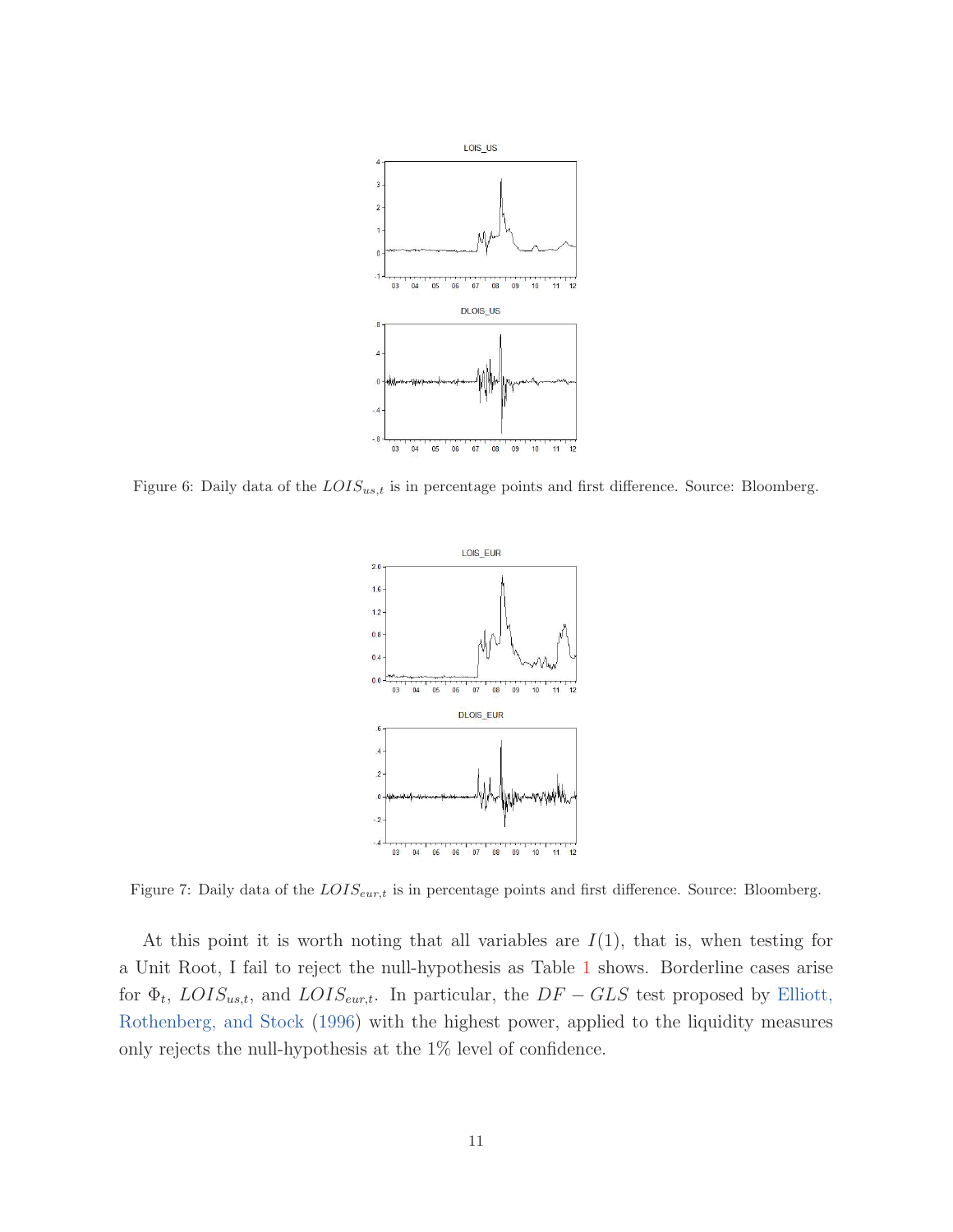| Variable          | $ADF^{\mu}$ | <b>ERS</b> | $PP^{\mu}$             |
|-------------------|-------------|------------|------------------------|
| $\Phi_t$          | $-2.9675*$  | $-1.5819$  | $-3.\overline{3449^*}$ |
| $i_{us,t}$        | $-0.6385$   | $-0.7106$  | $-0.6908$              |
| $i_{mex,t}$       | $-1.4084$   | $-0.7499$  | $-1.3028$              |
| $LOIS_{us,t}$     | $-2.6793$   | $-2.4908*$ | $-2.7177$              |
| $LOIS_{eur,t}$    | $-2.9590*$  | $-2.3942*$ | $-2.4119$              |
| 5% Critical Value | $-2.8673$   | $-1.9414$  | $-2.8671$              |

Table 1: Unit Root Tests for the main variables and the  $LOIS_{us,t}$  and  $LOIS_{eur,t}$ . Columns show teststatistic for the Augmented Dickey-Fuller test with a mean  $(ADF<sup>\mu</sup>)$ , the Elliot-Rothenberg-Stock (ERS)  $DF - GLS$  test with a mean and the Phillips-Perron test with a mean  $((PP^{\mu})$ . All tests were carried out in levels with a constant. Null Hypothesis: there is a Unit Root. The lag-length is chosen by E-Views according to the Schwarz Information Criterion with a maximum of 17. \* Reject the null hypothesis.

Note however, that if I test for a unit root on the period of the crisis onwards, this is, from August 3rd of 2007 to July 6th 2012, all variables are  $I(1)$  as shown in Table 2. This is fairly direct to explain. The  $LOIS_{t}$  observations were very stable before the crisis since there were no major liquidity strains before the summer of 2007. Thus, I will treat all variables as  $I(1)$ . This has some consequences in terms of the end-results for this paper, which I will discuss below.

| Variable          | ERS       |
|-------------------|-----------|
| $\Phi_{t}$        | $-1.6523$ |
| $i_{us,t}$        | 0.4254    |
| $i_{mex,t}$       | 0.0918    |
| $LOIS_{us,t}$     | $-1.7426$ |
| $LOIS_{eur,t}$    | $-1.8605$ |
| 5% Critical Value | $-1.9414$ |

Table 2: Unit Root Tests for the main variables and the  $LOIS_{ust}$  and  $LOIS_{eur,t}$  for the sub-sample August 3rd of 2007 to July 6th 2012. Columns show the Elliot-Rothenberg-Stock (ERS) DF − GLS test with a mean. Null Hypothesis: there is a Unit Root. The lag-length is chosen by E-Views according to the Schwarz Information Criteria with a maximum of 15.

A final word on why I choose to work with weekly averages is relevant here. There is a great deal of autocorrelation induced by the fact that the frequency of the original data is daily whereas  $F_t$  matures in 30 days. This is why, contrary to what is typically observed, taking weekly averages reduces autocorrelation. This issue is important when specifying the model below.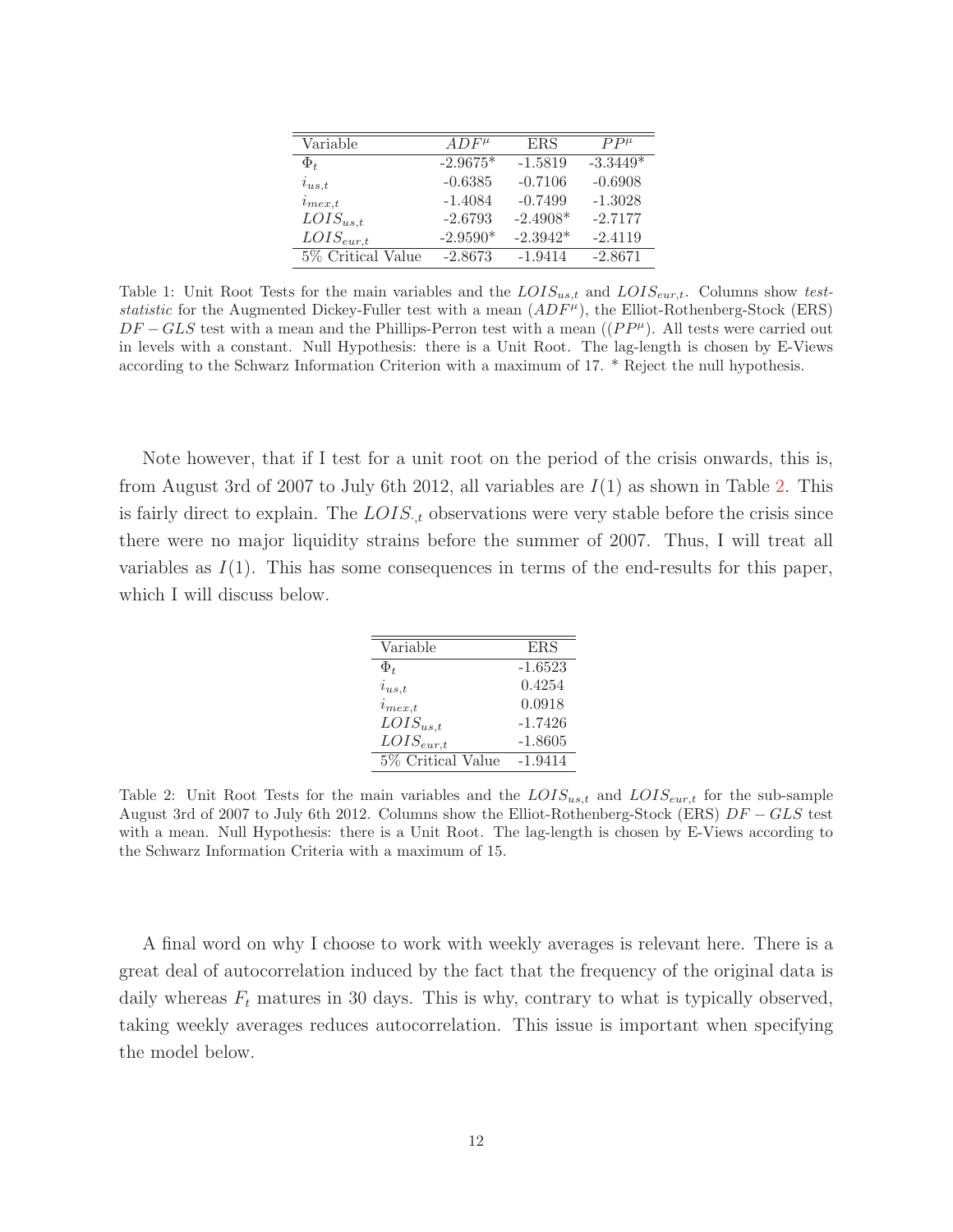### **4 Econometric Model and Estimates**

There are several reasons that made the VECM and SVECM suitable tools for the analysis. (1) The VECM model allows the explicit analysis of  $I(1)$  variables and tests the existence of a long-run stationary relation among them, in this case, the CIP. (2) The VECM allows the estimation of Impulse Response Functions (IRFs) with the corresponding orthogonalization of the residuals. (3) The VECM can be transformed into its "common trends representation" which allows me to write each equation of the system as a linear combination of residuals from the VECM (i.e. a Moving Average form). (4) Finally, it is possible to obtain a SVECM that allows me to distinguish between short-run shocks and long-run shocks, producing IRFs without the Choleski decomposition. All estimations in the rest of the paper are made in Dennis, Hansen, Johansen, and Juselius (2005) CATS in RATS, version 2 through Maximum Likelihood, unless stated otherwise.

To start the econometric analysis, let  $n = 5$  and define the  $n \times 1$  variable vector

$$
X_t = (\Phi_t, i_{us,t}, i_{mex,t}, LOIS_{us,t}, LOIS_{eur,t})',
$$

and the vector autoregressive model in its vector error correction form of order  $p$ ,  $VECM(p)$ ,

$$
\Delta X_t = \alpha \beta' X_{t-1} + \sum_{s=1}^{p-1} \Gamma_s \Delta X_{t-s} + \varepsilon_t, \tag{4.1}
$$

$$
\varepsilon_t = (\varepsilon_{\Phi,t}, \varepsilon_{i_{us},t}, \varepsilon_{i_{max},t}, \varepsilon_{LOIS_{us},t}, \varepsilon_{LOIS_{eur},t})', \qquad (4.2)
$$

$$
\varepsilon_t \sim N(0, \Sigma), \tag{4.3}
$$

where  $\Pi = \alpha \beta'$  is a  $n \times n$  matrix,  $\alpha$  and  $\beta$  are  $n \times r$  matrices,  $\Gamma_s$  are  $n \times n$  short-run effect matrices,  $\varepsilon_t$  is the vector containing the reduced form errors, and the  $n \times n$  matrix  $\Sigma$  is symmetric and is allowed to be non-diagonal. Note that all elements of  $X_t$  are  $I(1)$ as shown in Tables 1 and 2, thus, a model such as  $(4.1)$  involves simultaneously  $I(1)$  and  $I(0)$  variables. The latter means that a necessary condition for the model to work is the presence of  $r(=rank(\Pi))$  cointegrating relations.

#### **4.1 Specification**

#### Lag-Length

The first step in specifying a  $VECM(p)$  is to choose the number of lags, p, used in estimation. In general, I can either follow an information criterion such as the Bayesian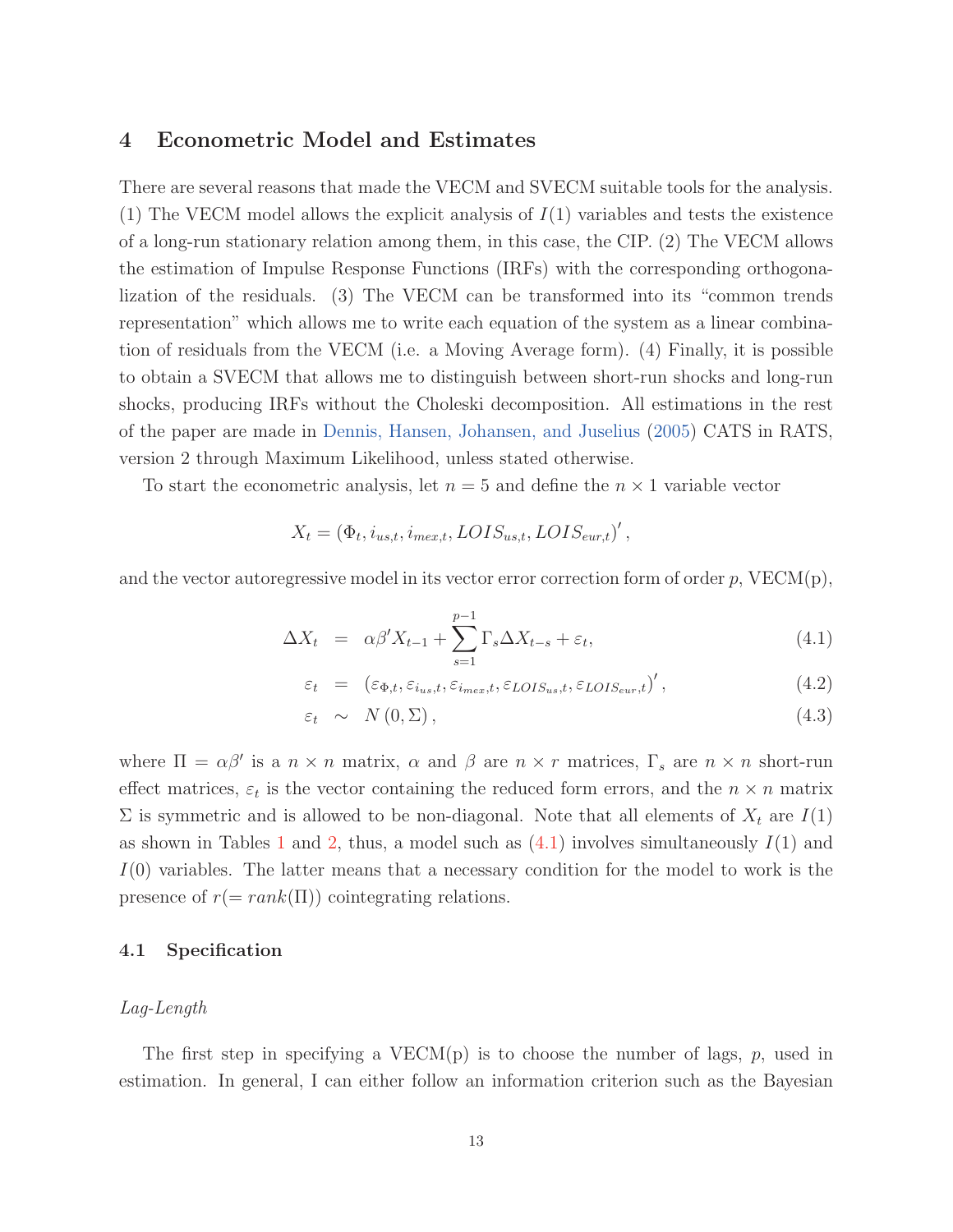Information Criterion (BIC), the Hannan-Quinn Criterion (H-Q), or an autocorrelation criterion. In this paper I follow the latter since the data has a high degree of autcorrelation on the levels of the variables, and if this is not corrected the inference analysis would be biased. Table 3 shows the BIC, the H-Q, and the Lagrange Multiplier Test (LM) for autocorrelation for values of  $p = 1, ..., 10$ .

| $\mathcal{p}$ | reg | BIC        | $H-O$      | LM(1)    | LM(p)    |
|---------------|-----|------------|------------|----------|----------|
| 10            | 51  | $-18.490$  | $-19.824$  | 0.160    | 0.612    |
| 9             | 46  | $-18.682$  | $-19.885$  | 0.000    | 0.000    |
| 8             | 41  | $-18.917$  | $-19.990$  | 0.148    | 0.454    |
| 7             | 36  | $-19.148$  | $-20.089$  | 0.025    | 0.232    |
| 6             | 31  | $-19.421$  | $-20.231$  | $0.777*$ | 0.489    |
| 5             | 26  | $-19.631$  | $-20.311*$ | 0.005    | $0.394*$ |
| 4             | 21  | $-19.760$  | $-20.309$  | 0.000    | 0.000    |
| 3             | 16  | $-19.885$  | $-20.304$  | 0.000    | 0.000    |
| 2             | 11  | $-19.888*$ | $-20.176$  | 0.000    | 0.000    |
| 1             | 6   | $-19.528$  | $-19.685$  | 0.000    | 0.000    |

Table 3: BIC is the Bayesian Information Criterion on lag length determination. H-Q is the Hannan and Quinn Criterion.  $LM(p)$  is the Lagrange Multiplier Test of autocorrelation including p lagged residuals, for  $p = 1, ..., 10$ . \*Is the suggested lag according to each criterion.

From Table 3 I conclude that  $p = 6$ , which will "clean" the autocorrelation issue since both LM tests fail to reject the null of no-autocorrelation. In economic terms, the absence of autocorrelation amounts to the individuals behaving accordingly to a rational expectations set-up. I am not concerned with issues of over-parametrization since the sample size is 496 observations.

#### Residual Tests

The canonical VAR analysis requires the residuals to satisfy two additional characteristics, normality and homoskedasticity. These, however, are superseded by somewhat recent advances in econometrics. On the one hand, Normality is no longer a necessary condition for one to be able to estimate through Maximum Likelihood, I can always rely on Quasi-Maximum Likelihood techniques. Moreover, the CATS software contains the methods proposed by Rahbek, Hansen, and Dennis (2002), so that Heteroskedasticity is no longer an issue in estimating a VAR.

The next step is to check if the specification suggested in Table 3 is indeed free from autocorrelation. Table 4 shows the results for the Ljung-Box and LM tests. In all cases I fail to reject the null hypothesis of no-autocorrelation.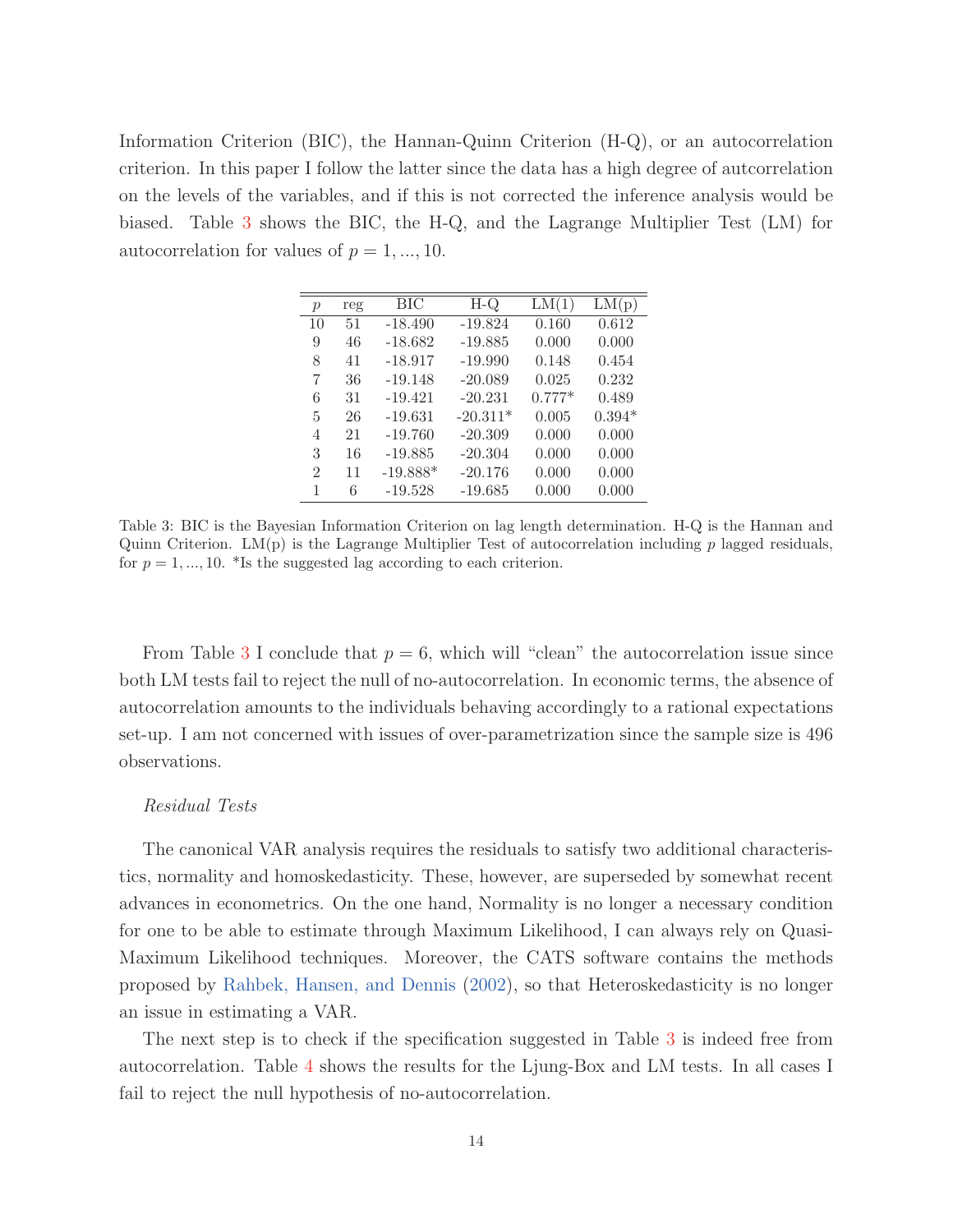|          | $p-value$ |
|----------|-----------|
| 2951.809 | 0.247     |
| 17.983   | 0.843     |
| 20.700   | 0.709     |
| 33.120   | 0.128     |
| 29.216   | 0.255     |
|          |           |

Table 4: Autocorrelation tests.  $\chi^2$  statistic and p – value. The null hypothesis is no-autocorrelation.

#### Rank Test

One of the appealing features of model  $(4.1)$  is that it allows me to test whether the longrun relations predicted by the economic theory are satisfied by the data. In particular, when each of the equations  $\beta' X_{t-1}$  is  $I(0)$  the long-run relations are satisfied, this is, a subset of elements of  $X_t$  are cointegrated. In fact, each row,  $(\beta'X_{t-1})_j$ , is known as a cointegrating relation. Note that  $j = 1, 2, ..., r < n$ . Another appealing feature of the model  $(4.1)$  is that it allows me to impose restrictions on the matrix  $\beta$ . Moreover, if the number of restrictions in each row  $\beta'_{j}$  is larger than  $r-1$  then these are testable.

The latter means that knowledge of  $r$ , the cointegrating rank, is a necessary condition for inference on the cointegrating relations and the  $n-r$  common trends. Johansen (1988) tests provide a reliable way to select r.

| $n-r_0$                     | $r_0$                       | Trace-Stat | $Trace-Stat^*$ | $Crit-5\%$ | $p-value$ | $p-value*$ |
|-----------------------------|-----------------------------|------------|----------------|------------|-----------|------------|
| ħ.                          |                             | 103.795    | 103.795        | 76.813     | 0.000     | 0.000      |
| 4                           |                             | 46.272     | 46.272         | 53.945     | 0.208     | 0.208      |
| 3                           | $\mathcal{D}_{\mathcal{L}}$ | 20.281     | 20.281         | 35.070     | 0.709     | 0.709      |
| $\mathcal{D}_{\mathcal{L}}$ | 3                           | 9.120      | 9.120          | 20.164     | 0.727     | 0.727      |
|                             |                             | 1.326      | 1.326          | 9.142      | 0.890     | 0.890      |

Table 5:  $n - r$  is the number of Common Trends. r is the cointegrating rank (i.e. the number of cointegrating relations). Trace-Stat is Johansen's Trace Statistic. Crit 5% is the critical value for the size of 5%. Trace-Stat\* is Johansen's small sample corrected Trace Statistic. The null hypothesis is: cointegrating rank  $=r_0$ .

Table 5 contains the tests for several possible values of r denoted  $r_0$ . The table must be read from the top and r is determined when we fail to reject the null of  $r_0$  cointegrating relations. In this particular case, Johansen's Trace Test suggests  $r = 1$ . Estimation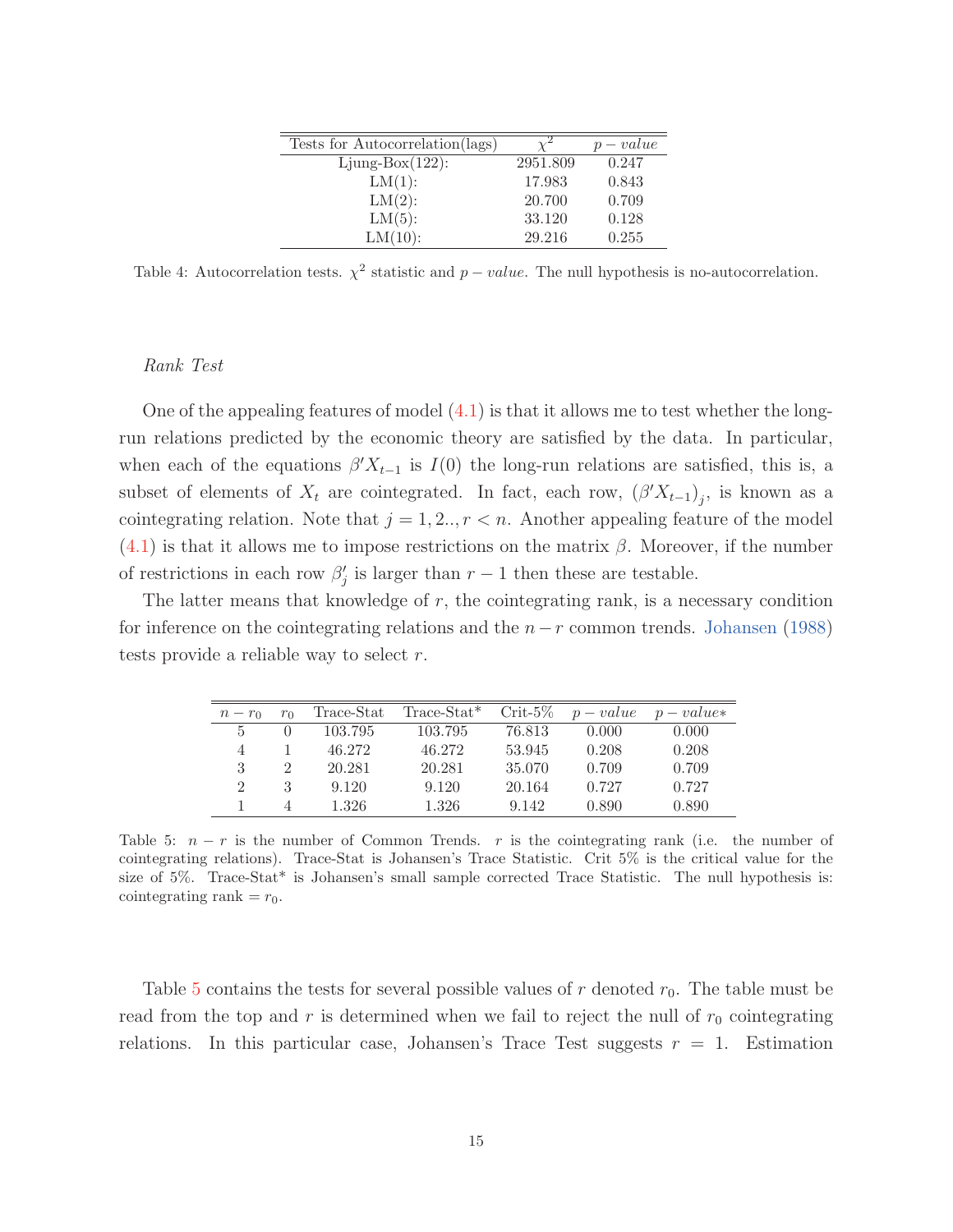imposing  $r = 1$  and normalizing on the first element of  $\hat{\beta}$  yields<sup>13</sup>:

$$
\widehat{\beta}'X_t = \Phi_t - 1.032 i_{us,t} + 0.815 i_{mex,t} + 5.385LOIS_{us,t} - 4.344 LOIS_{eur,t} + 0.785. \tag{4.4}
$$
\n
$$
_{[ -11.786 ]}^{[ -11.786 ]} \tag{4.4}
$$

Equation (4.4) presents the cointegrating relation where all coefficients are statistically significant at the  $5\%$  level except the constant.<sup>14</sup> At this point it is not possible to interpret the estimates. I can, however, discuss the stationarity of the cointegrating relation. Figure 8 presents  $\beta' X_t$  and suggests that it is stationary, as desired. In Table 6 I show several unit root tests confirming the latter. I include two versions of the Augmented Dickey Fuller and Phillips-Perron tests, with and without a mean. The Table also shows the Elliott-Rothenberg-Stock test  $DF - GLS$  test with a mean. Results show unambiguous support for the absence of a unit root, both with no deterministic terms and when considering the mean. The unit root analysis confirms the existence of one cointegrating relation and the validity of Johansen's Test.



Figure 8: Cointegrating Relation  $\hat{\beta}' X_t$ .<br>
stimates of the long-run matrix  $\hat{\Pi}$  loading  $\hat{\alpha}$ , a

Figure 8: Cointegrating Relation  $\hat{\beta}' X_t$ .<br><sup>13</sup>The interested reader can find full estimates of the long-run matrix  $\hat{\Pi}$  loading  $\hat{\alpha}$ , and short-run matrices  $\hat{\Gamma}_j$  for  $j = 1, ...5$ in Appendix B.1. In particular, Tables 13 - 19.

<sup>&</sup>lt;sup>14</sup>Throughout the paper  $t - statistics$  are presented in square brackets unless stated otherwise.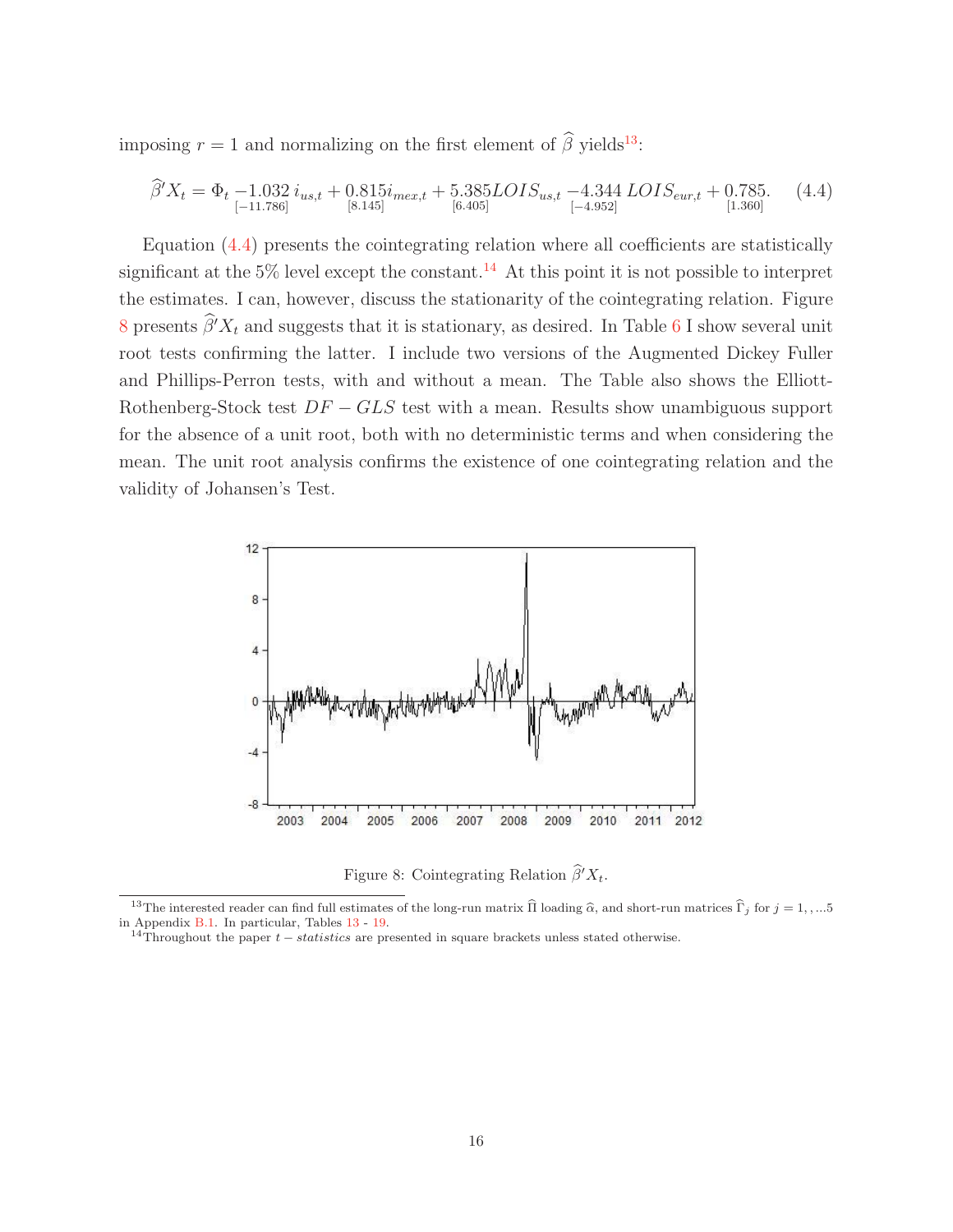| Variable           | 4 D F   | $_{PP}$ | $AD$ $F^{\mu}$                | ERS     | $P P^{\mu}$ |
|--------------------|---------|---------|-------------------------------|---------|-------------|
| $\beta' X_t$       | -7.7722 |         | -7.7895 -7.7641 -7.2881       |         | -7.7814     |
| 5\% Critical Value |         |         | $-1.9414$ $-1.9414$ $-2.8671$ | -1.9409 | -2.8671     |

Table 6: Unit Root Tests for the cointegrating relation  $\beta' X_t$ . Columns show test-statistic for the Augmented Dickey-Fuller test  $(ADF)$  and the Phillips-Perron test  $(PP)$  with no mean or trend.  $ADF^{\mu}$  and  $PP^{\mu}$  include a mean and ERS is the Elliot-Rothenberg-Stock test with a constant. Null Hypothesis: there is a Unit Root. The lag-length is chosen by E-Views according to the Schwarz Information Criteria with a maximum of 17.

#### **4.2 Testing the Theoretical Relation**

Assuming that a Data Generating Process can be modelled by a VECM(p) entails the a priori conjecture that relations among the elements of  $X_t$  are stationary on the longrun. I use the economic theory outlined in Section 2 to justify the only cointegration relation: the CIP.<sup>15</sup> Economic theory predicts a stable relation among its components, which in econometric terms means that  $\delta_t$  as defined in equation (2.4) is stationary. Let  $\beta = (\beta_1, \beta_2, \beta_3, \beta_4, \beta_5, c)'$  define the parameters of the CIP to be estimated. If the data obey the CIP in the long run, then the estimate  $\beta$  will satisfy:

1.  $\beta_1 \approx -\beta_2$ .

$$
2. \widehat{\beta}_1 \approx \widehat{\beta}_3.
$$

3.  $\beta_4$  and  $\beta_5$  not statistically different from zero.

Results displayed in equation  $(4.4)$  more or less satisfy conditions  $(1)$  and  $(2)$ , however, condition (3) is far from being observed. The VECM(p) allows me to test whether I can impose (3). The theory of the VECM states that by imposing the over-identification restrictions on  $\beta$ , I can test whether these restrictions are valid statistically. I need  $r-1$ restrictions on  $\beta$  to have just-identification.

Thus, by imposing at least one restriction, I can have over-identification. Define  $\beta^R$  as the restricted estimate of  $\beta$ , for the set of restrictions R. The first set of restrictions to

 $15$ In general, if r had turned out to be larger than one, at least a second cointegrating relation could be justified using the inherent relation between the U.S. yields and interbank lending conditions.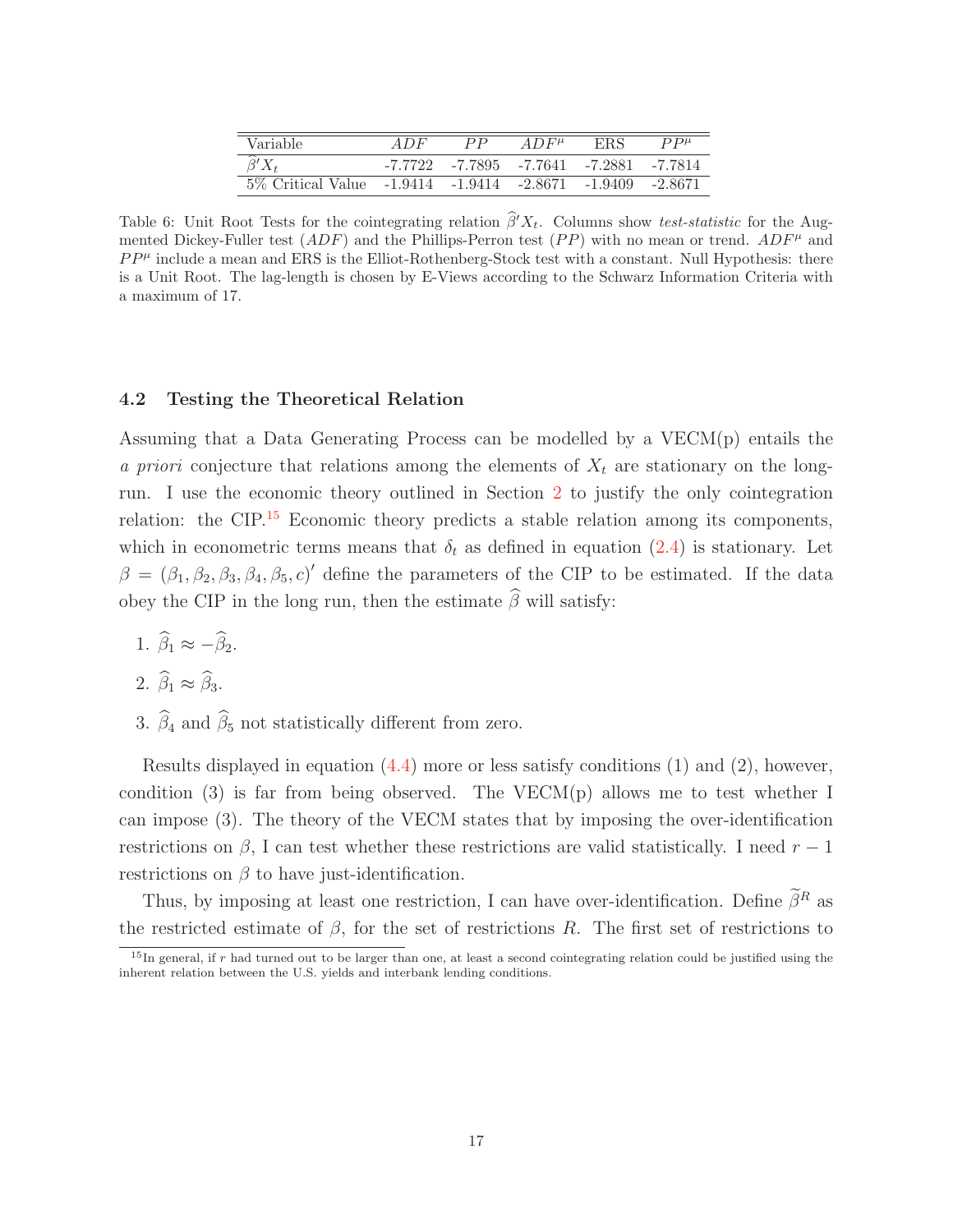test,  $R = A$ , is defined as

$$
\widetilde{\beta}_1^A = -\widetilde{\beta}_2^A,\tag{4.5a}
$$

$$
\widetilde{\beta}_1^A = \widetilde{\beta}_3^A,\tag{4.5b}
$$

$$
\widetilde{\beta}_4^A = 0,\tag{4.5c}
$$

$$
\widetilde{\beta}_5^A = 0. \tag{4.5d}
$$

Imposing the restriction set  $(4.5a)-(4.5d)$ , I obtain the following estimates

$$
\widetilde{\beta}^{A'} X_{t-1} = \Phi_{t-1} - i_{us,t-1} + i_{mex,t-1} - 0.252 = \delta_{t-1}.
$$
\n(4.6)

Before continuing the analysis, I test whether the restrictions imposed in (4.6) are valid. As it turns out they are not. Table 7 presents the test which rejects the null hypothesis of  $\tilde{\beta}^A$  being valid.<sup>16</sup>

| Test set A           |        | $p-value$ |
|----------------------|--------|-----------|
| Test of Restrictions | 28.905 | 0.000     |
| Bartlett Correction  | 23.231 | 0.000     |

Table 7: Test for the validity of the Restricted Model A versus the unrestricted model. Null hypothesis: Restrictions are valid.

Since I want to test whether changes in funding-liquidity are affecting the CIP in the long-run, I define the restrictions set  $B$  as a subset of  $A$  where  $B$  is composed only by (4.5a) and (4.5b). That is, define  $\beta^B$  as the restricted estimate of  $\beta$ , where  $\beta_1^B = -\beta_2^B$  and  $\beta_1^B = \beta_3^B$  are imposed and both  $\beta_4^B$  and  $\beta_5^B$  are left free. Estimating the model under the restriction set  $B$  yields

$$
\tilde{\beta}^{B'}X_{t-1} = \Phi_{t-1} - i_{us,t-1} + i_{mex,t-1} + 3.93\text{LOIS}_{us,t-1} - 2.78\text{LOIS}_{eur,t-1} - 0.502
$$
\n
$$
= \delta_{t-1} + 3.93\text{LOIS}_{us,t-1} - 2.78\text{LOIS}_{eur,t-1} - 0.502
$$
\n
$$
= \delta_{t-1} + 3.93\text{LOIS}_{us,t-1} - 2.78\text{LOIS}_{eur,t-1} - 0.502
$$
\n
$$
= \delta_{t-1}^{B}.
$$
\n(4.7)

As shown in Table 8, I failed to reject the Null Hypothesis stating that restriction set B is valid at the 5%. This means that there is a stationary long-run relation that includes  $\frac{16}{16}$  includes  $\frac{1}{16}$  and  $\frac{1}{16}$  and  $\frac{1}{16}$  and  $\frac{1}{16}$  and  $\frac{1}{16}$  and  $\frac{1}{16}$  and  $\frac{1}{16}$  and  $\frac$ 

<sup>&</sup>lt;sup>16</sup>Since the restrictions are not valid I do not include estimates for the long-run matrix  $\tilde{\Pi}$  loading and short-run matrices,  $\tilde{\alpha} \tilde{\Gamma}_j$  for  $j = 1, ..., 5$ .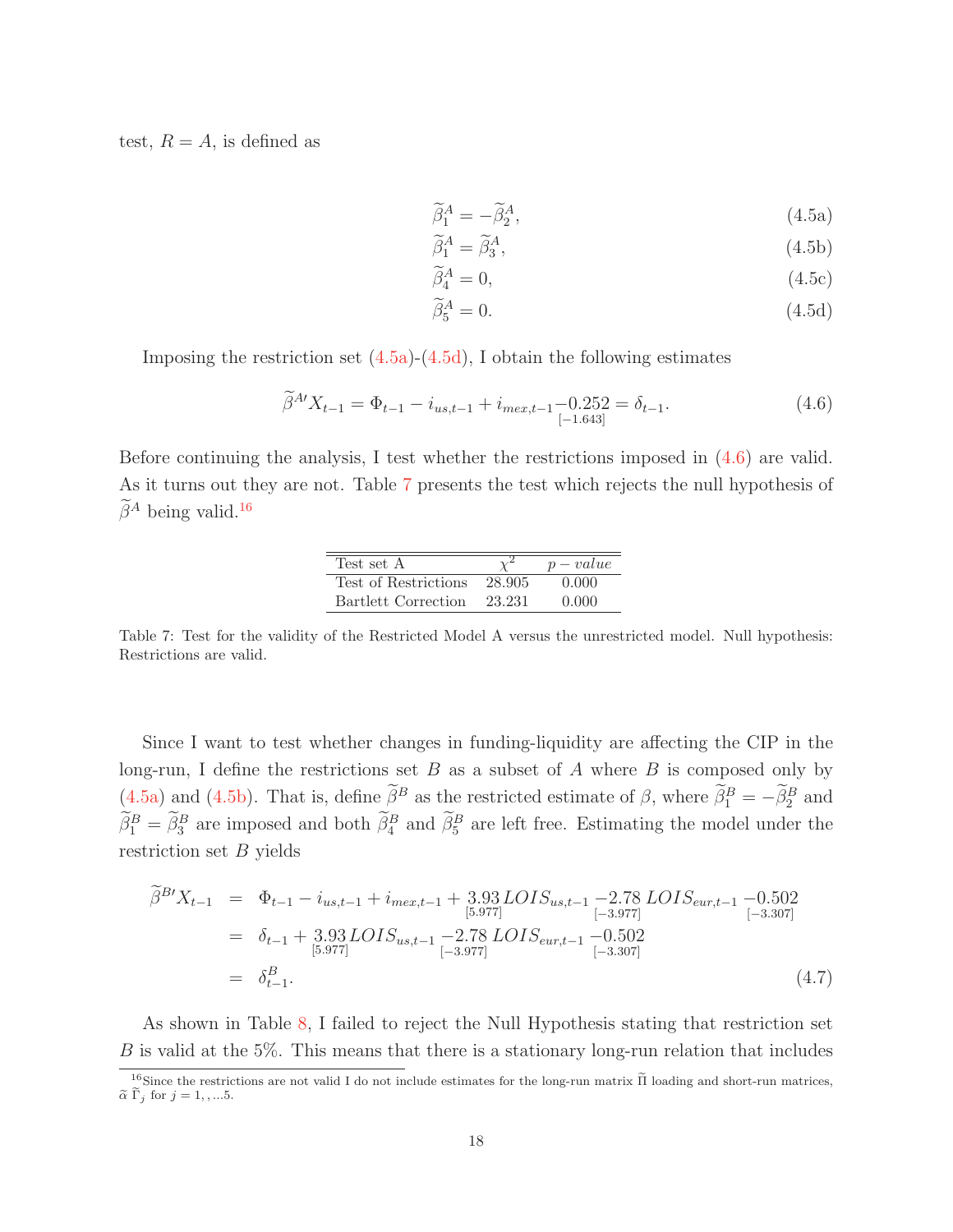the liquidity measures and has a mean different from zero.

| Test set B           |       | $p-value$ |
|----------------------|-------|-----------|
| Test of Restrictions | 5.681 | 0.058     |
| Bartlett Correction  | 4 442 | 0.109     |

Table 8: Test for the validity of the Restricted Model B versus the unrestricted model. Null hypothesis: Restrictions are valid.

Once the validity of equation is established, I can test whether  $\delta_{t-1}^B$  is stationary. Figure 9 provides a suggestive hint of  $\delta_{t-1}^B$  being stationary. This is confirmed by the results of several unit root tests included in Table  $9.^{17}$  This is,  $\delta_t^B$ , as defined in equation (4.7), is indeed stationary, thus confirming cointegration. With  $\delta_t^B$  in hand I can now provide an economic interpretation for the econometric results obtained so far.



Figure 9: Cointegrating Relation  $\widehat{\beta}^{B'} X_t = \delta_t^B$ .

| Variable                                  | ADF     | PP | $AD$ $F^{\mu}$                          | <b>ERS</b> | $P P^{\mu}$ |
|-------------------------------------------|---------|----|-----------------------------------------|------------|-------------|
| $\widetilde{\beta}^{B'} X_t = \delta_t^B$ | -7.9589 |    | -7.8918 -7.9508 -7.5363 -7.8835         |            |             |
| 5\% Critical Value                        |         |    | $-1.9414$ $-1.9414$ $-2.8671$ $-1.9409$ |            | -2.8671     |

Table 9: Unit Root Tests for the cointegrating relation  $\beta'X_t = \delta_t^B$ . Columns show test-statistic for the Augmented Dickey-Fuller test  $(ADF)$  and the Phillips-Perron test  $(PP)$  with no mean or trend.  $ADF^{\mu}$ and  $PP^{\mu}$  include a mean and ERS is the Elliot-Rothenberg-Stock test with a constant. Null Hypothesis: there is a Unit Root. The lag-length is chosen by E-Views according to the Schwarz Information Criteria with a maximum of 17.

<sup>&</sup>lt;sup>17</sup>Appendix B.2, Tables 21 - 27 contains estimates for the short-run parameters. These are discussed below.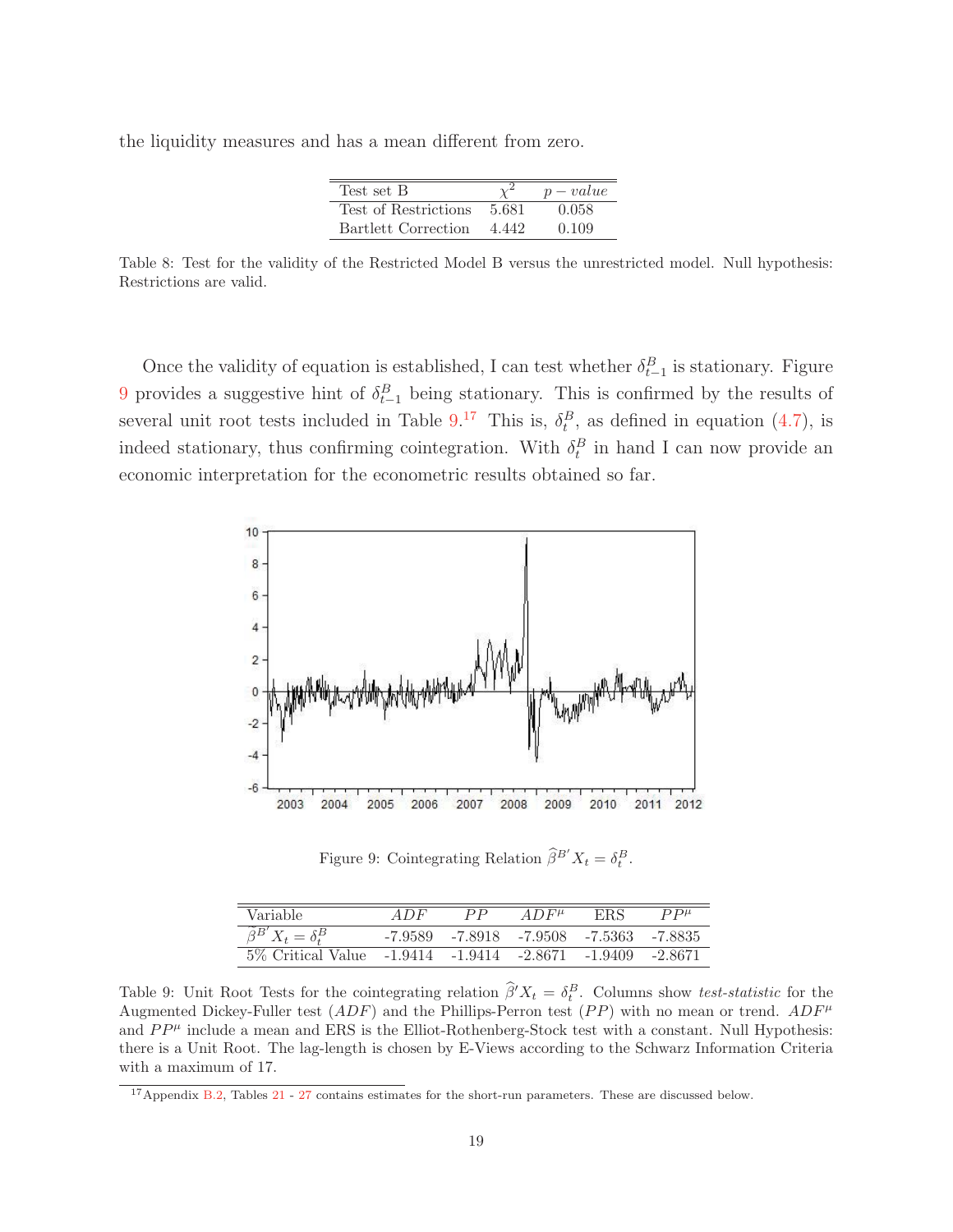#### **4.3 Economic Interpretation**

#### Long-Run

Equation (4.7) should be interpreted as a stable long-run relation between the five elements of  $X_t$ . In particular, I can write said equation as

$$
\delta_t = -3.93 \, LOIS_{us,t} + 2.78 \, LOIS_{eur,t} + 0.502 + \nu_t
$$
\n
$$
[3.977] \tag{4.8}
$$

where  $\nu_t$  is a mean zero stationary random variable as implied by Table 9, and the units are in percentage points (100 basis points).

In the long run, the relation between  $\delta_t$  and  $LOIS_{us,t}$  is negative, which can be rationalized in the following way: (1) An increase in the  $LOIS_{ust}$  spread signals an increase of the perception of credit risk -and thus a decrease in funding-liquidity- in the U.S. (2) The increase in  $LOIS_{us,t}$  will cause  $\delta_t$  to decrease since a flight-to-quality appreciates the USD diminishing  $\Phi_t$ .

The relation between  $\delta_t$  and  $LOIS_{\text{cur},t}$  is positive since: (1) An increase in  $LOIS_{\text{cur},t}$ signals a decrease in funding-liquidity in Europe. (2) There is a flight-to-quality to the U.S.s' assets. (3) This causes: (a) An appreciation of the USD, thus  $\Phi_t$  increases (closer to zero); or (b)  $i_{us,t}$  decreases; or (c) both.

Finally the constant means that there is a minimum profit investors demand to trade MXN and Mexican Treasuries. It is worth noting that despite the similar nature of changes in liquidity funding conditions, the source of the effect matters. In particular, the two sources of liquidity shocks have opposite sign on  $\delta_t$ . Now I move on to analyse short-term effects and relations.

#### Short-Run

In general, short-run effects are more difficult to reconcile with theory since the model is only a partial representation of reality. It is illustrative, however, to let the data speak and use these estimates to construct a narrative around them since all specification and significance tests are valid. Think of the  $VECM(6)$  as a system that has an equilibrium in which  $\Delta X_j = 0$ . Estimates of the short-run parameters can prove useful for forecasting or fitting the model to special circumstances. To save space I will write only the statistically significant coefficients of each equation. The interested reader can find the full set of estimates in Appendix B.2.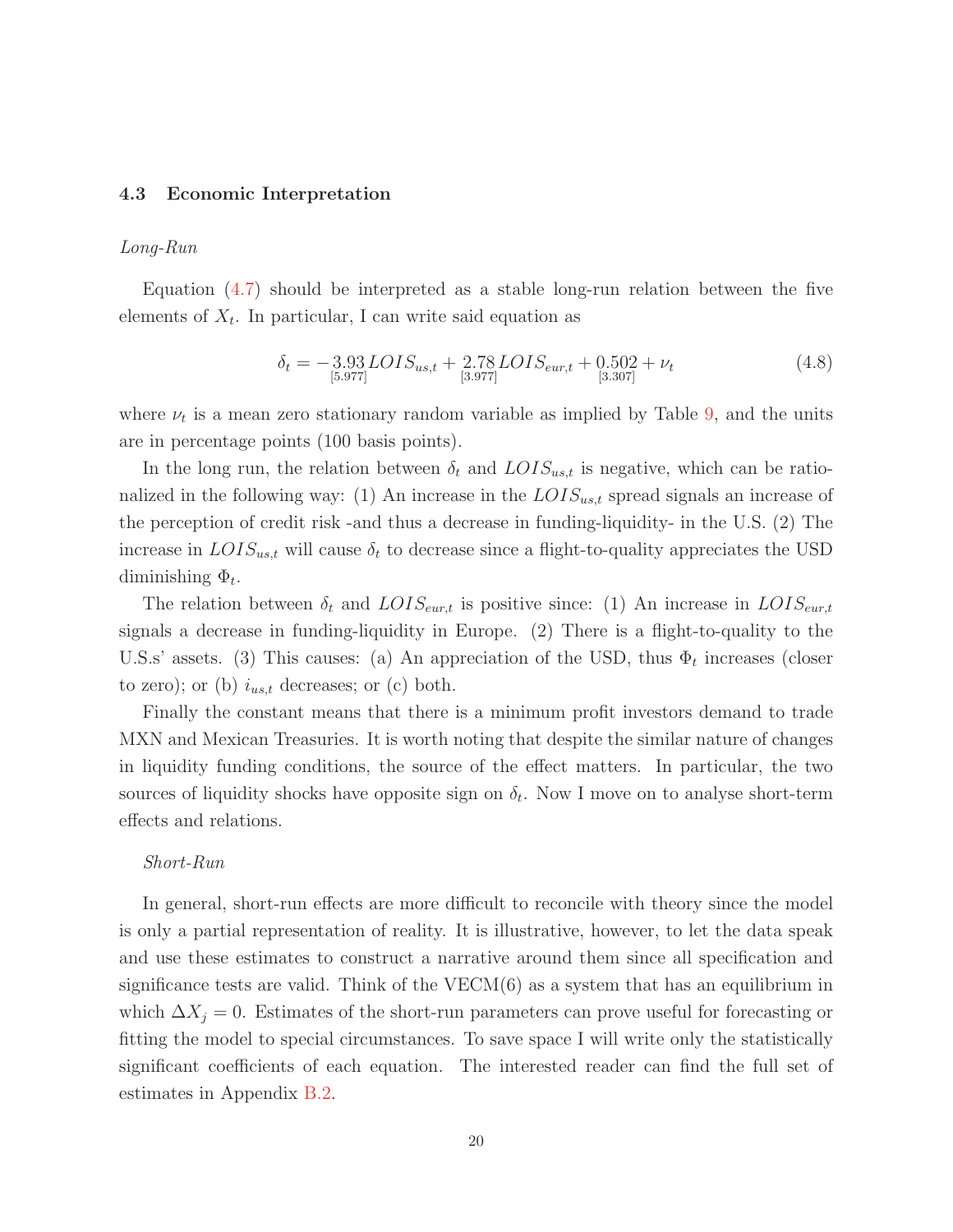Now I will use results from Tables 21 and 23-27 to construct the short-run equations. The estimate for the short-run adjustment equation for  $\Phi_t$  is given by

$$
\Delta \Phi_t = -0.235 \delta_{t-1}^B - 0.302 \Delta \Phi_{t-1} - 0.767 \Delta i_{mex,t-1} + 2.457 \Delta LOIS_{us,t-1} \n- 0.229 \Delta \Phi_{t-2} - 0.618 \Delta i_{mex,t-2} - 0.170 \Delta \Phi_{t-3} - 1.407 \Delta LOIS_{us,t-3} \n- 1.965 \Delta LOIS_{eur,t-3} - 0.482 \Delta i_{us,t-4}, \n- 1.965 \Delta LOIS_{eur,t-3} - 0.482 \Delta i_{us,t-4},
$$
\n(4.9)

note that if all elements expressed as differences are zero -as they should be in the long runthen the only element left is  $\delta_{t-1}^B$ . Assume that we are looking at the short-run horizon and differences are not necessarily zero. Inspection of expression  $(4.9)$  shows that  $\Delta \Phi_t$  responds negatively to  $\delta_{t-1}^B$ , that is, the forward premium is "pulled" back to the equilibrium by the cointegrating relation.

Autocorrelation of  $\Phi_t$  shows up as three lags of  $\Delta \Phi_t$ . Interestingly, there is no effect from  $i_{us,t}$  of the previous three weeks. A few possible explanations include, on the one hand, that all the short-run effects coming from  $i_{us,t}$  are already included in  $LOIS_{us,t}$ . The reason for this is the extensive use of U.S. Treasury Bills as collateral in the interbank loan market. On the other hand, as the time path of  $i_{us,t}$  shows, the zero lower-bound of the interest rates could be down-playing its role here. All the adjustment related to  $i_{mex,t}$ has a negative sign. Finally, shocks to the liquidity measures appear to be important, in particular those stemming from the U.S. This is confirmed by the variance decomposition analysis shown below.

The short-run adjustment of  $i_{us,t}$  as shown in equation  $(4.10)$  surprisingly includes the long-run equilibrium relation towards which it is adjusting. The magnitude, however, is very small,

$$
\Delta i_{us,t} = -0.018 \delta_{t-1}^{B} + 0.173 \Delta i_{us,t-1} - 0.522 \Delta LOIS_{eur,t-1}
$$
  
\n
$$
- 0.332 \Delta i_{us,t-2} + 0.598 \Delta LOIS_{eur,t-2} - 0.118 \Delta i_{us,t-4}.
$$
  
\n
$$
- 0.332 \Delta i_{us,t-2} + 0.598 \Delta LOIS_{eur,t-2} - 0.118 \Delta i_{us,t-4}.
$$
  
\n(4.10)

Also of interest is the fact that only  $LOIS_{\text{eur},t}$  is relevant in explaining short-run deviations from equilibrium. As mentioned above, since banks intensively use U.S. Treasuries as collateral, then stress events of funding liquidity in Europe could be playing a large role in the yield of these securities. The absence of  $LOIS_{ust}$  may be reflecting the duplicity of information.

Regarding the short-run behaviour of  $i_{mex,t}$  in equation  $(4.11)$ , it is surprising that only the lagged LOIS variables in the system play a role in its adjustment. This is a possible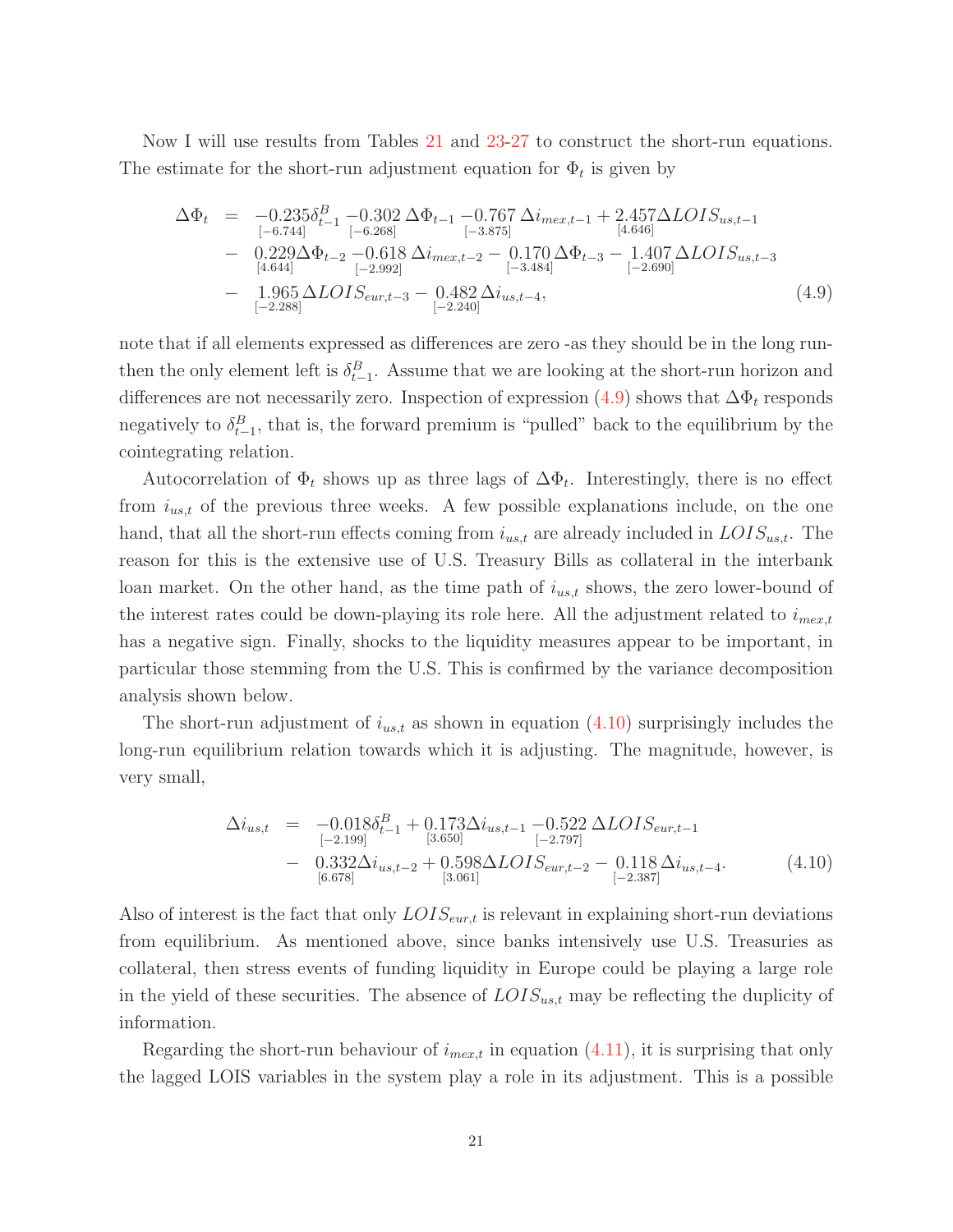case of weak exogeneity and it is discussed in the next section.

$$
\Delta i_{mex,t} = 0.329 \Delta i_{mex,t-1} + 0.432 \Delta LOIS_{eur,t-3} - 0.480 \Delta LOIS_{us,t-4}.
$$
\n(4.11)

A priori the dynamics of  $LOIS_{us,t}$  and  $LOIS_{eur,t}$  in equations (4.12) and (4.13) should only depend on themselves and  $i_{us,t}$ . However, a very small effect from the second lag  $\Delta\Phi_{t-2}$  appears, this may be due to some feed-back effect between  $LOIS_{us,t}$  and the spot exchange rate.

$$
\Delta LOIS_{us,t} = -0.123\Delta i_{us,t-1} + 0.290\Delta LOIS_{us,t-1} + 0.542\Delta LOIS_{eur,t-1} \n+ 0.011\Delta \Phi_{t-2} - 0.050\Delta i_{us,t-2} + 0.101\Delta LOIS_{us,t-2} \n+ 0.362\Delta LOIS_{eur,t-2} - 0.130\Delta LOIS_{us,t-3} - 0.166\Delta LOIS_{us,t-4} \n- 0.362\Delta LOIS_{eur,t-2} - 0.130\Delta LOIS_{us,t-3} - 0.166\Delta LOIS_{us,t-4} \n+ 0.058\Delta i_{us,t-5},
$$
\n(4.12)

$$
\Delta LOIS_{eur,t} = 0.158 \Delta LOIS_{us,t-1} + 0.319 \Delta LOIS_{eur,t-1} + 0.145 \Delta LOIS_{us,t-2} \n- 0.290 \Delta LOIS_{eur,t-2} + 0.115 \Delta LOIS_{eur,t-3} + 0.063 \Delta i_{us,t-4} \n- 0.069 \Delta LOIS_{us,t-4} + 0.151 \Delta LOIS_{us,t-5}.
$$
\n(4.13)

#### **4.4 Weak Exogeneity and the Common Trends Representation**

#### Weak Exogeneity

A further advantage provided by the model (4.1) is the test for "weakly exogenous variables". As defined by Juselius (2006) pp. 193, a variable  $x_{j,t} \in \{X_t\}$  is said to be weakly exogenous if it affects other variables in the system  $X_t$  while it is not affected by them. This is, if the row j of matrix  $\alpha$  contains only zeros. Since  $\alpha$  is a  $n \times r$  matrix, and  $r = 1$  in this paper, then a weak exogeneity test is equivalent to testing for each of the five rows of  $\alpha$  for being different from zero. To this end, a simple  $t - test$  statistic is not suitable since strictly speaking I am comparing across models, so a Likelihood-Ratio statistic is computed. I show the weak exogeneity test output from CATS in Table 10.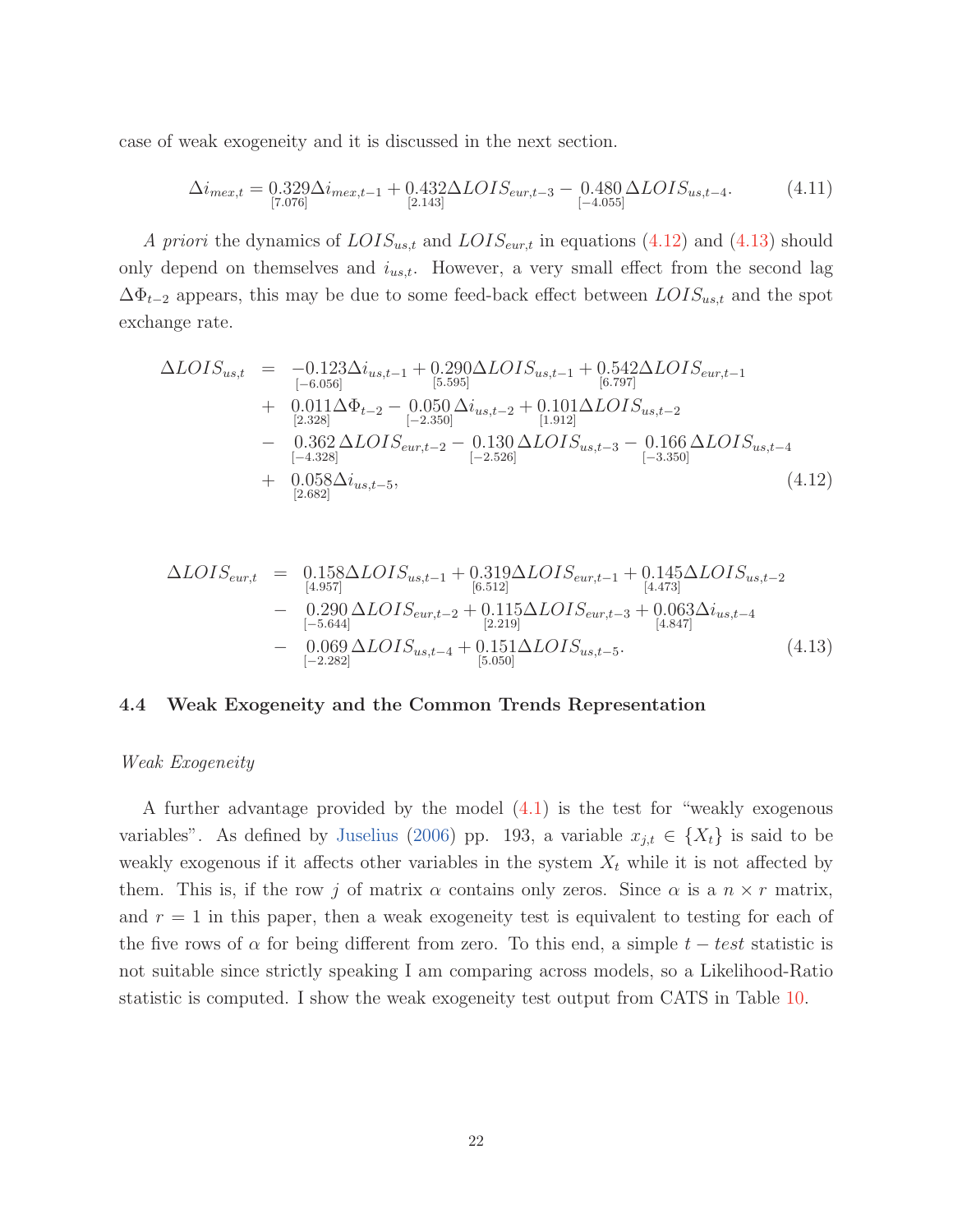| $\sim$ | $5\%$<br>Crit-val | Φ,                | $\iota_{us.t}$   | $m$ ex.t         | $LOIS_{us,t}$        | $LOIS_{eur,t}$   |
|--------|-------------------|-------------------|------------------|------------------|----------------------|------------------|
|        | 3.841             | 31.515<br>[0.000] | 3.848<br>[0.050] | 3.469<br>[0.063] | $0.001\,$<br>[0.973] | 2.200<br>[0.138] |
|        |                   |                   |                  |                  |                      |                  |

Table 10: Weak Exogeneity Test. LR-Test statistic,  $\chi^2(r)$ , p – values in brackets. Null Hypothesis: The variable is weakly exogenous.

At a first glance the test allows me to conclude that  $i_{max,t}$ ,  $LOIS_{ust}$  and  $LOIS_{eur,t}$  are weakly exogenous. Note, however, that the  $p-value$  for  $i_{us,t}$  is right on the margin. As a tie-breaker, let me put forward two arguments to favour taking  $i_{us,t}$  as weakly exogenous. First, a statistical argument, the value of the estimate  $\tilde{\alpha}_{2,1} = -0.018$  corresponding to regression (4.10) is very small. Second, an intuitive argument regarding the characteristics of the U.S. Treasuries. Taking  $i_{mex,t}$  as weakly exogenous at the same time that rejecting the Null of weak exogeneity for  $i_{us,t}$ , would imply that  $i_{max,t}$  is a determinant of  $i_{us,t}$  which is at odds with reality. In this way in the rest of the analysis I take  $i_{us,t}$  as weakly exogenous. This is, I assume

$$
\widetilde{\alpha} = \begin{pmatrix} -0.235, 0, 0, 0, 0 \end{pmatrix}'.
$$
\n(4.14)

The restricted estimate for  $\alpha$  in equation (4.14) means that, the only variable of the system that adjusts in response to deviations from the long-run relation  $\hat{\beta}'X_{t-1} = \delta_{t-1}^B$ , is  $\Phi_t$ . Moreover, the coefficient means that it takes almost four weeks for deviations from the previous period long-run relation to dissipate for  $\Phi_t$ . This is important. Suppose there is a *stationary* one-time shock to  $\delta_{t-4}^B$ , thus creating arbitrage opportunities. Their effect on  $\Phi_s$  will take four weeks to dissipate.

#### Common Trends Representation

The VECM set-up also allows me to write  $(4.1)$  in its common trends representation or Moving Average (MA) form, as proved in the Granger Representation Theorem. This allows the identification of the  $n - r$  common trends in the system  $X_t$  and has a very intuitive interpretation. The MA form is written as

$$
X_t = C \sum_{s=1}^t \varepsilon_s + \sum_{j=0}^\infty C_j^* \varepsilon_{t-j} + X_0 \tag{4.15}
$$

$$
C = \beta_{\perp} \left[ \alpha'_{\perp} \left( I_n - \sum_{s=1}^{p-1} \Gamma_s \right) \beta_{\perp} \right]^{-1} \alpha'_{\perp} = \widetilde{\beta}_{\perp} \alpha'_{\perp}
$$
 (4.16)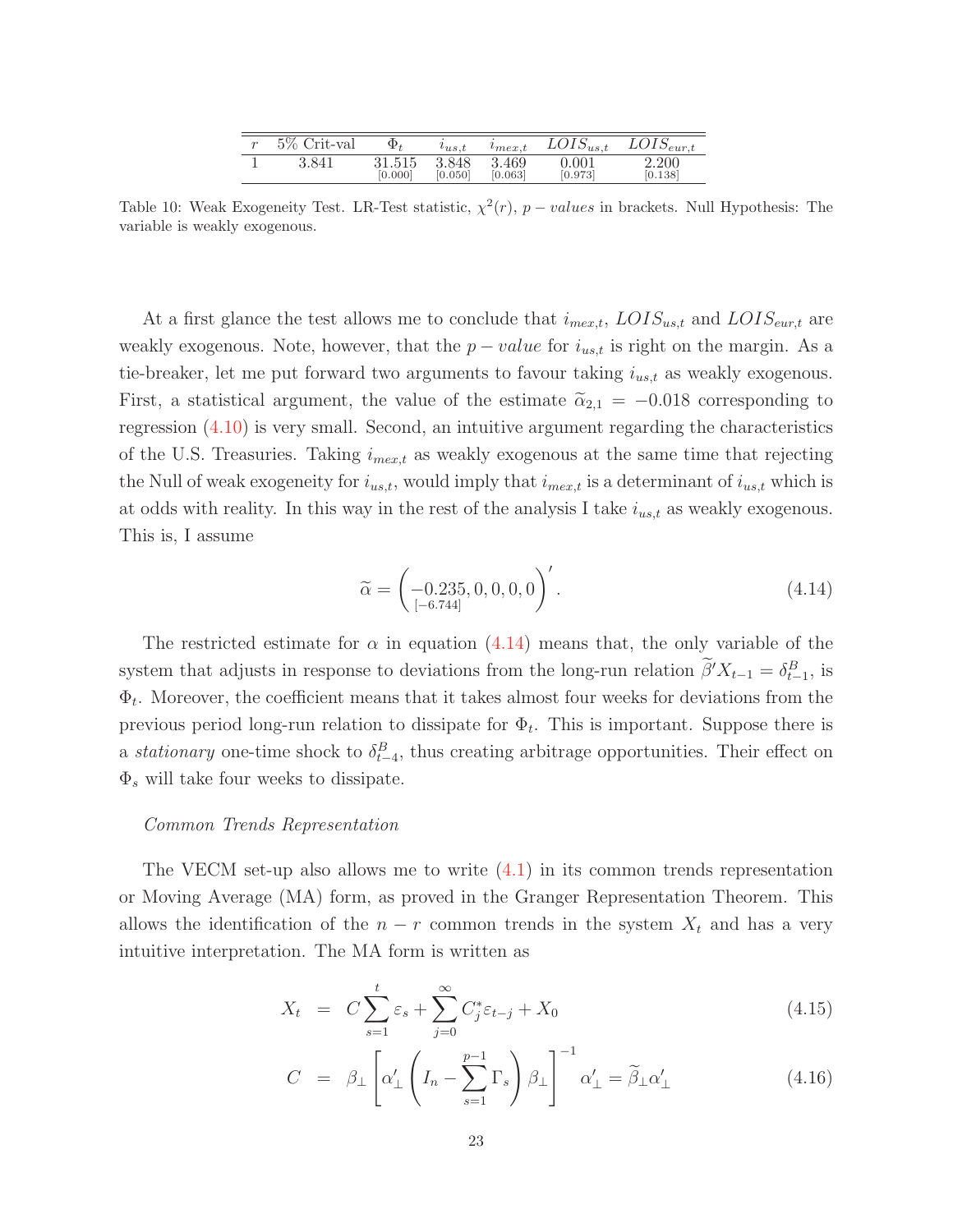where  $\beta_{\perp}$  is the orthogonal complement of  $\beta$ , defined as the  $(n - r) \times r$  matrix satisfying  $\beta'_{\perp}\beta = 0$  and similarly for  $\alpha_{\perp}$ .<sup>18</sup> The first component of equation (4.15) deserves special attention, in particular note that the product  $C \sum_{s=1}^{t} \varepsilon_s$  is  $\tilde{\beta}_\perp \alpha'_\perp \sum_{s=1}^{t} \varepsilon_s$  using (4.16). It is possible to think of  $\beta_{\perp}$  as matrix measuring the importance (weight) that each of the common trends  $\alpha'_{\perp} \sum_{s=1}^{t} \varepsilon_s$  has on  $X_t$ .

The  $n \times n$  matrix C defined in (4.16) is known as the "long-run impact matrix" and it is interpreted in two possible ways. Column-wise, the element  $c_{ij}$ , if statistically significant, means the cumulated effect  $\sum_{s=1}^{t} \varepsilon_{j,s}$  has a relevant effect of  $c_{ij}$  on  $x_i$ . Row-wise, the element  $c_{ij}$  means that  $x_i$  has been permanently influenced by  $\sum_{s=1}^{t} \varepsilon_{j,s}$  in some measure  $c_{ij}$ . The matrices  $C_j^*$  are the current and previous "one-time" effects of each element of  $\varepsilon_t$ on the system  $X_t$  and  $X_0$  is its initial value.

For the present model, restricted estimates of the long-run impact matrix yield the following common trend representations. The interested reader can find the full estimation output in Appendix B.3. Recall that  $\Sigma$  is a full matrix as described in (4.3), Table 11 shows the corresponding correlations for a restricted version,  $\Sigma_B$ .

|                         | $\varepsilon_{\Phi}$ | $\varepsilon_{i,us}$ | $\varepsilon_{i, max}$ | $\epsilon_{LOIS,us}$ | $\epsilon_{LOIS,eur}$ |
|-------------------------|----------------------|----------------------|------------------------|----------------------|-----------------------|
| S.E.                    | 0.410                | 0.163                | 0.231                  | 0.096                | 0.081                 |
| $\varepsilon_{\Phi}$    | 1.000                |                      |                        |                      |                       |
| $\varepsilon_{i,us}$    | 0.677                | 1.000                |                        |                      |                       |
| $\varepsilon_{i, max}$  | $-0.661$             | $-0.053$             | 1.000                  |                      |                       |
| $\varepsilon_{LOIS,us}$ | $-0.729$             | $-0.553$             | 0.172                  | 1.000                |                       |
| $\epsilon_{LOIS,eur}$   | $-0.568$             | $-0.469$             | 0.150                  | 0.921                | $1.000\,$             |

Table 11: Residual Standard Errors and Cross-Correlations. Since the covariance matrix  $\Sigma_B$  is symmetric, I omit the upper triangular elements.

The advantage of the MA form is the representation of each variable as the sum of the history of previous shocks, which although correlated, are useful in explaining changes in each element of system  $X_t$ . Here I use the restricted estimate  $\tilde{C}$  given in Table 28 in Appendix B.3 to construct the estimated MA expressions -omitting stationary terms. Let  $C^*_{[k,\cdot]j}$  be the kth row of matrix  $C^*_j$ . Start with  $\Phi_t$ , which has a MA representation given by

$$
\Phi_{t} = -0.217 \sum_{\substack{[-1.924] \\ j=1}}^{t} \varepsilon_{\Phi,j} + 1.568 \sum_{\substack{[3.920] \\ j=1}}^{t} \varepsilon_{i,us,j} - 1.667 \sum_{\substack{[-5.276] \\ j=1}}^{t} \varepsilon_{i,mex,j} - 3.677 \sum_{\substack{[-4.656] \\ j=1}}^{t} \varepsilon_{LOIS,us,j} + \sum_{j=0}^{\infty} C_{[1,\cdot]j}^{*} \varepsilon_{t-j}.
$$
\n
$$
(4.17)
$$

 $18$ The proof of  $(4.15)$  and  $(4.16)$  is contained in Lütkepohl  $(2005)$ .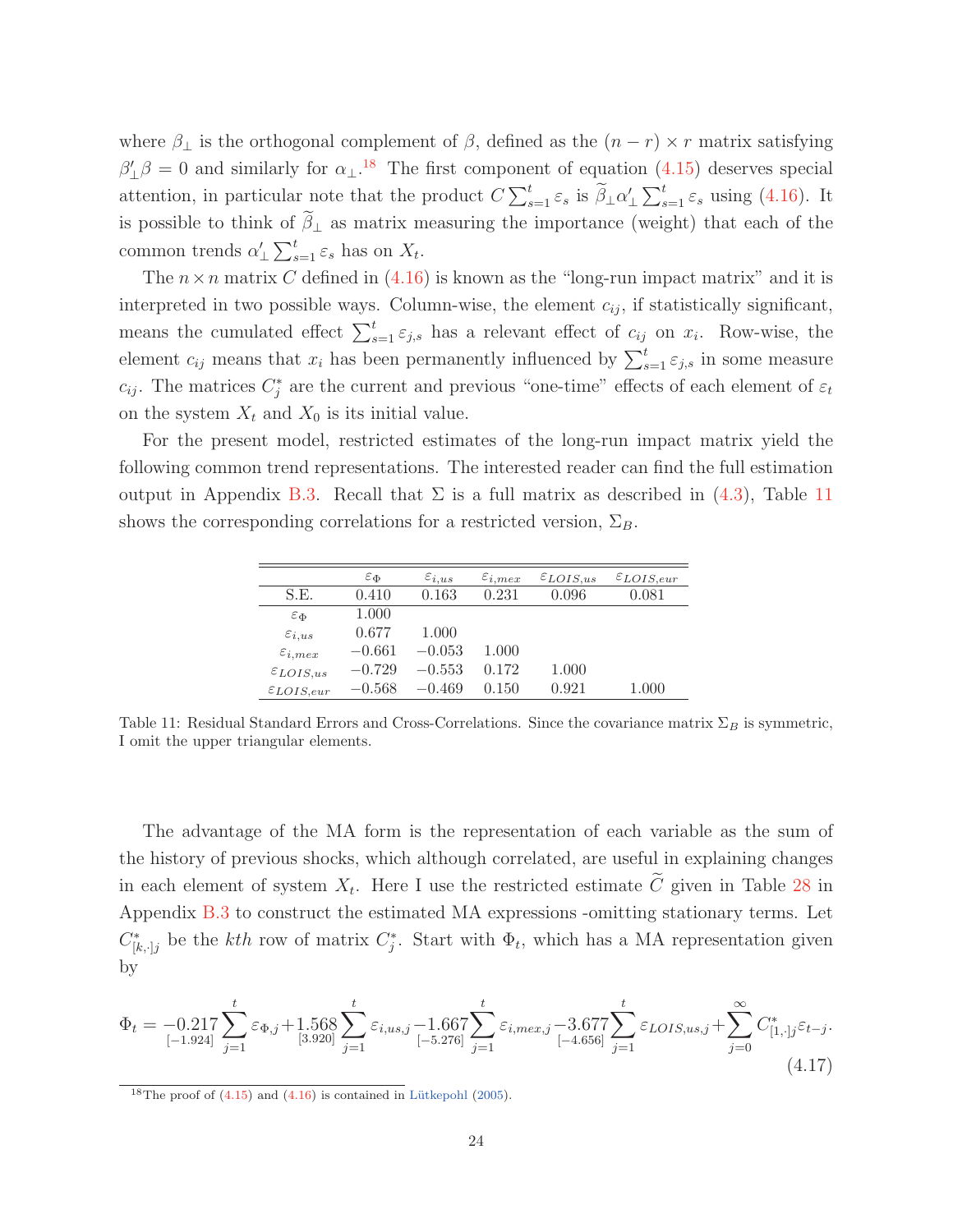In line with the weak exogeneity test, equation (4.17) shows all the stochastic trends have a non-negligible effect on  $\Phi_t$ . LOIS<sub>eur,t</sub> is present through the correlation between  $\varepsilon_{LOIS,us}$  and  $\varepsilon_{LOIS,eur}$  which is very close to 1, as shown in Table 11.

For  $i_{us,t}$ , equation (4.18) shows a result in line with its "marginal" weak exogeneity status that only shocks to itself and  $\varepsilon_{LOIS,us}$  explain its behaviour,

$$
i_{us,t} = 1.099 \sum_{[6.922]}^{t} \varepsilon_{i,us,j} - 0.718 \sum_{[-2.291]}^{t} \varepsilon_{LOIS,us,j} + \sum_{j=0}^{\infty} C_{[2,\cdot]j}^{*} \varepsilon_{t-j}.
$$
 (4.18)

The estimation outcome for  $i_{mex,t}$  in (4.19) is surprising. I would have expected that at least a second stochastic trend could be explaining changes in the Mexican Treasury yield. This issue deserves a deeper study, since the correlations between  $i_{mex,t}$  and the rest of the variables is not high enough to justify some second order effect from a different variable in the system. Although said second order effects should be present since the reduced form errors  $\varepsilon_t$  are contemporaneously related. The structural analysis below shows more light on this issue,

$$
i_{mex,t} = 1.558 \sum_{[8.739]}^{t} \varepsilon_{i, max, j} + \sum_{j=0}^{\infty} C_{[3, \cdot]j}^{*} \varepsilon_{t-j}.
$$
 (4.19)

Finally, the MA forms of  $LOIS_{us,t}$  and  $LOIS_{eur,t}$  in (4.20) and (4.21) show no surprises, the variables behave as two weakly exogenous elements, with a high correlation among them

$$
LOIS_{us,t} = -0.223 \sum_{[ -2.374 ]}^{t} \varepsilon_{i,us,j} + 1.377 \sum_{[7.439 ]}^{t} \varepsilon_{LOIS,us,j} + \sum_{j=0}^{\infty} C_{[4,\cdot]j}^{*} \varepsilon_{t-j}, \tag{4.20}
$$

$$
LOIS_{eur,t} = 0.776 \sum_{[4.989]}^{t} \varepsilon_{LOIS,us,j} + 1.117 \sum_{[4.277]}^{t} \varepsilon_{LOIS,eur,j} + \sum_{j=0}^{\infty} C_{[5,\cdot]j}^{*} \varepsilon_{t-j}.
$$
 (4.21)

So far, I have been able to show the relevance of both  $LOIS_{us,t}$  and  $LOIS_{eur,t}$  in explaining the behaviour of the variables that define  $\delta_t$ . The previous analysis comes a long way in separating effects from each shock into the behaviour of each element of  $X_t$ . There is a shortcoming, however, and that is related to the covariance matrix of the reduced form errors,  $\Sigma_B$  contained in Table 11, not being diagonal. Shocks between  $LOIS_{us,t}$  and  $LOIS_{\text{eur},t}$  cannot be distinguished clearly. To accomplish this, a structural analysis is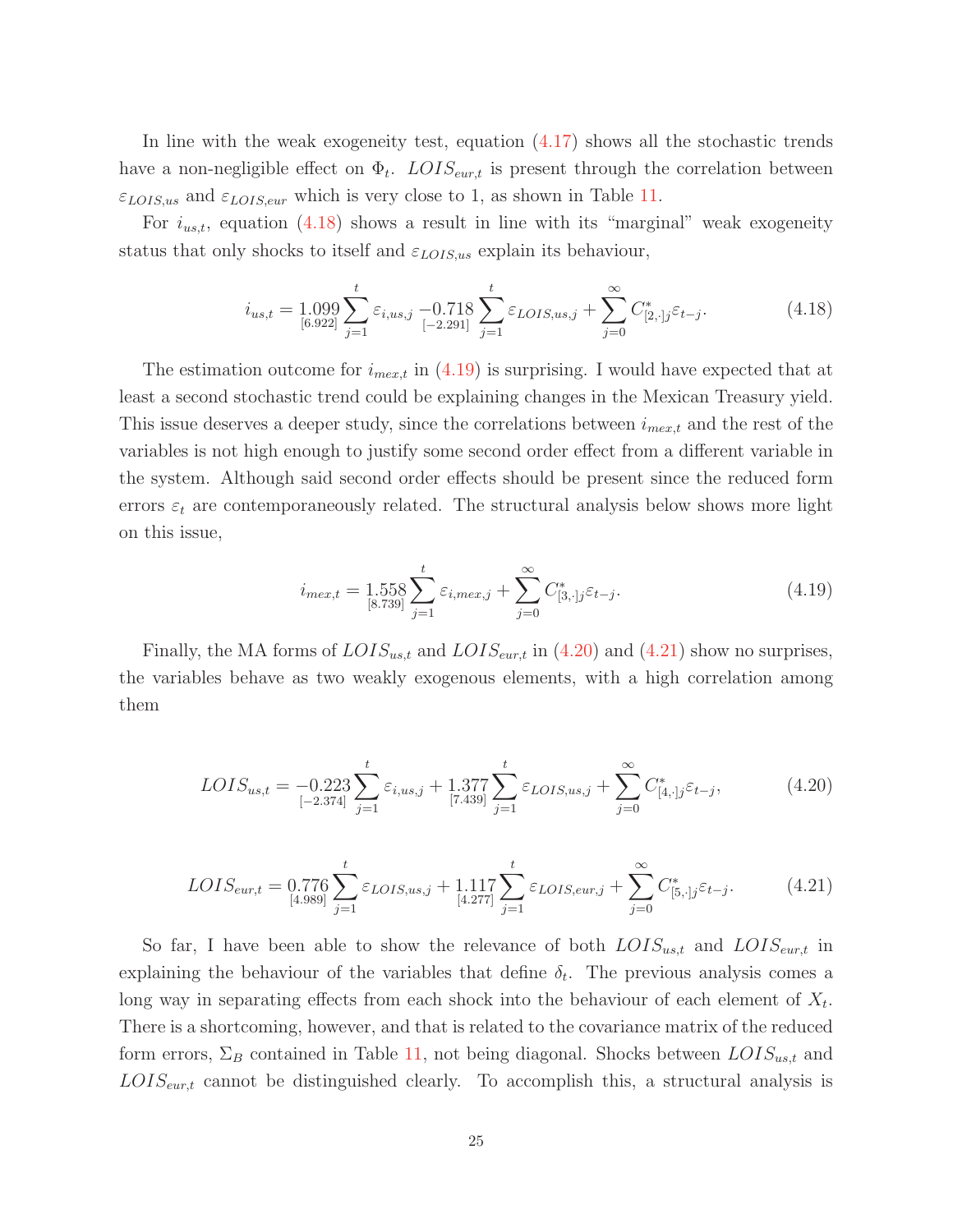required, which is undertaken in the next section.

#### **4.5 Structural VECM**

The SVECM(p) can be readily derived from expression  $(4.15)$ . The only additional element I need is a "rotation" matrix relating the reduced-form errors vector  $\varepsilon_t$ , to the "structural" errors vector  $u_t$ . The latter are called structural since they are contemporaneously uncorrelated among each other. This is, they have a diagonal covariance matrix  $\Omega$ . Formally, assume there exists a  $(n \times n)$  non-singular rotation matrix M such that

$$
u_t = M\varepsilon_t,\tag{4.22}
$$

note that the Choleski decomposition provides a matrix that is a particular case of M. One of the advantages of estimating the IRFs in a SVECM and not through a Choleski decomposition matrix is that I can label the shocks as transitory or permanent.<sup>19</sup> Juselius  $(2006)$  pp. 278 outlines the conditions that the matrix M must satisfy which I reproduce here:

- 1. A distinction between  $r = 1$  transitory and  $n r = 4$  permanent shocks is made (i.e.  $u_t = (u_{tr,t}, u'_{pr,t})'$ , where "tr" stands for transitory and "pr" for permanent).
- 2. Transitory shocks have no long-run impact on the system.
- 3. Either  $\Omega = I_n$ ; or
- 4.  $E[u_{pr,t}u'_{pr,t}] = I_{n-r}$  with  $E[u_{tr,t}u'_{pr,t}] \neq 0$ .

For estimation purposes, it is necessary to assume some causal direction among the variables that have permanent shocks associated, in this case the weakly exogenous variables. Thus, I assume that  $i_{us,t}$  is independent from other permanent shocks and affects  $\text{LOIS}_{us,t}$ . In turn,  $LOIS_{\text{eur},t}$  is affected by permanent shocks in  $LOIS_{us,t}$ . Finally,  $i_{\text{mer},t}$  is subject to changes in all permanent shocks. This order obeys the economic logic behind the variables in the system. That is, structurally, the  $i_{us,t}$  follows its own shocks; the banking system of the U.S. is larger than the European one however interconnected; the European banking sector is independent of the structural shocks in  $i_{mex,t}$  -given that Mexico is a small open economy. Finally, there is one transitory shock in the system causing the variables to deviate only for a finite period of time.

Estimation in CATS requires me to change the order of the variables in the system, which I can do without any consequences for the previous results. In particular, let  $X_t$  be

<sup>19</sup>Empirical applications of the SVECM are found in Mellander, Vredin, and Warne (1992) and Hansen and Warne (2001).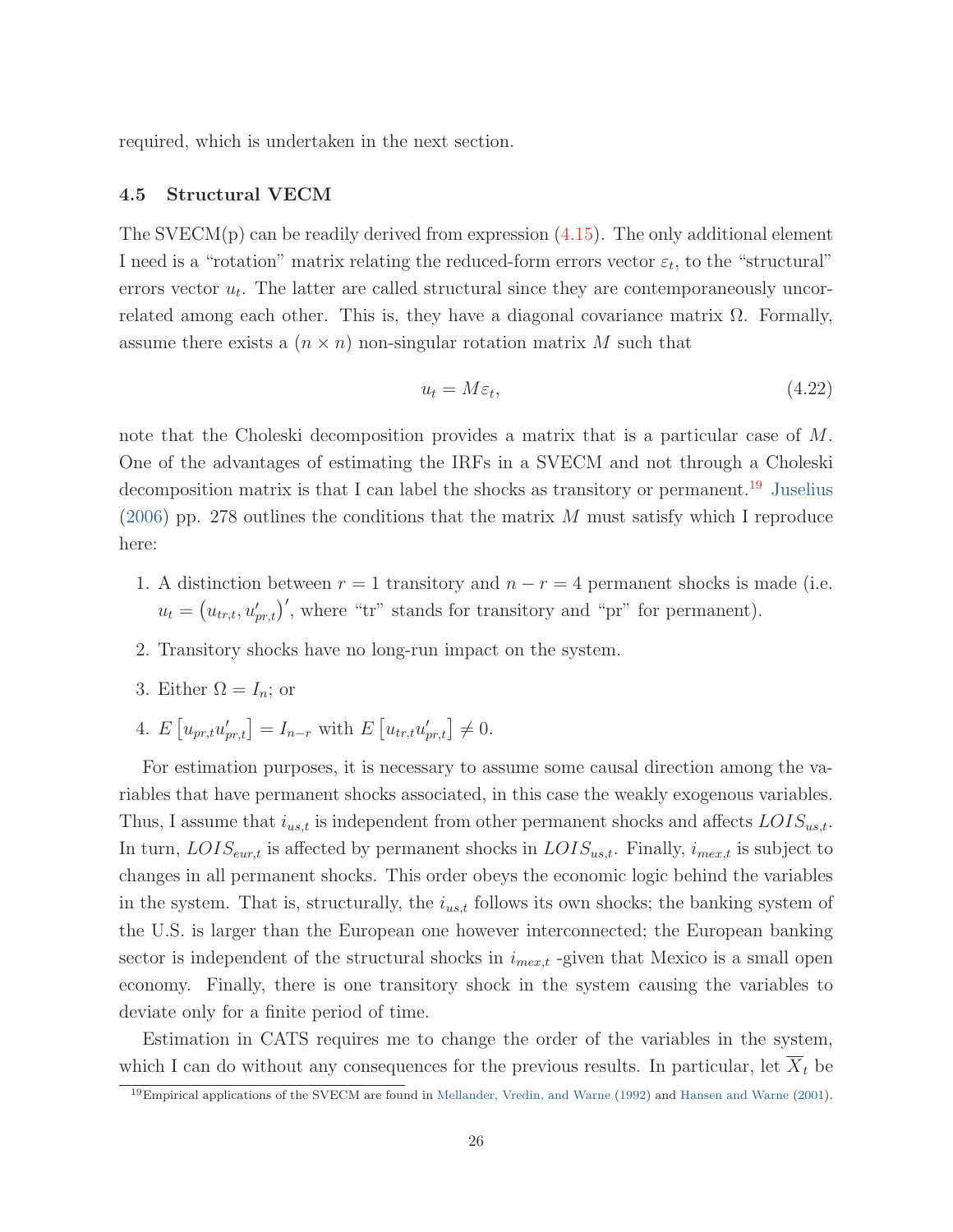the reordered  $X_t$ , where now  $\overline{X}_t = (\Phi_t, i_{us,t}, LOIS_{us,t}, LOIS_{eur,t}, i_{max,t})'$ . Using (4.22) in (4.15) I get

$$
\overline{X}_t = D \sum_{s=1}^t u_s + \sum_{j=0}^\infty D_j^* u_{t-j},
$$
\n(4.23)

where  $D = CM^{-1}$  and  $D_j^* = C_j^* M^{-1}$ . CATS produces restricted estimates of D,  $D_0^*$ ,  $D_K^*$ and  $M$ . Where the sub-index  $K$  is the number of periods that the system takes to converge back after a transitory shock. Here I have to include the restriction set  $B$ , as detailed in expression (4.7), in the estimation. The full estimation output can be found in Appendix B.4.

#### Transitory Shocks

Restricted estimation of the model (4.23) yields the following transitory shock, constructed as the product of the first row of the restricted matrix estimate  $M$  given in Table 33 and  $\varepsilon_t$ ,

$$
u_{tr,t} = -0.435\varepsilon_{\Phi,t} - 0.569\varepsilon_{i,us,t} + \varepsilon_{LOIS,us,t} + 0.162\varepsilon_{LOIS,eur,t} + 0.390\varepsilon_{i,mex,t},\tag{4.24}
$$

after normalizing on the largest coefficient. At this point, I can only state that a structural transitory shock to the system  $\overline{X}_t$  is a linear combination of elements of  $\varepsilon_t$ . It is important, however, that I have found the weight of each reduced-form error in the structural shock. I will come back to this point.

#### Permanent Shocks

The four permanent shocks are defined by the last four rows of the normalized matrix M of Table 33,

$$
u_{pr,1,t} = \varepsilon_{i,us,t} - 0.653 \varepsilon_{LOIS,us,t} + 0.487 \varepsilon_{LOIS,eur,t}, \qquad (4.25)
$$

$$
u_{pr,2,t} = 0.12\varepsilon_{i,us,t} + \varepsilon_{LOIS,us,t} + 0.345\varepsilon_{LOIS,eur,t}, \qquad (4.26)
$$

$$
u_{pr,3,t} = -0.331\varepsilon_{LOIS,us,t} + \varepsilon_{LOIS,eur,t},\tag{4.27}
$$

$$
u_{pr,4,t} = -0.627\varepsilon_{LOIS,us,t} + 0.491\varepsilon_{LOIS,eur,t} + \varepsilon_{i, mex,t}.
$$
\n(4.28)

I have discarded from equations (4.25) to (4.28) all coefficients that are lower than 0.1 following the practice of Juselius (2006). This may seem arbitrary but three comments should comfort the reader: First, the software does not provide the standard errors for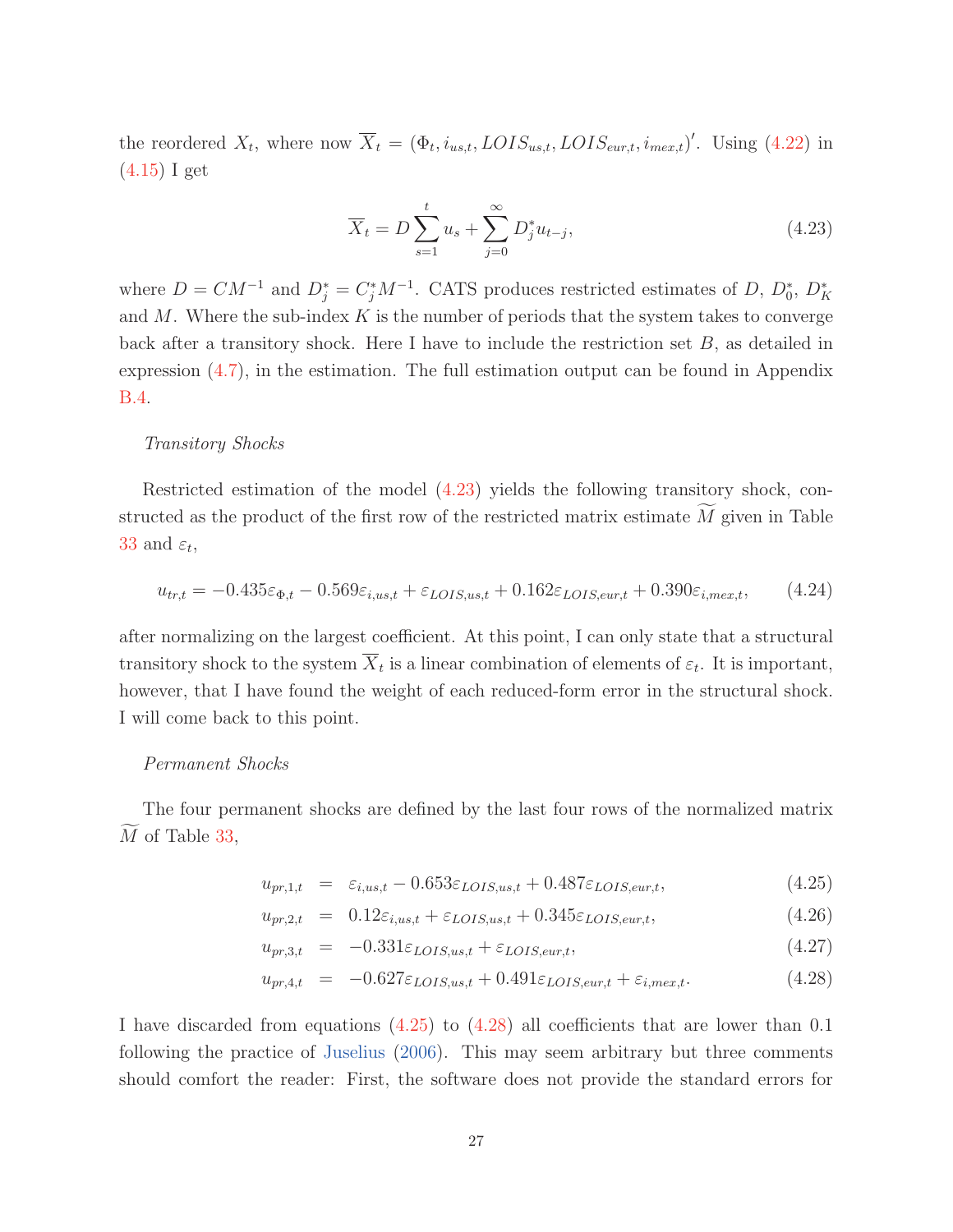estimates of the SVECM, so an educated guess for the relevance of each shock is necessary. Second, considering that standard deviations of  $\varepsilon_t$  are low as presented in Table 11, the absolute magnitude of the estimated parameter for each shock should be a useful indicator. Third, this elimination makes the labelling of the structural shocks possible.

#### Labelling the Structural Shocks

As suggested in Juselius (2006), allocating labels to the structural shocks is a "hazardous" task, but here I have information on the causality orders. Since  $\varepsilon_{i, max, t}$  only shows up in  $u_{pr,4,t}$  as constructed in equation (4.28), I can associate this shock with  $i_{mex,t}$ . According to the MA equation for  $LOIS_{\text{eur},t}$  (4.21), only shocks to itself and  $LOIS_{\text{us},t}$  are relevant to its time path, thus I can associate  $u_{pr,3,t}$  to  $LOIS_{\text{cur},t}$ . Finally, the absolute magnitude in coefficients associated with  $LOIS_{us,t}$  in equations (4.25) and (4.26) suggests that  $i_{us,t}$  can be associated with  $u_{pr,1,t}$ , and  $LOIS_{us,t}$  to  $u_{pr,2,t}$ .

It is important to point out the downsides associated with the labelling process. It is still somewhat arbitrary, just as the Choleski decomposition. In the absence of clear directions of causality and without more information on the possible simultaneous effects among the elements of  $X$ , the labelling should be taken with some reserve. The labels proposed above are supported by the normalized rotation matrix in Table 33.

#### Structural Representation

Analysis of the IRFs is the ultimate tool when analysing the dynamics of a VAR model. To obtain the IRFs of the SVECM, I use the structural long-run impact matrix with restricted estimates  $\tilde{D}$  from Table 36. The full estimation output is given in Appendix B.4 for the interested reader. Let  $D^*_{[k,\cdot],j}$  be the  $k-th$  row of matrix  $D^*_j$ . The structural equation for  $\Phi_t$  is given by

$$
\Phi_t = 1.707 \sum_{j=1}^t u_{pr,1,j} - 2.181 \sum_{j=1}^t u_{pr,2,j} + 3.007 \sum_{j=1}^t u_{pr,3,j} - \sum_{j=1}^t u_{pr,4,j} + \sum_{j=0}^\infty \widetilde{D}_{[1,\cdot],j}^* u_{t-j}.
$$
 (4.29)

Note that the first four elements on the right are a linear combination of stochastic trends constructed out of permanent structural shocks. Assuming the labelling of the shocks is correct, expression (4.29) allows me to conclude that the forward premium  $\Phi_t$  has a positive relation with the permanent shocks from  $i_{us,t}$  and  $LOIS_{eur,t}$ , while negatively related to those of  $LOIS_{ust}$  and  $i_{max,t}$ . Transitory shocks on  $\Phi_t$  are contained in the last element of the right of  $(4.29)$ . It is interesting to note that, in line with expression  $(4.7)$ , the effects on  $\Phi_t$  from liquidity shocks have a different sign, conditionally on the source of the shock.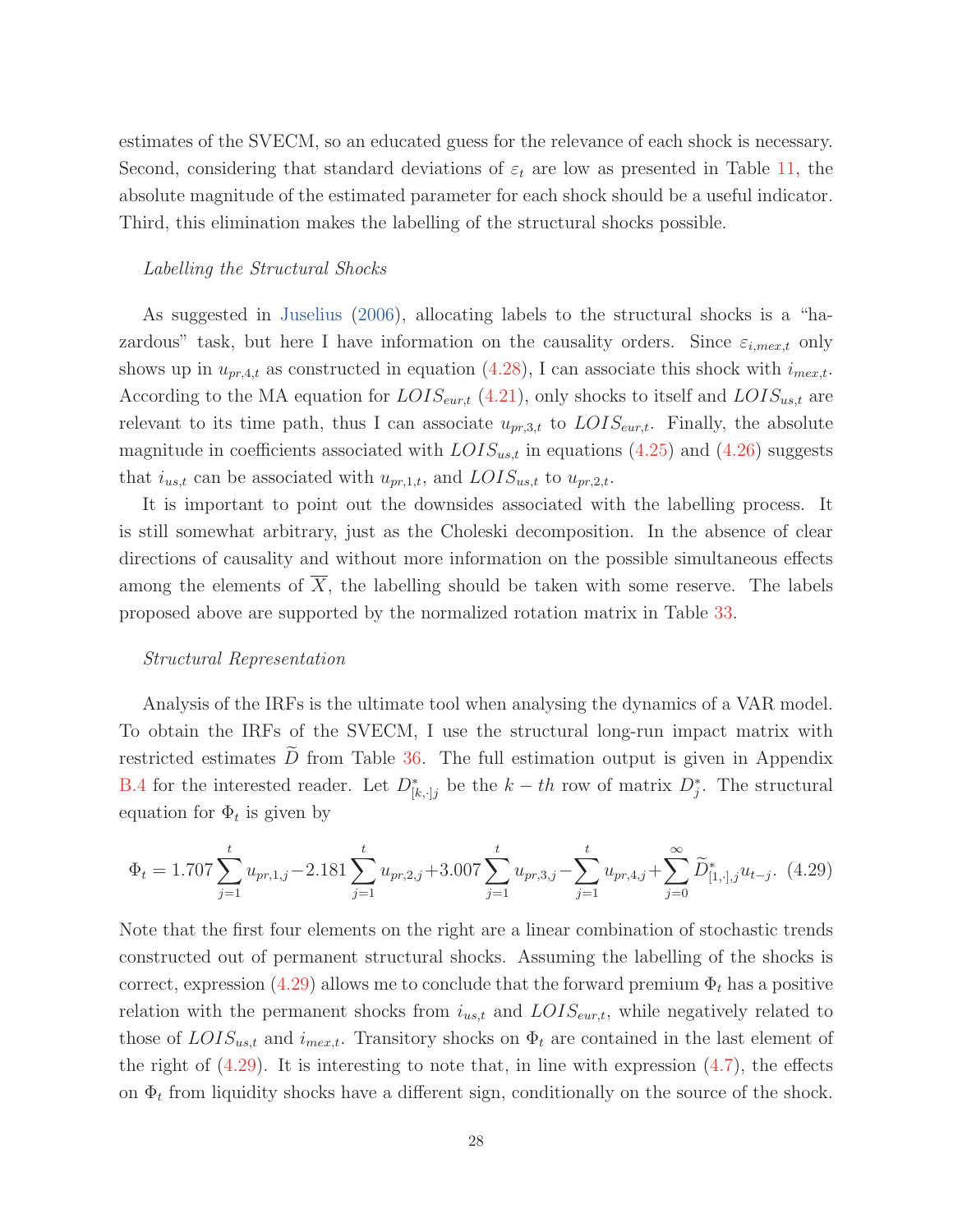The structural equation for  $i_{us,t}$  is estimated as

$$
i_{us,t} = \sum_{j=1}^{t} u_{pr,1,j} + \sum_{j=0}^{\infty} \widetilde{D}_{[2,\cdot],j}^{*} u_{t-j},
$$
\n(4.30)

this expression is independent of the rest of stochastic trends by construction. Transitory shocks implied by the presence of  $D^*_{[2, \cdot], j} u_{t-j}$  in (4.30) do play a role, however small, on the behaviour of  $i_{us,t}$  as shown by the IRFs below.

The liquidity measure for the banking sector of the U.S. given by (4.31) is negatively related to permanent shocks associated to  $i_{us,t}$ , in particular I can write

$$
LOIS_{us,t} = -0.327 \sum_{j=1}^{t} u_{pr,1,j} + \sum_{j=1}^{t} u_{pr,2,j} + \sum_{j=0}^{\infty} \widetilde{D}_{[3,\cdot],j}^{*} u_{t-j}.
$$
 (4.31)

The analogous measure of liquidity for the European banking sector contains information that is in line with intuition. Note the positive sign of  $u_{pr,2,t}$ , the permanent shocks on  $LOIS_{ust}$ . This is, when there is a shock to liquidity in the U.S., liquidity in Europe is also under stress,

$$
LOIS_{eur,t} = -0.233 \sum_{j=1}^{t} u_{pr,1,j} + 0.802 \sum_{j=1}^{t} u_{pr,2,j} + \sum_{j=1}^{t} u_{pr,3,j} + \sum_{j=0}^{\infty} \widetilde{D}_{[4,\cdot],j}^{*} u_{t-j}, \qquad (4.32)
$$

where the estimate from the structural long-run impact matrix is  $0.802$  -close to 1. As I mentioned in the subsection containing the labelling, the banking sector in Europe is smaller than the U.S.'s and this explains the one-way dependence assumption for identification. Note that both (4.31) and (4.32) account for transitory shocks within the last term of each expression. Finally, I have the structural equation for  $i_{mex,t}$ . This will depend on both the benchmark interest rate of the world and the liquidity conditions in the U.S. and Europe. The estimation output yields

$$
i_{mex,t} = -0.075 \sum_{j=1}^{t} u_{pr,1,j} + 0.496 \sum_{j=1}^{t} u_{pr,2,j} - 0.208 \sum_{j=1}^{t} u_{pr,3,j} + \sum_{j=1}^{t} u_{pr,4,j} + \sum_{j=0}^{\infty} \widetilde{D}_{[5,\cdot],j}^{*} u_{t-j}.
$$
\n(4.33)

Expression  $(4.33)$  shows that the common trend representation  $(4.19)$  hides the contemporaneous relation between  $i_{mex,t}$  and the rest of the variables since it is given in terms of the reduced form errors. In particular, I find that permanent shocks to liquidity conditions in the U.S. and Europe have opposite effects on  $i_{mex,t}$ , although the former more than duplicates the latter. The negative sign on the relation with  $i_{us,t}$  is something that deserves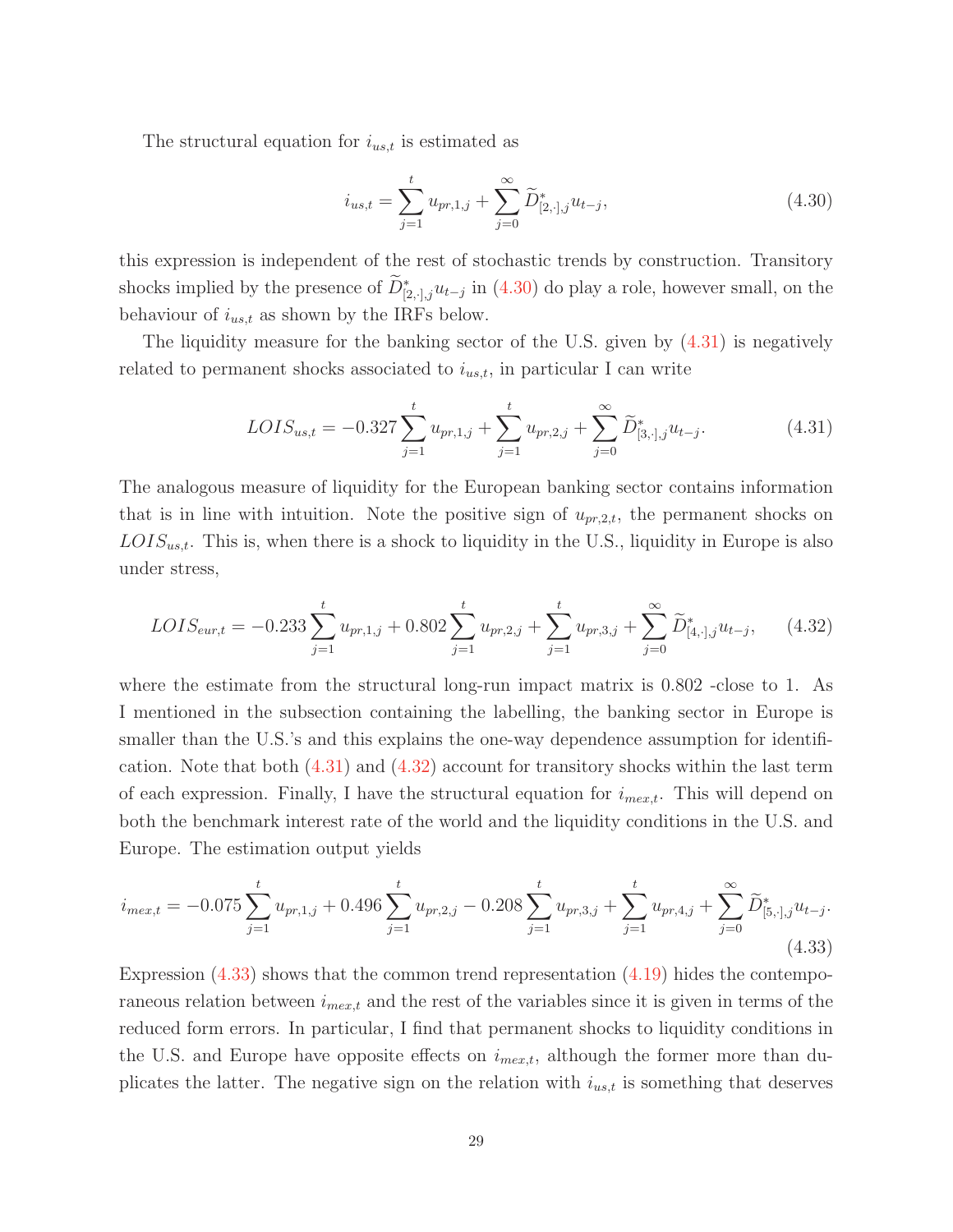further study. It is at odds with the rationale where  $i_{us,t}$  is the benchmark rate. I propose here a direct explanation. The aforementioned flight-to-quality phenomenon will provide an environment where, simultaneously, the demand for U.S.'s. debt increases pushing down its yield and Mexico's  $i_{mex,t}$  increases since capital flows from Mexico towards the U.S..

#### Impulse Response Analysis

Figure 10 presents the IRFs in subplots. Each subplot shows the value of the relevant variable immediately after a one-standard deviation shock given by Table  $37$  at  $t_0$ . Table 38 presents the value after  $K = 60$  weeks -the number of weeks  $u_{tr,t}$  takes to convergence back to zero. Some interesting results arise from the column-wise inspection of Figure 10.

The transitory shock  $u_{tr,t}$  affects considerably the three variables that define  $\delta_t$  and  $LOIS_{\text{eur},t}$ . The shock has a negative effect on  $\Phi_t$  and  $i_{us,t}$ . It is worth noting that the shock pushes up  $LOIS_{us,t}$  and  $LOIS_{eur,t}$  for several periods before they gradually crawl back to their level previous to the shock. This observation leads to conclude that  $u_{tr,t}$ causes the liquidity measures to "overshoot" before its effects dissipate.

Regarding  $u_{pr,1,t}$ , a structural permanent shock to the system associated to  $i_{us,t}$ , note that the initial negative pull on  $\Phi_t$  becomes a permanent positive shock. The effect of  $u_{pr,1,t}$ on  $i_{mex,t}$  is immediately positive, then it turns negative for a few periods, then becomes positive for a non-negligible period, and finally sinks to a negative value. This "swing" behaviour may be a result of the deep connection between the U.S. and Mexico's economies. Finally the effects on  $LOIS_{us,t}$  "overshoot" but stabilize while the effects on  $LOIS_{eur,t}$  are almost monotonically decreasing.

The structural permanent shock related to  $LOIS_{us,t}$ ,  $u_{pr,2,t}$ , pushes up  $\Phi_t$  instantaneously but then its effects sink considerably to become permanently negative. For  $i_{mex,t}$ , the impulse heads upwards, then it dips and later tends upwards again before stabilizing. This "swing" behaviour reflects how distressing is a funding liquidity shock in the U.S. banking sector to  $i_{\text{max},t}$ .

When the system suffers a structural permanent shock  $u_{pr,3,t}$ , associated with  $LOIS_{\text{eur},t}$ , it affects  $\Phi_t$  in the form of extreme swings for the first few weeks. After that, the value of the impulse converges steadily to a permanent positive value. Similar volatility is present in the effect of  $u_{pr,3,t}$  on  $i_{mex,t}$  with a considerable overshooting before converging definitely to a level closer to zero. This is, the shock creates some "turbulence" on  $i_{mex,t}$ , but its effects eventually stabilise at a small negative level. Finally, the permanent shock  $u_{pr,4,t}$ , associated to  $i_{mex,t}$ , causes a response of  $\Phi_t$  that is negative at the beginning but quickly turns positive and permanent.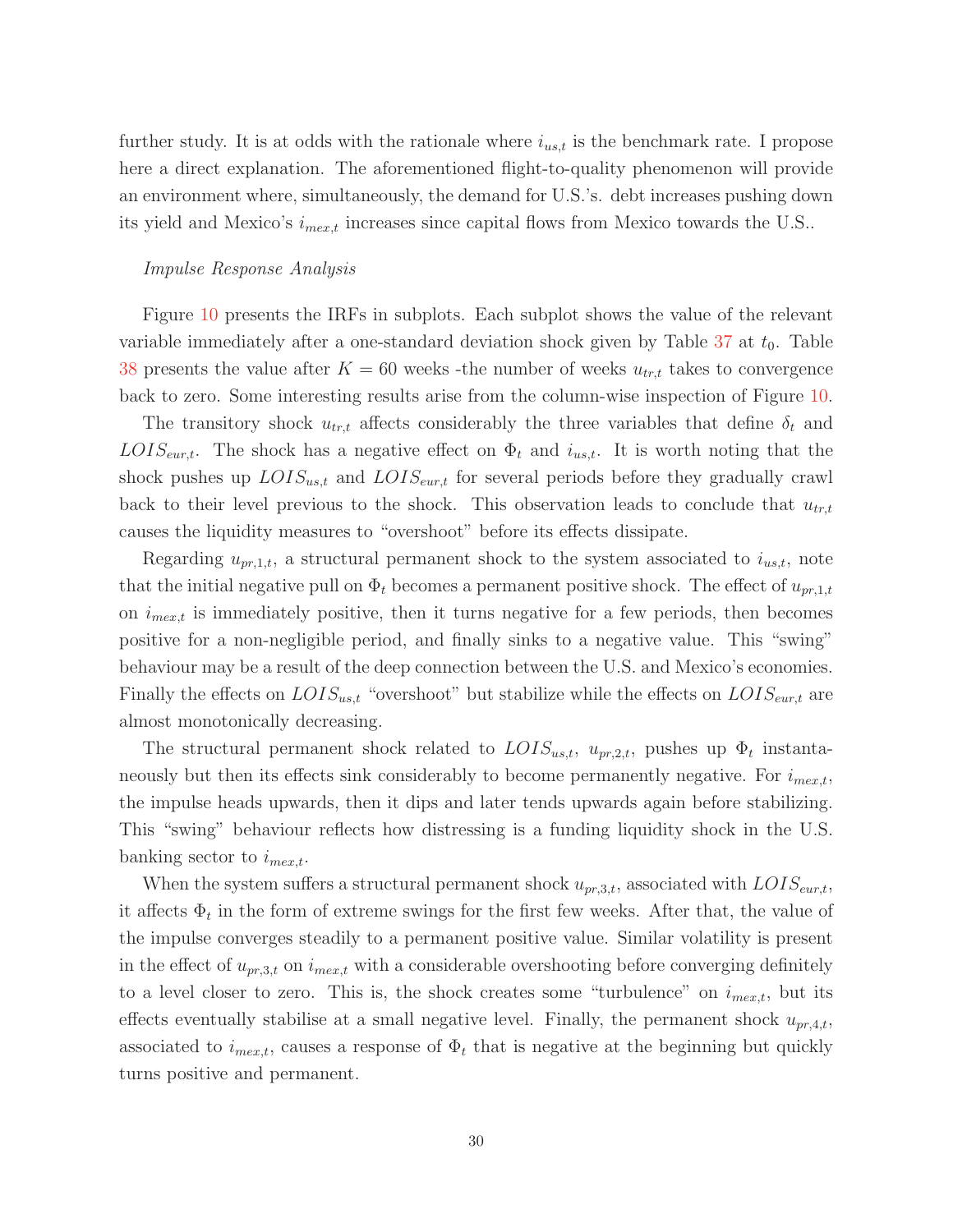It follows from the analysis of the IRFs that the elements of  $\delta_t$ , except  $i_{us,t}$ , are very sensible to the structural shocks  $u_t$ . In particular,  $\Phi_t$  is the most sensible in line with its non-weak exogenous nature. A caveat of the analysis arises here. To compute deviations from the CIP I need to use  $i_{ust}$ ; this, however, is not only the yield on a sovereign debt instrument, but it also stands for the yield of one of the safest assets in the world. The latter makes it possible to assume that it is not affected by any permanent shock but its own. However, it also forces the analysis to be mute on shocks to it, allocating all the dynamic corrections on  $\delta_t$  to  $\Phi_t$  and  $i_{mex,t}$ .

#### Variance Decomposition Analysis

After I have established that liquidity shocks born in Europe have a role in explaining deviations form the CIP, here I quantify the relative importance of changes in  $LOIS_{us,t}$ and  $LOIS_{\text{eur},t}$  with a variance decomposition analysis. Appendix B.5 contains Tables 39 - 41 with a summary of the decomposition for 60 steps.<sup>20</sup> Inspection of Table 39 reveals that the liquidity conditions in the U.S.'s banking sector play a much more important role in changes in  $i_{us,t}$  than Europe's. Surprisingly, they are less important in accounting for changes in  $i_{mex,t}$  as shown in Table 40. Accordingly with Mexico's status as a small open economy, the source of the liquidity changes is not relevant in explaining changes on  $i_{mex,t}$ .

Finally, Table 41 shows that shocks to  $LOIS_{us,t}$  are at least twice as important in period 1 and, at most, 27 times in period 25 when looking at  $\Phi_t$ . Note that this estimate is accounting for several particular features. First, the U.S.'s banking sector is the largest in the world. Second, I am analysing the CIP involving the USD, the currency in which  $LOIS_{us,t}$  is traded. This should help the case that, however small when compared with  $LOIS_{ust}$ , changes in  $LOIS_{eur,t}$  are important in determining deviations from the CIP.

### **5 Concluding Remarks**

Several implications and remarks can be drawn from this work. First, expressions  $(4.7)$ ,  $(4.17)$ , and  $(4.29)$  show that  $LOIS_{\text{eur},t}$  has a long-run effect on deviations from the CIP, however small -as revealed by the variance decomposition analysis. Second, IRFs quantify the effect of a shock on the interest rate in Mexican debt on the forward premium.

Third, by looking at the dynamics of the forward premium in expression (4.9), shocks to the CIP augmented with liquidity measures take about four periods to dissipate. That is, the forward premium is on a self-correcting path. The fourth implication stems from the

 $^{20}$ I thank the anonymous referee for suggesting the variance decomposition analysis. This was estimated in EViews for the VECM(6) with restrictions set B and a Choleski matrix with order as follows:  $i_{us,t}$ ,  $LOIS_{us,t}$ ,  $LOIS_{eur,t}$ ,  $i_{mex,t}$ ,  $\Phi_t$ .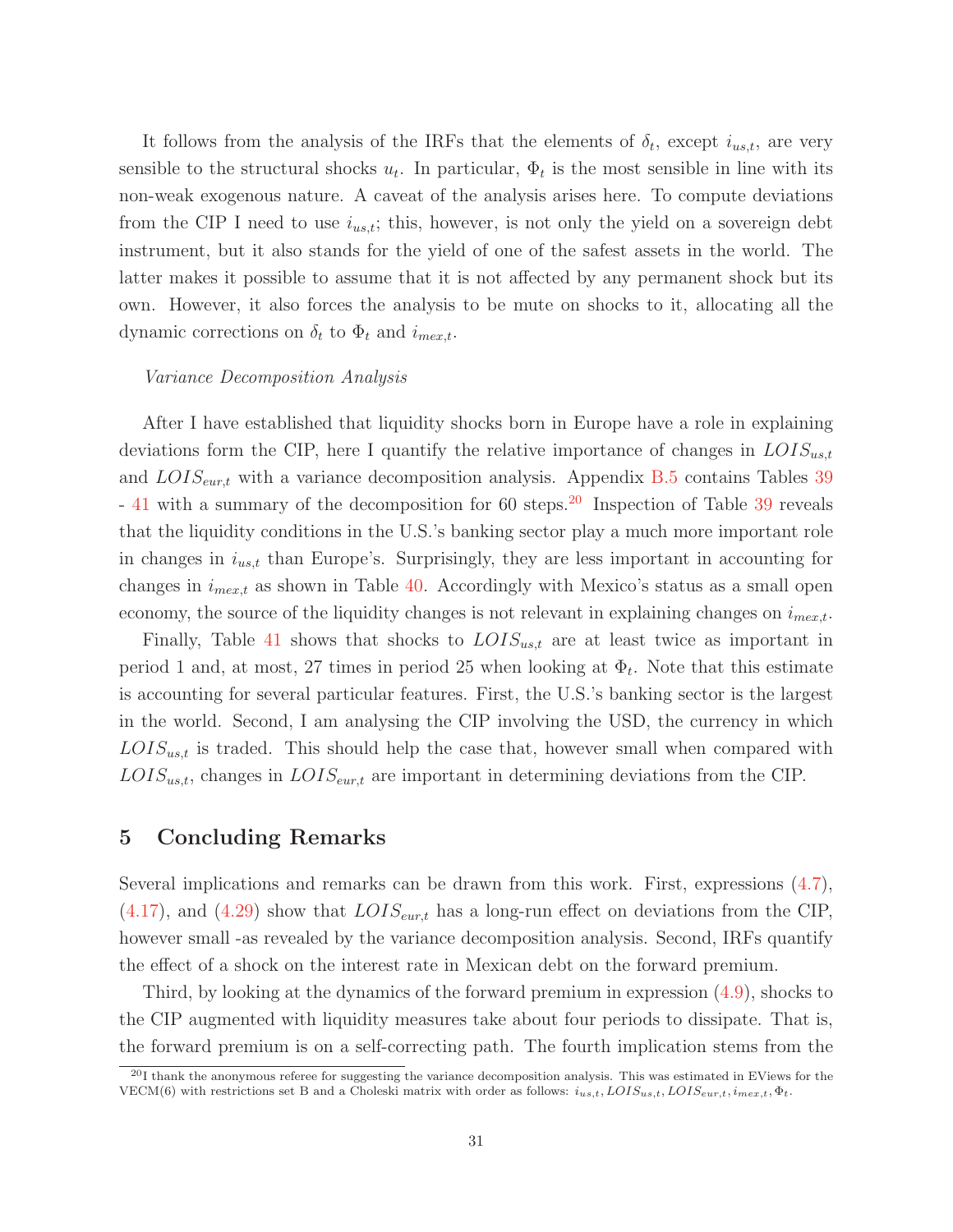prevailing opposite sign of the coefficients on the liquidity measures in expressions (4.7), (4.11) and (4.28), which can be interpreted as follows: Mexican assets, its sovereign debt in particular, seem to be substitutes for European assets within the sample period. Thus, the analysis implies that shocks in liquidity in Europe could precede a fall in the interest rate on Mexican instruments and refinancing debt strategies could take advantage of this.

This work provides an additional tool to form an expectation regarding the duration and importance of shocks to funding liquidity. The analysis points to the existence of arbitrage opportunities -which will be taken only if the premium is high enough- for any market participant that was able to obtain funding as close to U.S. treasury interest rate as possible. The above said opportunities remained since 2009 up-to the end of the sample period and may be explained by funding liquidity constraints. Another way of looking at this conclusion is: there should be no deviations from the CIP once truer liquidity conditions are considered.

There are some caveats in the analysis to consider. First, the borderline conclusion of the liquidity measures being  $I(1)$  should be present before making further conclusions. Second, the labelling of the structural shocks remains as arbitrary as a Choleski decomposition. Third, many market participants are not able to fund their liquidity at LIBOR or OIS rates, but at higher ones, future analysis should aim to find a liquidity measure for non-prime borrowers.

Further research should focus on testing different models that account for the borderline stationarity of the  $LOIS_{\cdot,t}$  and test other measures associated with market liquidity, such as Credit Default Swaps or Volatility indexes. The financial series present considerable ARCH-like behaviour, this may be a source of information to explore. Continuous time models could prove to be a natural way to model high frequency financial series. Finally, structural breaks can be considered to account for "once-and-for-all" events, such as Lehman's demise.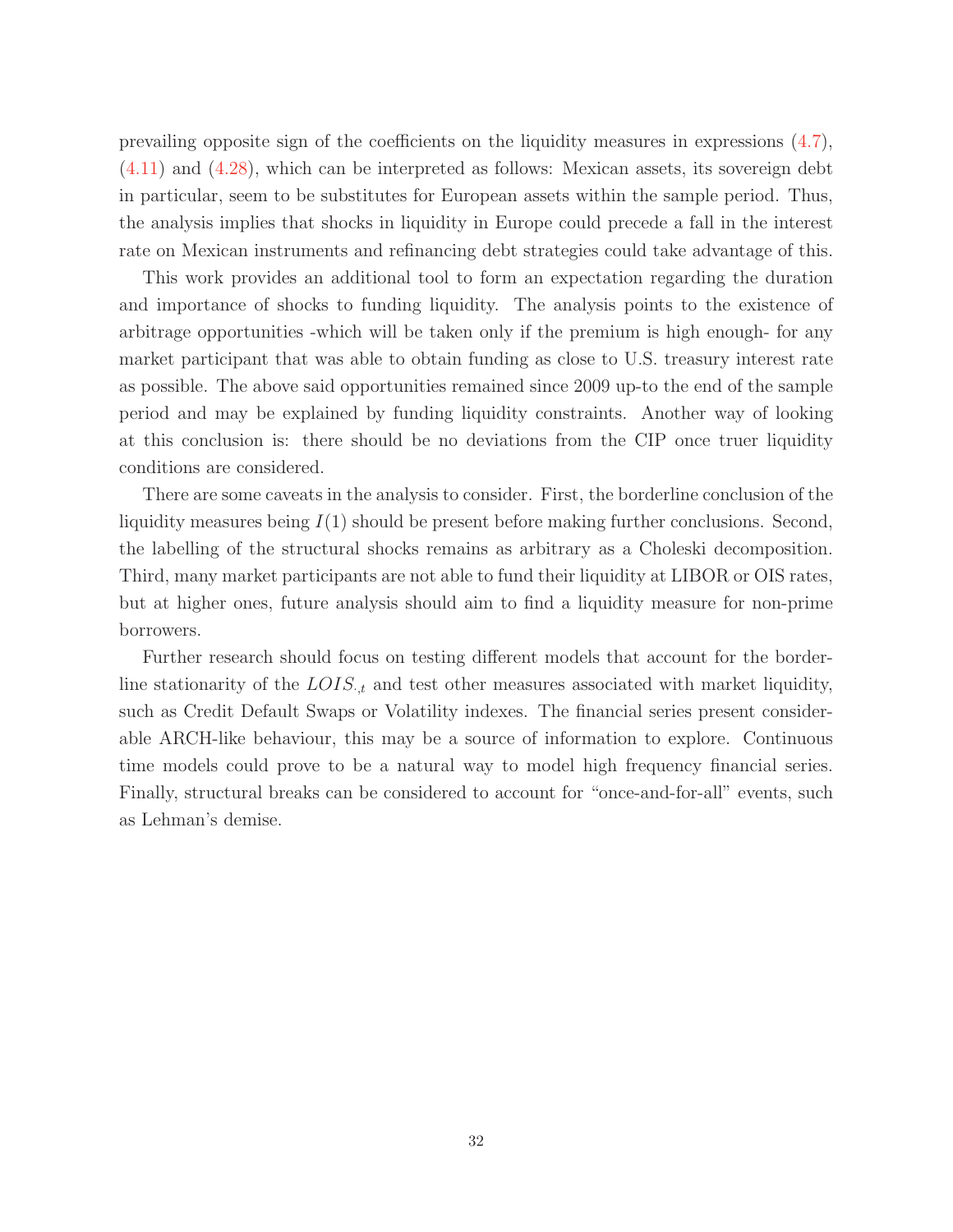

Figure 10: IRFs from the SVECM.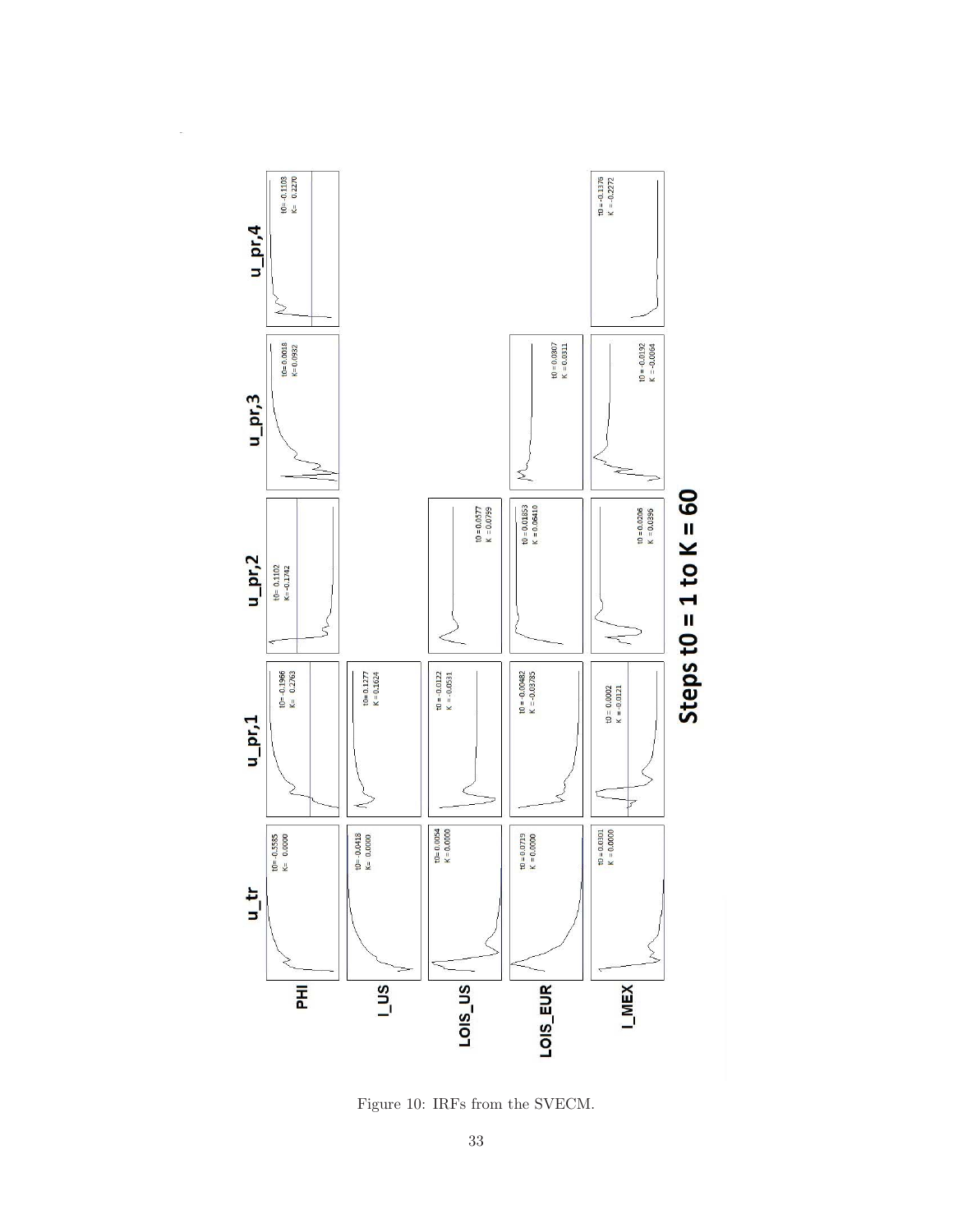### **References**

- Admati, A. and M. Hellwig (2013): The Bankers' New Clothes: What's Wrong with Banking and What to Do about It, Princeton University Press.
- Aliber, R. Z. (1973): "The Interest Rate Parity Theorem: A Reinterpretation." Journal of Political  $Economy, 81, 1451 - 1459.$
- BRUNNERMEIER, M. K. AND L. H. PEDERSEN (2009): "Market Liquidity and Funding Liquidity." Review of Financial Studies, 22, 2201 – 2238.
- Carstens, A. G. (1985): A Study of the Mexican Peso Forward Exhcange Rate Market. PhD Dissertation, University of Chicago.
- CHORDIA, T., R. ROLL, AND A. SUBRAHMANYAM (2008): "Liquidity and market efficiency." Journal of Financial Economics, 87, 249 – 268.
- CHRISTIANO, L. J., M. EICHENBAUM, AND C. L. EVANS (1999): "Chapter 2 Monetary policy shocks: What have we learned and to what end?" Elsevier, vol. 1, Part A of Handbook of Macroeconomics, 65 – 148.
- Clarida, R. H. and M. P. Taylor (1997): "The term structure of forward exchange premiums and the forecastability of spot exchange rates.." Review of Economics  $\mathcal{B}$  Statistics, 79, 353.
- Dennis, J., H. Hansen, S. Johansen, and K. Juselius (2005): CATS in RATS version 2, Estima.
- EICHENGREEN, B., A. MODY, M. NEDELJKOVIC, AND L. SARNO (2012): "How the Subprime Crisis went global: Evidence from bank credit default swap spreads." Journal of International Money  $\mathcal C$  Finance, 31, 1299 – 1318.
- ELLIOTT, G., T. J. ROTHENBERG, AND J. H. STOCK (1996): "Efficient Tests for an Autoregressive Unit Root," Econometrica, 64, pp. 813–836.
- Faust, J., E. T. Swanson, and J. H. Wright (2004): "Identifying VARS based on high frequency futures data." Journal of Monetary Economics, 51, 1107 – 1131.
- Fong, W.-M., G. Valente, and J. K. Fung (2010): "Covered interest arbitrage profits: The role of liquidity and credit risk." Journal of Banking  $\mathcal B$  Finance, 34, 1098 – 1107.
- Frenkel, J. A. and R. M. Levich (1975): "Covered Interest Arbitrage: Unexploited Profits?." Journal of Political Economy, 83, 325 – 338.
- $-(1977)$ : "Transaction Costs and Interest Arbitrage: Tranquil versus Turbulent Periods." Journal of Political Economy, 85, 1209 – 1226.
- GONZALO, J. AND S. NG (2001): "A systematic framework for analyzing the dynamic effects of permanent and transitory shocks." Journal of Economic Dynamics & Control, 25, 1527.
- Hamilton, J. D. (1994): Time Series Analysis, Princeton University Press.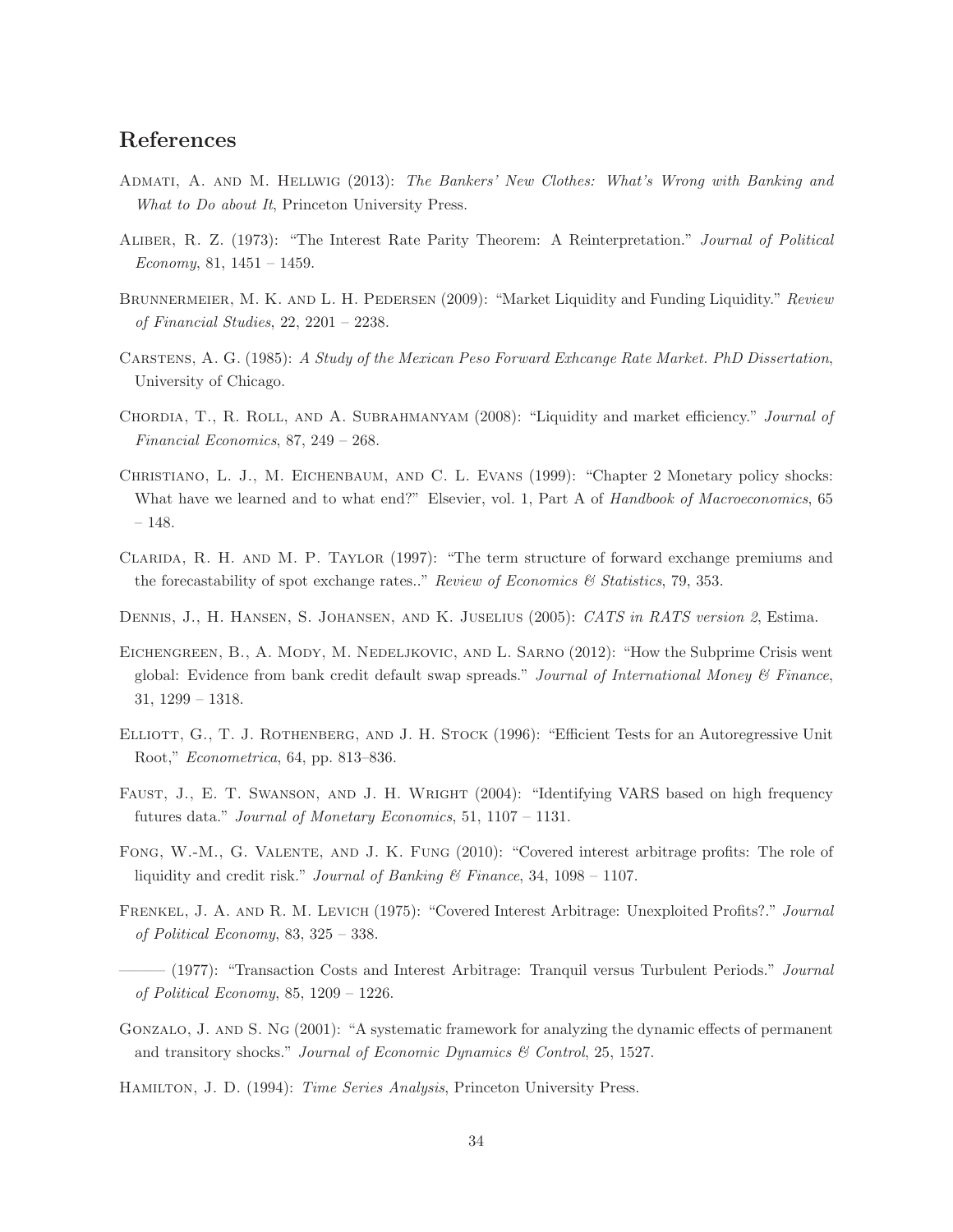- Hansen, H. and A. Warne (2001): "The Cause of Danish Unemployment: Demand or Supply Shocks?." Empirical Economics, 26, 461 – 486.
- Johansen, S. (1988): "Statistical analysis of cointegration vectors," Journal of Economic Dynamics and Control, 12, 231 – 254.

 $-(1996)$ : Likelihood-Based Inference in Cointegrated Vector Autoregressive Models, Advanced Texts in Econometrics, Oxford University Press.

- Juselius, K. (2006): The Cointegrated VAR Model: Methodology and Applications, Advanced Texts in Econometrics, Oxford University Press.
- Khor, H. E. and L. Rojas-Suarez (1991): "Interest Rates in Mexico: The Role of Exchange Rate Expectations and International Creditworthiness," No 91/12 IMF Staff Papers, 850–871.
- LÜTKEPOHL, H. (2005): New Introduction to Multiple Time Series Analysis, Springer Verlag.
- MELLANDER, E., A. VREDIN, AND A. WARNE (1992): "Stochastic Trends and Economic Fluctuations in a Small Open Economy." Journal of Applied Econometrics, 7, 369 – 394.
- Paulson, H. M. (2010): On the Brink: Inside the Race to Stop the Collapse of the Global Financial System, Business Plus.
- PEEL, D. A. AND M. P. TAYLOR (2002): "Covered Interest Rate Arbitrage in the Interwar Period and the Keynes-Einzig Conjecture." Journal of Money, Credit & Banking (Ohio State University Press), 34,  $51 - 75.$
- Rahbek, A., E. Hansen, and J. Dennis (2002): "ARCH Innovations and their Impact on Coitegration Rank Testing." Working Paper, Department of Applied Mathematics and Statistics University of Copenhagen.
- Rajan, R. G. (2011): Fault Lines: How Hidden Fractures Still Threaten the World Economy, Princeton University Press.
- Roll, R., E. Schwartz, and A. Subrahmanyam (2007): "Liquidity and the Law of One Price: The Case of the Futures-Cash Basis." Journal of Finance, 62, 2201 – 2234.
- SARNO, L. AND M. TAYLOR (2002): The Economics of Exchange Rates, Cambridge University Press.
- SHIGERU, I. AND W. SHU (2006): "Macroeconomic Shocks and the Foreign Exchange Risk Premia." Macroeconomic Dynamics, 10, 439 – 466.
- Smith, J. M. (2010): Essays in Macrofinance. PhD Dissertation, Stanford University.
- Thornton, D. L. (2009): "What the LIBOR-OIS Spread Says," Economic Synopses: Short Essays and Reports on Economic Issues of the Day, 1–2.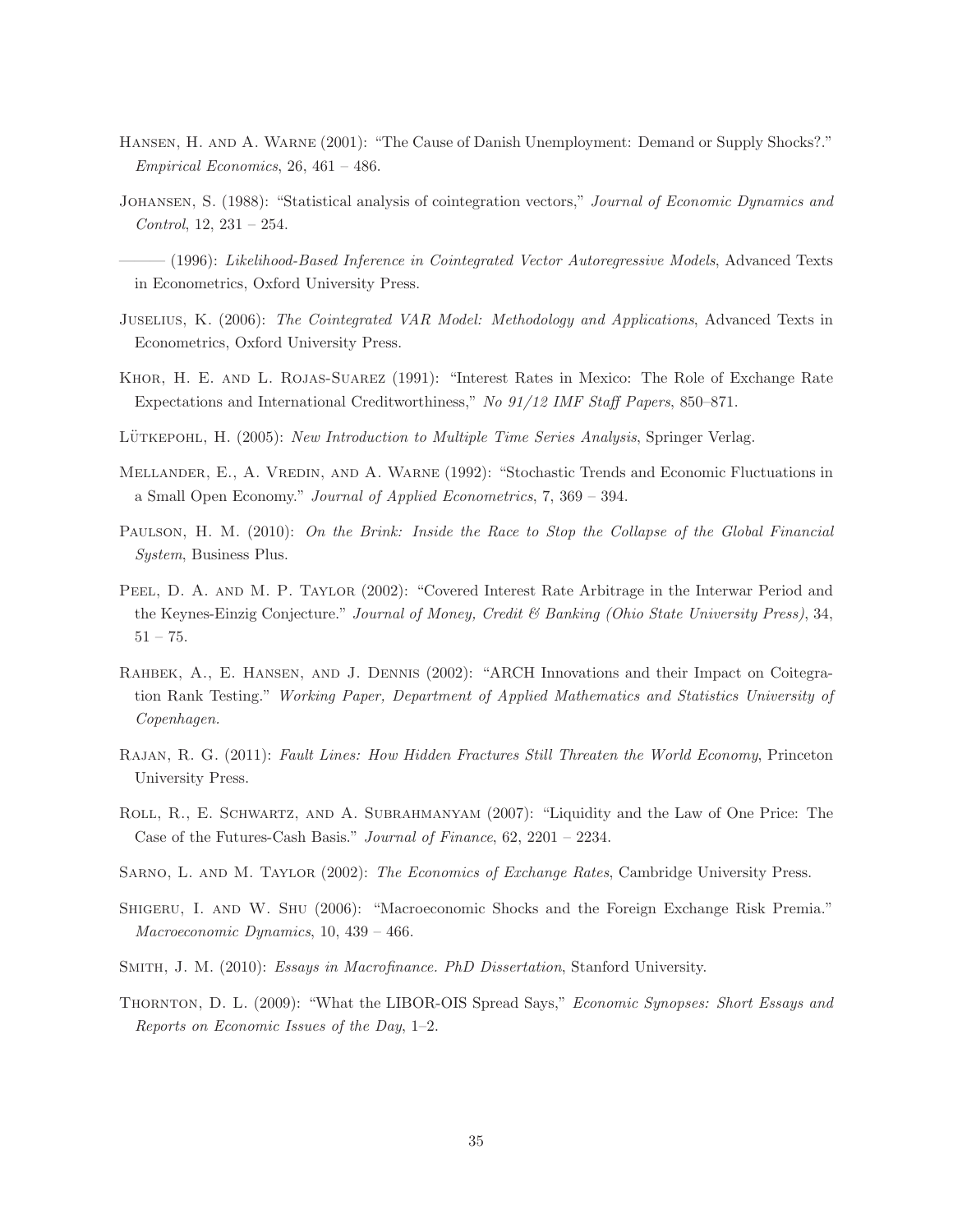# **Appendices**

## **A Data**

This appendix contains the Bloomberg ticker of each variable. To ease the exposition, I divide the variables in 2 groups:

- 1. Main Variables:
	- Spot Exchange Rate USD per 1 MXN:  $(S_t)^{-1} = M X N$  Curncy.
	- Forward Exchange Rate USD per 1 MXN at maturity 1 month:  $(F_t)^{-1}$ =MXN1M Curncy.
	- Interest Rate of U.S. Treasury Debt 1-month constant maturity:  $i_{us,t}$  =USGG1M Index.
	- Interest Rate of Mexican Debt in MXN of 1-month maturity:  $i_{mex,t}$  =MPTBA Curncy.

#### 2. LIBOR-OIS

- LIBOR-OIS Spread for the U.S.:  $LOIS_{us,t} = (US0003M \text{ Index})$  (USSOC Curncy).
- $\bullet$  LIBOR-OIS Spread for Europe:  $LOIS_{eur, t}$  =(EUR003M Index) (EUSWEC Curncy).

## **B Estimation Results**

#### **B.1** Unrestricted VECM(6) with  $r = 1$

This section presents the full estimation output of the VECM(6) corresponding to the cointegrating equation (4.4).

| $\Phi_{t-1}$ | $u_{us,t-1}$      | $v_{\text{max},t-1}$ | $LOIS_{us,t-1}$  | $LOIS_{eur,t-1}$   | C               |
|--------------|-------------------|----------------------|------------------|--------------------|-----------------|
| 1.000<br>NA  | .032<br>$-11.786$ | 0.815<br>[8.145]     | 5.385<br>[6.405] | -4.344<br>$-4.952$ | .785<br>[1.360] |

Table 12

| $\alpha$              |                        |
|-----------------------|------------------------|
| $\Delta Phi_t$        | $-0.239$               |
| $\Delta i_{us,t}$     | $[-7.175]$<br>$-0.017$ |
| $\Delta i_{mex,t}$    | $[-2.186]$<br>0.015    |
| $\Delta LOIS_{us,t}$  | [1.974]<br>$-0.000$    |
|                       | $[-0.044]$             |
| $\Delta LOIS_{eur,t}$ | 0.003<br>[1.665]       |

Table 13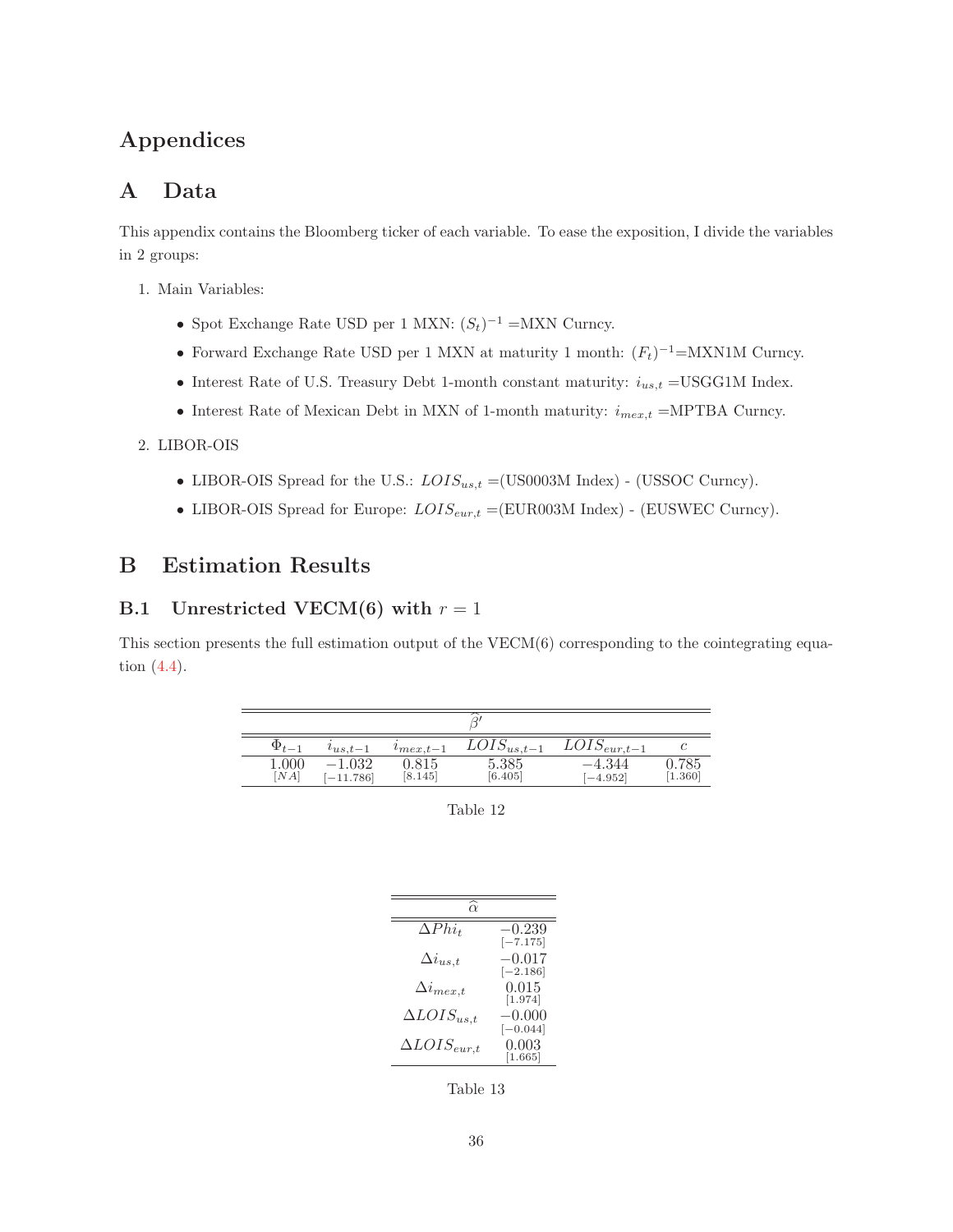|                       |              |              | Π                |                       |                             |               |
|-----------------------|--------------|--------------|------------------|-----------------------|-----------------------------|---------------|
|                       | $\Phi_{t-1}$ | $u_{us,t-1}$ | $\ell_{max,t-1}$ | $\bar{L}OIS_{us,t-1}$ | $\overline{LOIS}_{eur,t-1}$ | $\mathfrak c$ |
| $\Delta\Phi_t$        | $-0.239$     | 0.247        | $-0.195$         | $-1.288$              | 1.039                       | $-0.188$      |
|                       | $[-7.175]$   | [7.175]      | $[-7.175]$       | $[-7.175]$            | [7.175]                     | $[-7.175]$    |
| $\Delta i_{us,t}$     | $-0.017$     | 0.017        | $-0.014$         | $-0.091$              | 0.073                       | $-0.013$      |
|                       | $[-2.186]$   | [2.186]      | $[-2.186]$       | $[-2.186]$            | [2.186]                     | $[-2.186]$    |
| $\Delta i_{mex,t}$    | 0.015        | $-0.016$     | 0.013            | 0.083                 | $-0.067$                    | 0.012         |
|                       | [1.974]      | $[-1.974]$   | [1.974]          | [1.974]               | $[-1.974]$                  | $[1.974]$     |
| $\Delta LOIS_{us,t}$  | $-0.000$     | 0.000        | $-0.000$         | $-0.001$              | 0.001                       | $-0.000$      |
|                       | $[-0.044]$   | [0.044]      | $[-0.044]$       | $[-0.044]$            | [0.044]                     | $[-0.044]$    |
| $\Delta LOIS_{eur,t}$ | 0.003        | $-0.003$     | 0.003            | 0.018                 | $-0.015$                    | 0.003         |
|                       | [1.665]      | $-1.665$     | [1.665]          | [1.665]               | $[-1.665]$                  | [1.665]       |

Table 14

**The Short-Run Matrices**

|                       |                    |                     | $\tilde{}$<br>$\overline{\Gamma}_1$ |                                   |                                    |
|-----------------------|--------------------|---------------------|-------------------------------------|-----------------------------------|------------------------------------|
|                       | $\Delta\Phi_{t-1}$ | $\Delta i_{us,t-1}$ | $\Delta i_{mex,t-1}$                | $\overline{\Delta LOIS}_{us,t-1}$ | $\overline{\Delta LOIS}_{eur,t-1}$ |
| $\Delta\Phi_t$        | $-0.307$           | $-0.284$            | $-0.773$                            | 2.654                             | $-0.009$                           |
|                       | $[-6.500]$         | $[-1.388]$          | $[-3.943]$                          | [4.993]                           | $[-0.011]$                         |
| $\Delta i_{us,t}$     | 0.017              | 0.174               | 0.069                               | $-0.085$                          | $-0.533$                           |
|                       | [1.602]            | [3.683]             | [1.529]                             | $[-0.691]$                        | $[-2.851]$                         |
| $\Delta i_{mex,t}$    | 0.003              | 0.024               | 0.325                               | $-0.120$                          | 0.115                              |
|                       | [0.235]            | [0.502]             | [7.045]                             | $[-0.962]$                        | [0.604]                            |
| $\Delta LOIS_{us,t}$  | 0.007              | $-0.126$            | $-0.007$                            | 0.301                             | 0.539                              |
|                       | [1.406]            | $[-6.249]$          | $[-0.386]$                          | [5.728]                           | [6.746]                            |
| $\Delta LOIS_{eur,t}$ | $-0.001$           | $-0.019$            | $-0.014$                            | 0.154                             | 0.322                              |
|                       | $-0.235$           | $[-1.556]$          | $[-1.139]$                          | [4.786]                           | [6.562]                            |
|                       |                    |                     |                                     |                                   |                                    |

Table 15

|                       |                       |                     | $\overline{\widehat{\Gamma}_2}$ |                                              |                                                |
|-----------------------|-----------------------|---------------------|---------------------------------|----------------------------------------------|------------------------------------------------|
|                       | $\Delta\Phi_{t-2}$    | $\Delta i_{us,t-2}$ | $\Delta i_{mex,t-2}$            | $\overline{\Delta LO}$ <i>I</i> $S_{us,t-2}$ | $\overline{\Delta LO}$ <i>I</i> $S_{eur, t-2}$ |
| $\Delta\Phi_t$        | $-0.237$              | 0.058               | $-0.651$                        | 0.380                                        | $-0.508$                                       |
|                       | $[-4.878]$            | [0.270]             | $[-3.180]$                      | [0.704]                                      | $[-0.599]$                                     |
| $\Delta i_{us,t}$     | 0.014                 | $-0.333$            | $-0.005$                        | $-0.036$                                     | 0.590                                          |
|                       | 1.240                 | $[-6.677]$          | $[-0.101]$                      | $[-0.285]$                                   | $\left[3.013\right]$                           |
| $\Delta i_{mex,t}$    | 0.008                 | 0.036               | $-0.042$                        | $-0.171$                                     | 0.103                                          |
|                       | [0.731]               | [0.702]             | $[-0.879]$                      | $[-1.343]$                                   | [0.516]                                        |
| $\Delta LOIS_{us,t}$  | 0.012                 | $-0.053$            | 0.026                           | 0.110                                        | $-0.368$                                       |
|                       | $\left[ 2.563\right]$ | $[-2.495]$          | [1.309]                         | [2.069]                                      | $[-4.388]$                                     |
| $\Delta LOIS_{eur,t}$ | $-0.001$              | $-0.014$            | 0.003                           | 0.141                                        | $-0.287$                                       |
|                       | $[-0.208]$            | $[-1.064]$          | [0.225]                         | [4.299]                                      | $[-5.581]$                                     |

Table 16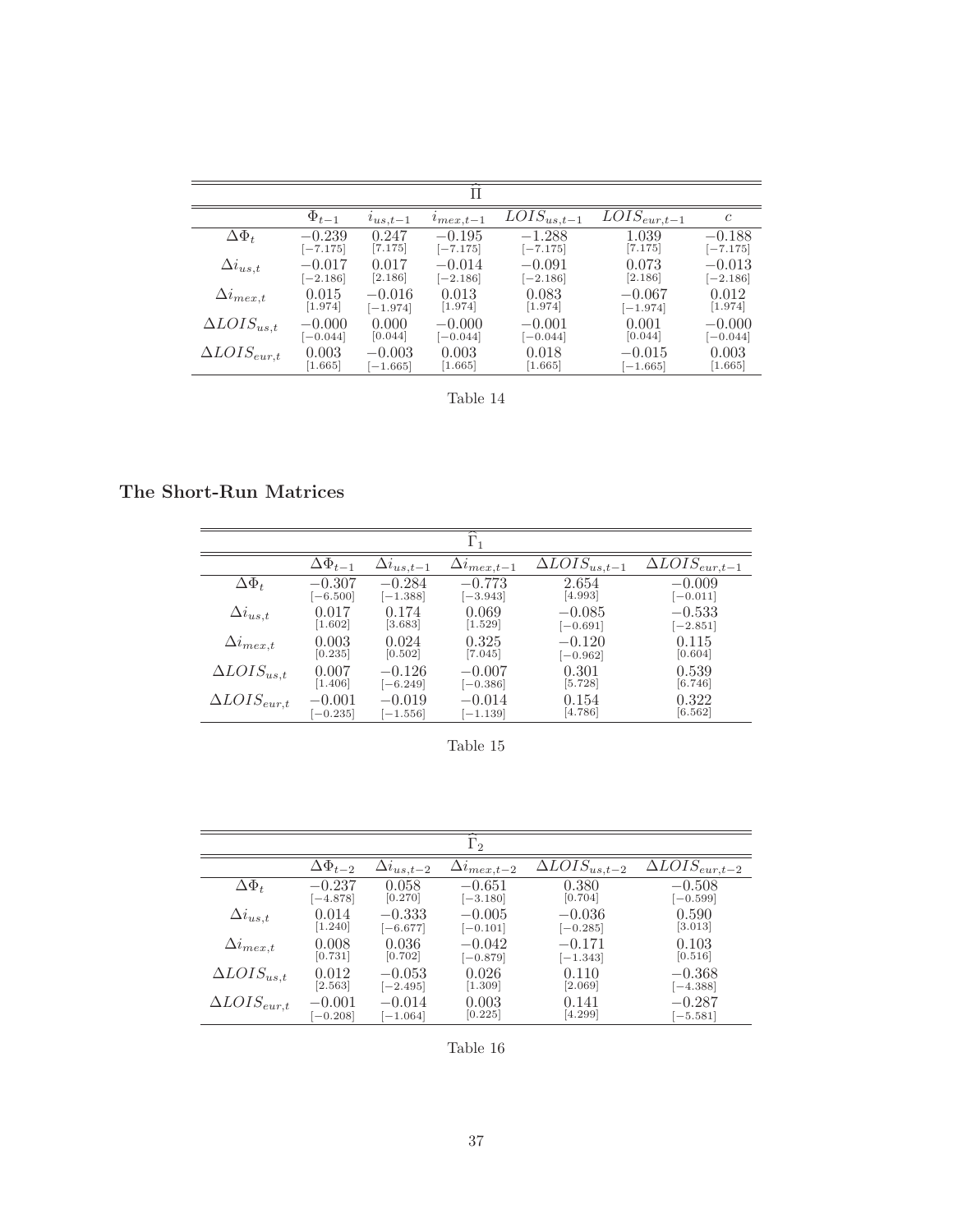|                       |                          |                     | $\widehat{\Gamma}_3$ |                                               |                                    |
|-----------------------|--------------------------|---------------------|----------------------|-----------------------------------------------|------------------------------------|
|                       | $\bar{\Delta}\Phi_{t-3}$ | $\Delta i_{us,t-3}$ | $\Delta i_{mex,t-3}$ | $\overline{\Delta} \overline{L} OIS_{us,t-3}$ | $\overline{\Delta L}OIS_{eur,t-3}$ |
| $\Delta \Phi_t$       | $-0.179$                 | $-0.161$            | 0.063                | $-1.215$                                      | $-2.111$                           |
|                       | $[-3.717]$               | $[-0.713]$          | [0.308]              | $[-2.316]$                                    | $[-2.470]$                         |
| $\Delta i_{us,t}$     | 0.020                    | $-0.063$            | 0.034                | 0.110                                         | $-0.238$                           |
|                       | [1.796]                  | $[-1.205]$          | [0.706]              | [0.910]                                       | $[-1.204]$                         |
| $\Delta i_{mex,t}$    | 0.021                    | 0.018               | 0.060                | $-0.116$                                      | 0.442                              |
|                       | [1.864]                  | [0.347]             | [1.232]              | $[-0.938]$                                    | [2.196]                            |
| $\Delta LOIS_{us,t}$  | 0.005                    | $-0.039$            | 0.010                | $-0.122$                                      | 0.089                              |
|                       | [1.033]                  | $[-1.771]$          | [0.502]              | $[-2.357]$                                    | [1.055]                            |
| $\Delta LOIS_{eur,t}$ | $-0.005$                 | 0.005               | $-0.007$             | 0.002                                         | 0.117                              |
|                       | $-1.651$                 | [0.395]             | $-0.534$             | [0.070]                                       | [2.261]                            |

Table 17

|                       |                    |                     | ≂<br>$\overline{\Gamma}_4$ |                                                   |                                                |
|-----------------------|--------------------|---------------------|----------------------------|---------------------------------------------------|------------------------------------------------|
|                       | $\Delta\Phi_{t-4}$ | $\Delta i_{us,t=4}$ | $\Delta i_{mex,t-4}$       | $\overline{\Delta}$ <i>LOIS</i> <sub>us,t-4</sub> | $\overline{\Delta LO}$ <i>I</i> $S_{eur, t-4}$ |
| $\Delta\Phi_t$        | $-0.094$           | $-0.506$            | $-0.121$                   | 0.208                                             | 0.752                                          |
|                       | $[-2.072]$         | $[-2.360]$          | $[-0.595]$                 | [0.412]                                           | [0.880]                                        |
| $\Delta i_{us,t}$     | 0.006              | $-0.119$            | $-0.009$                   | 0.002                                             | 0.172                                          |
|                       | [0.534]            | $[-2.399]$          | $[-0.190]$                 | [0.015]                                           | [0.870]                                        |
| $\Delta i_{mex,t}$    | 0.012              | 0.070               | 0.061                      | $-0.496$                                          | $-0.137$                                       |
|                       | [1.090]            | [1.378]             | [1.279]                    | $[-4.170]$                                        | $[-0.679]$                                     |
| $\Delta LOIS_{us,t}$  | 0.001              | $-0.009$            | 0.004                      | $-0.160$                                          | $-0.115$                                       |
|                       | [0.181]            | $[-0.417]$          | [0.182]                    | $[-3.211]$                                        | $[-1.367]$                                     |
| $\Delta LOIS_{eur,t}$ | $-0.005$           | 0.064               | $-0.008$                   | $-0.072$                                          | 0.039                                          |
|                       | $[-1.769]$         | [4.890]             | $[-0.649]$                 | $[-2.361]$                                        | [0.763]                                        |

Table 18

|                       |                    |                     | ≂<br>$\Gamma_5$                   |                                   |                                    |
|-----------------------|--------------------|---------------------|-----------------------------------|-----------------------------------|------------------------------------|
|                       | $\Delta\Phi_{t-5}$ | $\Delta i_{us,t-5}$ | $\Delta i_{mex, \underline{t-5}}$ | $\overline{\Delta LOIS}_{us,t-5}$ | $\overline{\Delta LOIS}_{eur,t-5}$ |
| $\Delta\Phi_t$        | 0.068              | $-0.205$            | $-0.189$                          | 0.205                             | $-0.510$                           |
|                       | [1.671]            | $[-0.937]$          | $[-0.968]$                        | [0.411]                           | $[-0.637]$                         |
| $\Delta i_{us,t}$     | 0.005              | 0.058               | 0.015                             | 0.037                             | $-0.072$                           |
|                       | [0.518]            | [1.142]             | [0.338]                           | [0.321]                           | $[-0.390]$                         |
| $\Delta i_{mex,t}$    | 0.009              | $-0.035$            | 0.010                             | 0.175                             | 0.216                              |
|                       | [0.956]            | $-0.683$            | [0.217]                           | [1.490]                           | [1.149]                            |
| $\Delta LOIS_{us,t}$  | 0.000              | 0.054               | 0.016                             | $-0.027$                          | 0.096                              |
|                       | [0.051]            | [2.522]             | [0.852]                           | $[-0.542]$                        | [1.217]                            |
| $\Delta LOIS_{eur,t}$ | $-0.004$           | 0.011               | $-0.005$                          | 0.148                             | $-0.046$                           |
|                       | $-1.525$           | [0.829]             | $[-0.459]$                        | [4.894]                           | $[-0.955]$                         |

Table 19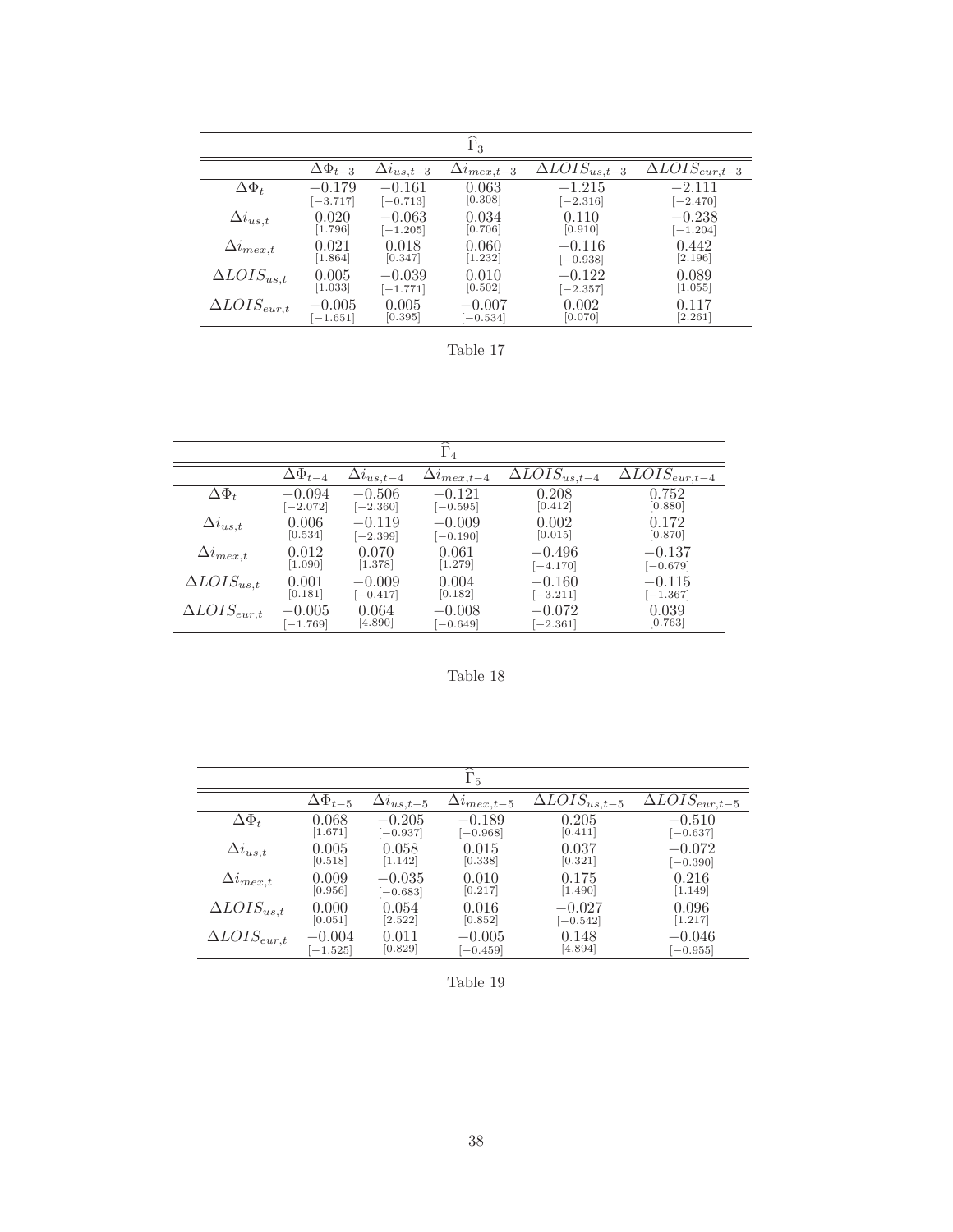| B.2 VECM(6) with $r = 1$ Restriction Set B |  |
|--------------------------------------------|--|
|                                            |  |

|                        | $\Phi_{t-1}$ | $i_{us,t-1}$ | $\ell_{max.t-1}$ | $LOIS_{us,t-1}$  | $LOIS_{eur,t-1}$       |                        |
|------------------------|--------------|--------------|------------------|------------------|------------------------|------------------------|
| $\widetilde{\circ}$ B' | 1.000<br>NA  | 1.000<br>NA  | 000.1<br>[NA]    | 3.929<br>[5.977] | $-2.799$<br>$[-3.997]$ | $-0.502$<br>$[-3.307]$ |

Table 20

|                        | $\alpha$         |
|------------------------|------------------|
| $\Delta\Phi_t$         | $-0.235$         |
|                        | $[-6.744]$       |
| $\Delta i_{us,t}$      | $-0.018$         |
|                        | $[-2.199]$       |
| $\Delta i_{mex,t}$     | 0.013            |
|                        | [1.554]          |
| $\Delta LOIS_{us,t}$   | 0.002<br>[0.675] |
|                        | 0.003            |
| $\Delta LOIS_{eur, t}$ | [1.439]          |
|                        |                  |

Table 21

|                       |                      |            | $\widetilde{\phantom{m}}$<br>Π |                          |                           |               |
|-----------------------|----------------------|------------|--------------------------------|--------------------------|---------------------------|---------------|
|                       | $\Phi_t$             | $u_{us,t}$ | $u_{max,t}$                    | $\overline{LOIS}_{us,t}$ | $\overline{LOIS}_{eur,t}$ | $\mathcal{C}$ |
| $\Delta \Phi_t$       | $-0.235$             | 0.235      | $-0.235$                       | $-0.924$                 | 0.658                     | 0.118         |
|                       | $[-6.744]$           | [6.744]    | $[-6.744]$                     | $[-6.744]$               | [6.744]                   | [6.744]       |
| $\Delta i_{us,t}$     | $-0.018$             | 0.018      | $-0.018$                       | $-0.069$                 | 0.049                     | 0.009         |
|                       | $[-2.199]$           | [2.199]    | $[-2.199]$                     | $[-2.199]$               | [2.199]                   | [2.199]       |
| $\Delta i_{mex,t}$    | 0.013                | $-0.013$   | 0.013                          | 0.050                    | $-0.036$                  | $-0.006$      |
|                       | $\left[1.554\right]$ | $[-1.554]$ | [1.554]                        | [1.554]                  | $[-1.554]$                | $[-1.554]$    |
| $\Delta LOIS_{us,t}$  | 0.002                | $-0.002$   | 0.002                          | 0.009                    | $-0.006$                  | $-0.001$      |
|                       | [0.675]              | $[-0.675]$ | [0.675]                        | [0.675]                  | $[-0.675]$                | $[-0.675]$    |
| $\Delta LOIS_{eur,t}$ | 0.003                | $-0.003$   | 0.003                          | 0.012                    | $-0.008$                  | $-0.002$      |
|                       | 1.439                | $[-1.439]$ | [1.439]                        | [1.439]                  | $-1.439$ ]                | $-1.439$      |

Table 22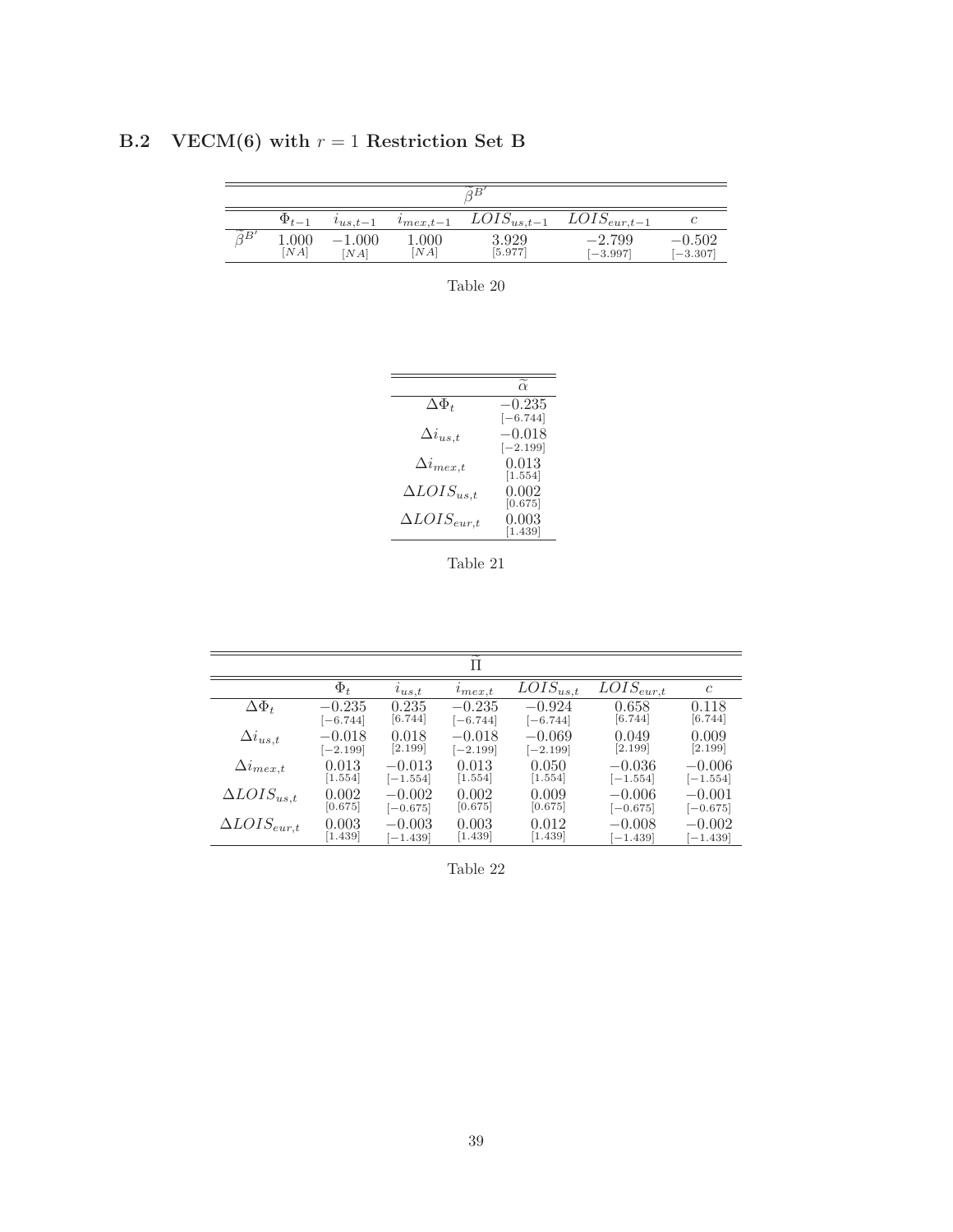**The Short-Run Matrices for Restrictions B**

|                       |                      |                     | $\Gamma_1$           |                                   |                                        |
|-----------------------|----------------------|---------------------|----------------------|-----------------------------------|----------------------------------------|
|                       | $\Delta\Phi_{t-1}$   | $\Delta i_{us,t-1}$ | $\Delta i_{mex,t-1}$ | $\overline{\Delta LOIS}_{us,t-1}$ | $\overline{\Delta LO}$ I $S_{eur,t-1}$ |
| $\Delta \Phi_t$       | $-0.302$             | $-0.278$            | $-0.767$             | 2.457                             | 0.163                                  |
|                       | $[-6.268]$           | $[-1.346]$          | $[-3.875]$           | [4.646]                           | [0.200]                                |
| $\Delta i_{us,t}$     | 0.018                | 0.173               | 0.071                | $-0.094$                          | $-0.522$                               |
|                       | $\left[1.664\right]$ | [3.650]             | $\left[1.566\right]$ | $[-0.777]$                        | $[-2.797]$                             |
| $\Delta i_{mex,t}$    | 0.004                | 0.020               | 0.329                | $-0.097$                          | 0.101                                  |
|                       | [0.341]              | [0.414]             | [7.076]              | $[-0.783]$                        | [0.531]                                |
| $\Delta LOIS_{us,t}$  | 0.005                | $-0.123$            | $-0.011$             | 0.290                             | 0.542                                  |
|                       | [1.070]              | $[-6.056]$          | $[-0.578]$           | [5.595]                           | [6.797]                                |
| $\Delta LOIS_{eur,t}$ | $-0.001$             | $-0.020$            | $-0.013$             | 0.158                             | 0.319                                  |
|                       | $[-0.194]$           | $[-1.592]$          | $-1.103$             | [4.957]                           | [6.512]                                |

Table 23

|                       |                    |                     | $\Gamma_2$           |                                                   |                                    |
|-----------------------|--------------------|---------------------|----------------------|---------------------------------------------------|------------------------------------|
|                       | $\Delta\Phi_{t-2}$ | $\Delta i_{us,t-2}$ | $\Delta i_{mex,t-2}$ | $\overline{\Delta}$ <i>LOIS</i> <sub>us,t-2</sub> | $\overline{\Delta LOIS}_{eur,t-2}$ |
| $\Delta\Phi_t$        | $-0.229$           | 0.081               | $-0.618$             | 0.163                                             | $-0.356$                           |
|                       | $[-4.644]$         | [0.376]             | $[-2.992]$           | [0.304]                                           | $[-0.418]$                         |
| $\Delta i_{us,t}$     | 0.015              | $-0.332$            | $-0.002$             | $-0.047$                                          | 0.598                              |
|                       | [1.314]            | $[-6.678]$          | $[-0.035]$           | $[-0.379]$                                        | [3.061]                            |
| $\Delta i_{mex,t}$    | 0.009              | 0.031               | $-0.043$             | $-0.147$                                          | 0.087                              |
|                       | [0.770]            | [0.608]             | $[-0.880]$           | $[-1.167]$                                        | [0.436]                            |
| $\Delta LOIS_{us,t}$  | 0.011              | $-0.050$            | 0.025                | 0.101                                             | $-0.362$                           |
|                       | [2.328]            | $[-2.350]$          | [1.215]              | $[1.912]$                                         | $[-4.328]$                         |
| $\Delta LOIS_{eur,t}$ | $-0.001$           | $-0.015$            | 0.003                | 0.145                                             | $-0.290$                           |
|                       | $-0.203$           | $-1.116$            | [0.204]              | [4.473]                                           | $[-5.644]$                         |

Table 24

|                       |                    |                     | $\Gamma_3$                        |                                       |                                    |
|-----------------------|--------------------|---------------------|-----------------------------------|---------------------------------------|------------------------------------|
|                       | $\Delta\Phi_{t-3}$ | $\Delta i_{us,t-3}$ | $\Delta i_{mex, \underline{t-3}}$ | $\overline{\Delta LO}$ I $S_{us,t-3}$ | $\overline{\Delta LOIS}_{eur,t-3}$ |
| $\Delta \Phi_t$       | $-0.170$           | $-0.138$            | 0.105                             | $-1.407$                              | $-1.965$                           |
|                       | $[-3.484]$         | $[-0.610]$          | [0.508]                           | $[-2.690]$                            | $[-2.288]$                         |
| $\Delta i_{us,t}$     | 0.021              | $-0.062$            | 0.037                             | 0.100                                 | $-0.228$                           |
|                       | [1.867]            | $[-1.199]$          | [0.777]                           | [0.833]                               | $[-1.155]$                         |
| $\Delta i_{mex,t}$    | 0.021              | 0.014               | 0.058                             | $-0.096$                              | 0.432                              |
|                       | 1.847              | [0.263]             | [1.194]                           | $[-0.782]$                            | [2.143]                            |
| $\Delta LOIS_{us,t}$  | 0.004              | $-0.037$            | 0.009                             | $-0.130$                              | 0.090                              |
|                       | [0.915]            | $[-1.643]$          | [0.452]                           | $[-2.526]$                            | [1.068]                            |
| $\Delta LOIS_{eur,t}$ | $-0.005$           | 0.005               | $-0.007$                          | 0.006                                 | 0.115                              |
|                       | $[-1.665]$         | [0.348]             | $-0.570$                          | [0.183]                               | [2.219]                            |

Table 25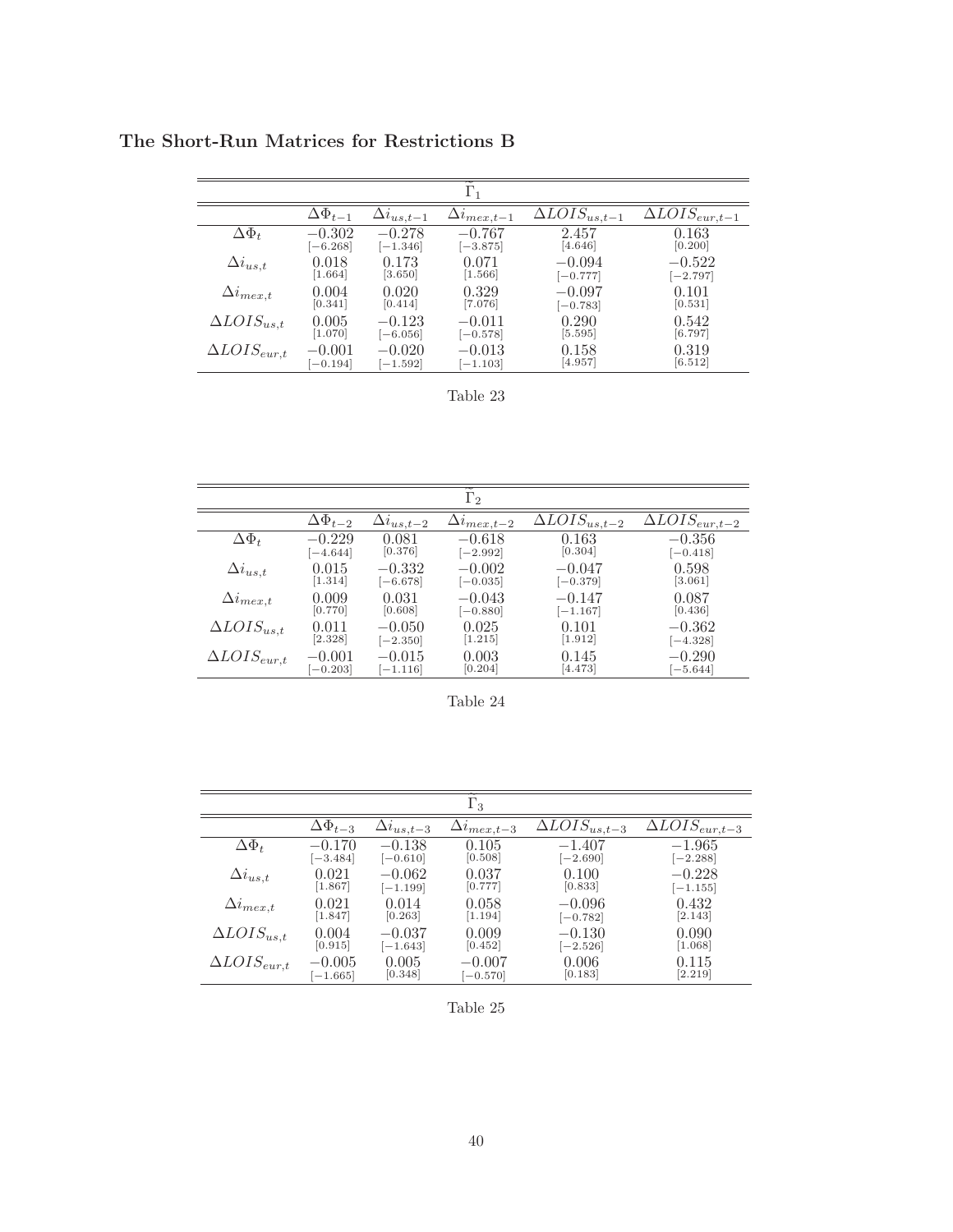|                       |                     |                     | $\Gamma_4$                       |                                                   |                                   |
|-----------------------|---------------------|---------------------|----------------------------------|---------------------------------------------------|-----------------------------------|
|                       | $\Delta \Phi_{t-4}$ | $\Delta i_{us,t-4}$ | $\Delta i_{mex,\underline{t-4}}$ | $\overline{\Delta}$ <i>LOIS</i> <sub>us,t-4</sub> | $\overline{\Delta}LOIS_{eur,t-4}$ |
| $\Delta\Phi_t$        | $-0.084$            | $-0.482$            | $-0.079$                         | 0.058                                             | 0.880                             |
|                       | $[-1.846]$          | $[-2.240]$          | $[-0.386]$                       | [0.116]                                           | [1.025]                           |
| $\Delta i_{us,t}$     | 0.006               | $-0.118$            | $-0.006$                         | $-0.006$                                          | 0.180                             |
|                       | [0.603]             | $[-2.387]$          | $[-0.120]$                       | $[-0.054]$                                        | [0.913]                           |
| $\Delta i_{mex,t}$    | 0.011               | 0.066               | 0.059                            | $-0.480$                                          | $-0.146$                          |
|                       | [1.041]             | [1.303]             | [1.234]                          | $[-4.055]$                                        | $[-0.727]$                        |
| $\Delta LOIS_{us,t}$  | 0.001               | $-0.007$            | 0.003                            | $-0.166$                                          | $-0.114$                          |
|                       | [0.156]             | $[-0.314]$          | [0.147]                          | $[-3.350]$                                        | $[-1.351]$                        |
| $\Delta LOIS_{eur,t}$ | $-0.005$            | 0.063               | $-0.009$                         | $-0.069$                                          | 0.038                             |
|                       | $[-1.811]$          | [4.847]             | $-0.689$                         | $[-2.282]$                                        | [0.725]                           |

Table 26

|                       |                    |                     | $\Gamma_5$                        |                                                   |                                    |
|-----------------------|--------------------|---------------------|-----------------------------------|---------------------------------------------------|------------------------------------|
|                       | $\Delta\Phi_{t-5}$ | $\Delta i_{us,t-5}$ | $\Delta i_{mex, \underline{t-5}}$ | $\overline{\Delta}$ <i>LOIS</i> <sub>us,t-5</sub> | $\overline{\Delta LOIS}_{eur,t-5}$ |
| $\Delta\Phi_t$        | 0.075              | $-0.160$            | $-0.129$                          | 0.040                                             | $-0.370$                           |
|                       | 1.824              | $[-0.729]$          | $[-0.658]$                        | [0.081]                                           | $[-0.460]$                         |
| $\Delta i_{us,t}$     | 0.005              | 0.059               | 0.019                             | 0.030                                             | $-0.062$                           |
|                       | [0.565]            | [1.182]             | [0.433]                           | [0.260]                                           | $[-0.334]$                         |
| $\Delta i_{mex,t}$    | 0.009              | $-0.041$            | 0.006                             | 0.195                                             | 0.209                              |
|                       | [0.902]            | $[-0.805]$          | [0.135]                           | [1.680]                                           | [1.105]                            |
| $\Delta LOIS_{us,t}$  | 0.000              | 0.058               | 0.016                             | $-0.037$                                          | 0.095                              |
|                       | [0.071]            | [2.682]             | [0.848]                           | $[-0.751]$                                        | [1.203]                            |
| $\Delta LOIS_{eur,t}$ | $-0.004$           | 0.010               | $-0.006$                          | 0.151                                             | $-0.048$                           |
|                       | $[-1.567]$         | [0.756]             | $[-0.530]$                        | [5.050]                                           | $[-0.991]$                         |

Table 27

**B.3 The Common Trends or Moving Average Representation**

| The Long-Run Impact Matrix, C |                      |                      |                        |                         |                       |  |  |  |  |
|-------------------------------|----------------------|----------------------|------------------------|-------------------------|-----------------------|--|--|--|--|
|                               |                      |                      |                        |                         |                       |  |  |  |  |
|                               | $\varepsilon_{\Phi}$ | $\varepsilon_{i,us}$ | $\varepsilon_{i, max}$ | $\varepsilon_{LOIS,us}$ | $\epsilon_{LOIS,eur}$ |  |  |  |  |
| $\Phi_t$                      | $-0.217$             | 1.568                | $-1.667$               | $-3.677$                | 2.085                 |  |  |  |  |
|                               | $[-1.924]$           | $[3.920]$            | $[-5.276]$             | $[-4.656]$              | [1.572]               |  |  |  |  |
| $i_{us,t}$                    | $-0.081$             | 1.099                | 0.028                  | $-0.718$                | 0.535                 |  |  |  |  |
|                               | $[-1.810]$           | [6.922]              | [0.222]                | $[-2.291]$              | [1.016]               |  |  |  |  |
| $\ell_{mex,t}$                | 0.088                | 0.037                | 1.558                  | $-0.278$                | 0.716                 |  |  |  |  |
|                               | [1.383]              | [0.163]              | [8.739]                | $[-0.624]$              | [0.957]               |  |  |  |  |
| $LOIS_{us,t}$                 | 0.035                | $-0.223$             | 0.030                  | 1.377                   | 0.219                 |  |  |  |  |
|                               | [1.311]              | $[-2.374]$           | [0.409]                | $[7.439]$               | [0.706]               |  |  |  |  |
| $LOIS_{eur,t}$                | 0.032                | $-0.132$             | $-0.006$               | 0.776                   | 1.117                 |  |  |  |  |
|                               | [1.419]              | $[-1.669]$           | $[-0.104]$             | [4.989]                 | [4.277]               |  |  |  |  |

Table 28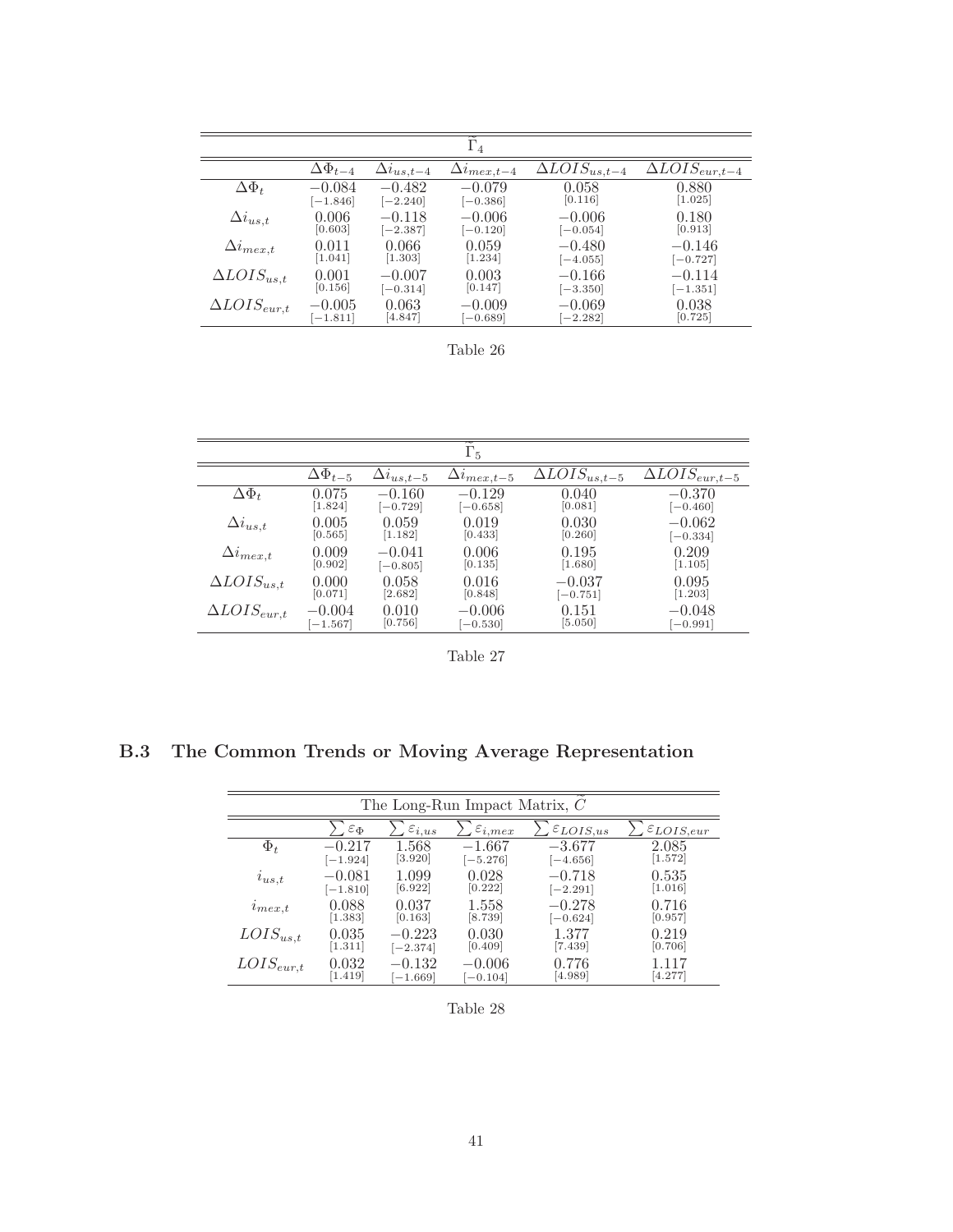| Common Trends |            |            |                |                                    |                                       |  |  |  |
|---------------|------------|------------|----------------|------------------------------------|---------------------------------------|--|--|--|
|               | $\Phi_t$   | $i_{us,t}$ | $\ell_{mex,t}$ | $\overline{LO}$ IS <sub>us,t</sub> | $\overline{LO}$ <i>I</i> $S_{eur, t}$ |  |  |  |
| $_{\alpha}$   | 0.010      | 0.000      | 0.000          | 1.000                              | 0.000                                 |  |  |  |
|               | [0.662]    | [NA]       | [NA]           | [NA]                               | NA                                    |  |  |  |
| $\cdot$ 2     | 0.054      | 0.000      | 1.000          | $0.000\,$                          | $0.000\,$                             |  |  |  |
|               | [1.513]    | [NA]       | [NA]           | [NA]                               | NA                                    |  |  |  |
| , 3           | 0.013      | $0.000\,$  | 0.000          | 0.000                              | 1.000                                 |  |  |  |
|               | 1.417      | [NA]       | [NA]           | [NA]                               | NA                                    |  |  |  |
|               | 0.075      | $1.000\,$  | 0.000          | 0.000                              | $0.000\,$                             |  |  |  |
|               | $[-2.106]$ | [NA]       | [NA]           | [NA]                               | NA                                    |  |  |  |

Table 29

| The Loadings to the Common Trends |            |                            |          |            |  |  |  |  |
|-----------------------------------|------------|----------------------------|----------|------------|--|--|--|--|
|                                   | $\alpha$   | $\alpha'$<br>$\mathcal{D}$ | $\Box$ 3 |            |  |  |  |  |
| $\beta_{\perp,1}$                 | $-3.677$   | $-1.667$                   | 2.085    | $1.568\,$  |  |  |  |  |
|                                   | $[-4.656]$ | $[-5.276]$                 | [1.572]  | [3.920]    |  |  |  |  |
| $\tilde{\beta}_{\perp,2}$         | $-0.718$   | 0.028                      | 0.535    | 1.099      |  |  |  |  |
|                                   | $[-2.291]$ | [0.222]                    | [1.016]  | [6.922]    |  |  |  |  |
| $\tilde{\beta}_{\perp,3}$         | $-0.278$   | $1.558\,$                  | 0.716    | 0.037      |  |  |  |  |
|                                   | $[-0.624]$ | [8.739]                    | [0.957]  | [0.163]    |  |  |  |  |
| $\tilde{\beta}_{\perp,4}$         | 1.377      | $\,0.030\,$                | 0.219    | $-0.223$   |  |  |  |  |
|                                   | [7.439]    | [0.409]                    | [0.706]  | $[-2.374]$ |  |  |  |  |
| $\overline{1.5}$                  | 0.776      | $-0.006$                   | 1.117    | $-0.132$   |  |  |  |  |
|                                   | [4.989]    | $[-0.104]$                 | [4.277]  | $[-1.669]$ |  |  |  |  |

Table 30

|                        | Residual S.E. and Cross-Correlations |                      |                        |                      |                       |  |  |  |  |
|------------------------|--------------------------------------|----------------------|------------------------|----------------------|-----------------------|--|--|--|--|
|                        | $\varepsilon_{\Phi}$                 | $\varepsilon_{i,us}$ | $\varepsilon_{i, max}$ | $\epsilon_{LOIS,us}$ | $\epsilon_{LOIS,eur}$ |  |  |  |  |
| S.E.                   | 0.410                                | 0.163                | 0.231                  | 0.096                | 0.081                 |  |  |  |  |
| $\varepsilon_{\Phi}$   | 1.000                                | N A                  | NA                     | N A                  | N A                   |  |  |  |  |
| $\varepsilon_{i,us}$   | 0.677                                | 1.000                | N A                    | N A                  | N A                   |  |  |  |  |
| $\varepsilon_{i, max}$ | $-0.661$                             | $-0.053$             | 1.000                  | N A                  | N A                   |  |  |  |  |
| $\epsilon_{LOIS,us}$   | $-0.729$                             | $-0.553$             | 0.172                  | 1.000                | NА                    |  |  |  |  |
| $\epsilon_{LOIS,eur}$  | $-0.568$                             | $-0.469$             | 0.150                  | 0.921                | 1.000                 |  |  |  |  |

Table 31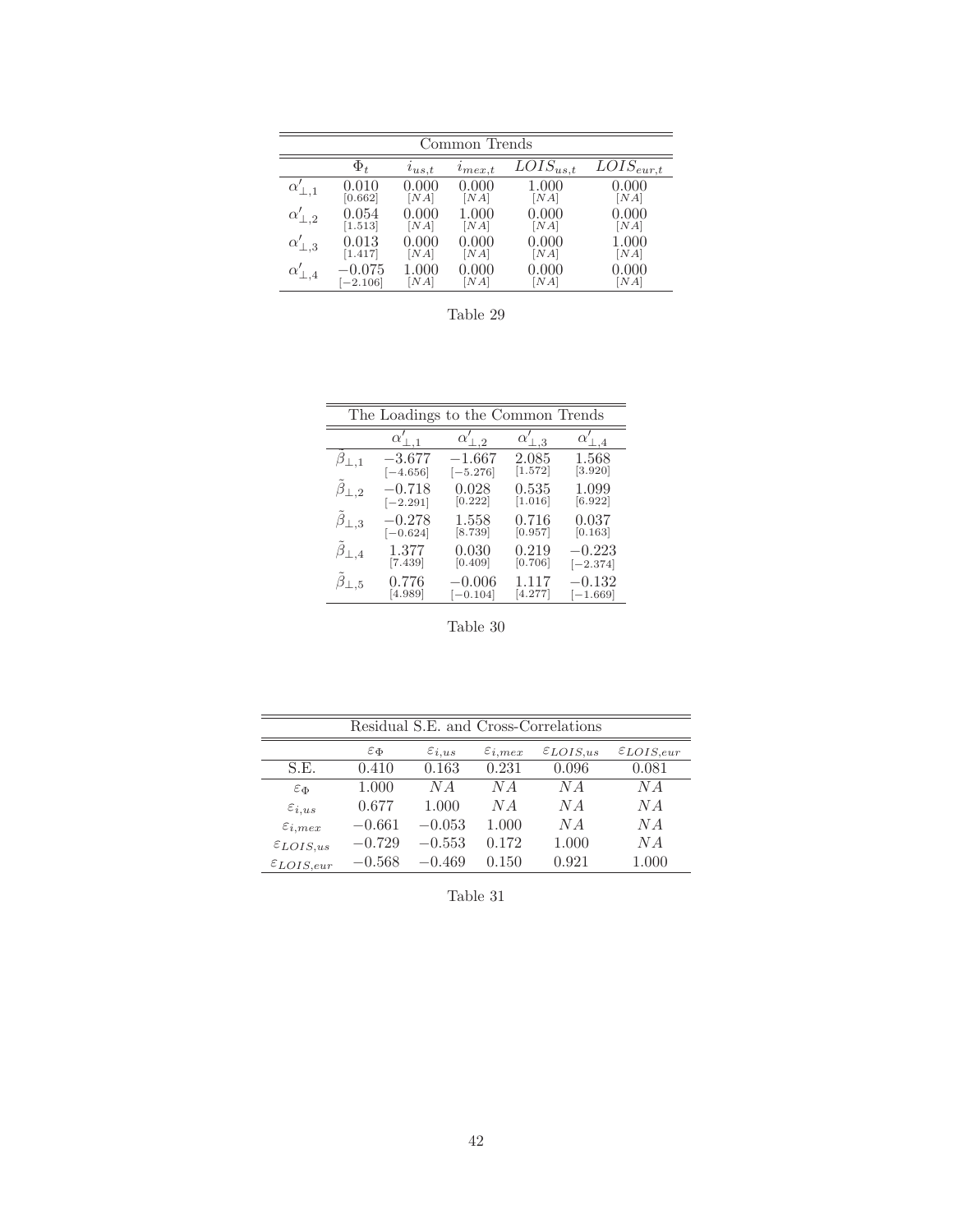## **B.4 Structural MA-model**

| $ u_t = M \varepsilon_t $<br>Rotation Matrix, M: |                      |                      |                      |                       |                        |  |  |  |  |
|--------------------------------------------------|----------------------|----------------------|----------------------|-----------------------|------------------------|--|--|--|--|
|                                                  | $\varepsilon_{\Phi}$ | $\varepsilon_{i,us}$ | $\epsilon_{LOIS,us}$ | $\epsilon_{LOIS,eur}$ | $\varepsilon_{i, max}$ |  |  |  |  |
| $u_{tr}$                                         | $-1.525$             | $-1.996$             | 3.508                | 0.569                 | 1.368                  |  |  |  |  |
| $u_{pr,1}$                                       | $-0.498$             | 6.761                | $-4.418$             | 3.290                 | 0.171                  |  |  |  |  |
| $u_{pr,2}$                                       | 0.102                | 1.709                | 14.284               | 4.929                 | 0.493                  |  |  |  |  |
| $u_{pr,3}$                                       | 0.195                | 0.483                | $-9.871$             | 29.778                | $-1.016$               |  |  |  |  |
| $u_{pr,4}$                                       | $-0.348$             | $-0.242$             | 4.235                | $-3.316$              | $-6.751$               |  |  |  |  |

Table 32

| Rotation Matrix, M (Normalized) |                      |                      |                         |                       |                        |  |  |  |  |
|---------------------------------|----------------------|----------------------|-------------------------|-----------------------|------------------------|--|--|--|--|
|                                 | $\varepsilon_{\Phi}$ | $\varepsilon_{i,us}$ | $\mathcal{E}_{LOIS,us}$ | $\epsilon_{LOIS,eur}$ | $\varepsilon_{i, max}$ |  |  |  |  |
| $u_{tr}$                        | $-0.435$             | $-0.569$             | 1.000                   | 0.162                 | 0.390                  |  |  |  |  |
| $u_{pr,1}$                      | $-0.074$             | 1.000                | $-0.653$                | 0.487                 | 0.025                  |  |  |  |  |
| $u_{pr,2}$                      | 0.007                | 0.120                | 1.000                   | 0.345                 | 0.035                  |  |  |  |  |
| $u_{pr,3}$                      | 0.007                | 0.016                | $-0.331$                | 1.000                 | $-0.034$               |  |  |  |  |
| $u_{pr,4}$                      | 0.052                | 0.036                | $-0.627$                | 0.491                 | 1.000                  |  |  |  |  |

Table 33

| Inverse Rotation Matrix, $\tilde{M}^{-1}$ :<br>$\left \varepsilon_t = \overline{M}^{-1} u_t\right $ |          |            |            |            |            |  |  |  |
|-----------------------------------------------------------------------------------------------------|----------|------------|------------|------------|------------|--|--|--|
|                                                                                                     | $u_{tr}$ | $u_{pr,1}$ | $u_{pr,2}$ | $u_{pr,3}$ | $u_{pr,4}$ |  |  |  |
| $\varepsilon_{\Phi}$                                                                                | $-0.559$ | $-0.197$   | 0.110      | 0.002      | $-0.110$   |  |  |  |
| $\varepsilon_{i,us}$                                                                                | $-0.042$ | 0.128      | 0.036      | $-0.019$   | 0.000      |  |  |  |
| $\mathcal{E}_{LOIS,us}$                                                                             | 0.005    | $-0.012$   | 0.058      | $-0.008$   | 0.006      |  |  |  |
| $\epsilon_{LOIS,eur}$                                                                               | 0.007    | $-0.005$   | 0.019      | 0.031      | $-0.002$   |  |  |  |
| $\varepsilon_{i, max}$                                                                              | 0.030    | 0.000      | 0.020      | $-0.019$   | $-0.138$   |  |  |  |

Table 34

| Inverse Rotation Matrix, $\overline{M}^{-1}$ (Normalized) |          |            |            |            |            |  |  |  |
|-----------------------------------------------------------|----------|------------|------------|------------|------------|--|--|--|
|                                                           | $u_{tr}$ | $u_{pr,1}$ | $u_{pr,2}$ | $u_{pr,3}$ | $u_{pr,4}$ |  |  |  |
| $\varepsilon_{\Phi}$                                      | 1.000    | 0.353      | $-0.197$   | $-0.003$   | 0.198      |  |  |  |
| $\varepsilon_{i,us}$                                      | $-0.327$ | 1.000      | 0.285      | $-0.151$   | 0.003      |  |  |  |
| $\mathcal{E}_{LOIS,us}$                                   | 0.095    | $-0.212$   | 1.000      | $-0.132$   | 0.107      |  |  |  |
| $\epsilon_{LOIS,eur}$                                     | 0.234    | $-0.157$   | 0.604      | 1.000      | $-0.063$   |  |  |  |
| $\varepsilon_{i, max}$                                    | $-0.219$ | $-0.002$   | $-0.146$   | 0.140      | 1.000      |  |  |  |

Table 35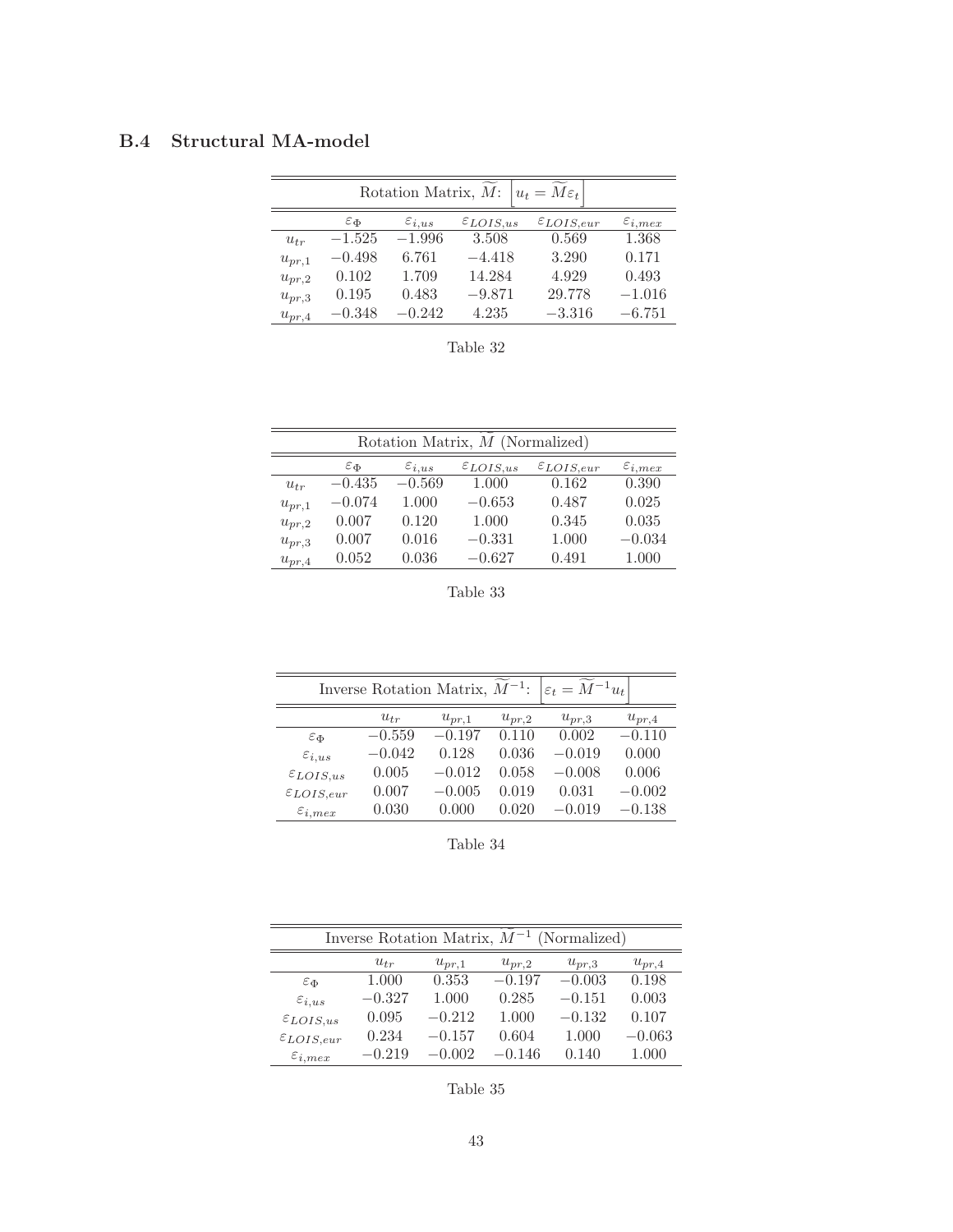| Structural Long-Run Impact Matrix, $D = CM^{-1}$ |          |            |            |            | (Normalized) |
|--------------------------------------------------|----------|------------|------------|------------|--------------|
|                                                  | $u_{tr}$ | $u_{pr,1}$ | $u_{pr,2}$ | $u_{pr,3}$ | $u_{pr,4}$   |
| $\Phi_t$                                         | 0.000    | 1.707      | $-2.181$   | 3.007      | $-1.000$     |
| $i_{us,t}$                                       | 0.000    | 1.000      | $-0.000$   | 0.000      | 0.000        |
| $LOIS_{us,t}$                                    | 0.000    | $-0.327$   | 1.000      | $-0.000$   | $-0.000$     |
| $LOIS_{eur,t}$                                   | 0.000    | $-0.233$   | 0.802      | 1.000      | $-0.000$     |
| $\imath_{\mathit{mex,t}}$                        | 0.000    | $-0.075$   | 0.496      | $-0.208$   | 1.000        |

Table 36

| 100*Contemporaneous Impact, $D_0^* = C_0^* M^{-1}$ |           |            |            |            |            |
|----------------------------------------------------|-----------|------------|------------|------------|------------|
|                                                    | $u_{tr}$  | $u_{pr,1}$ | $u_{pr,2}$ | $u_{pr,3}$ | $u_{pr,4}$ |
| $\Phi_t$                                           | $-55.850$ | $-19.688$  | 11.029     | 0.188      | $-11.036$  |
| $i_{us,t}$                                         | $-4.182$  | 12.777     | $\ast$     | $\ast$     | $\ast$     |
| $LOIS_{us,t}$                                      | 0.548     | $-1.222$   | 5.778      | $\ast$     | $\ast$     |
| $LOIS_{eur,t}$                                     | 0.719     | $-0.482$   | 1.853      | 3.070      | $\ast$     |
| $\ell_{max,t}$                                     | 3.019     | 0.027      | 2.016      | $-1.927$   | $-13.763$  |

Table 37

| 100*Impact After $K = 60$ Periods: |          |            |            |            |            |
|------------------------------------|----------|------------|------------|------------|------------|
|                                    | $u_{tr}$ | $u_{pr,1}$ | $u_{pr,2}$ | $u_{pr,3}$ | $u_{pr,4}$ |
| $\Phi_t$                           | $-0.052$ | 27.673     | $-17.420$  | 9.329      | 22.709     |
| $i_{us,t}$                         | $-0.008$ | 16.241     | $\ast$     | $\ast$     | $\ast$     |
| $LOIS_{us,t}$                      | 0.002    | $-5.310$   | 7.994      | $\ast$     | $\ast$     |
| $LOIS_{eur,t}$                     | 0.003    | $-3.785$   | 6.410      | 3.111      | $\ast$     |
| $i_{max,t}$                        | 0.003    | $-1.219$   | 3.965      | $-0.646$   | $-22.720$  |

Table 38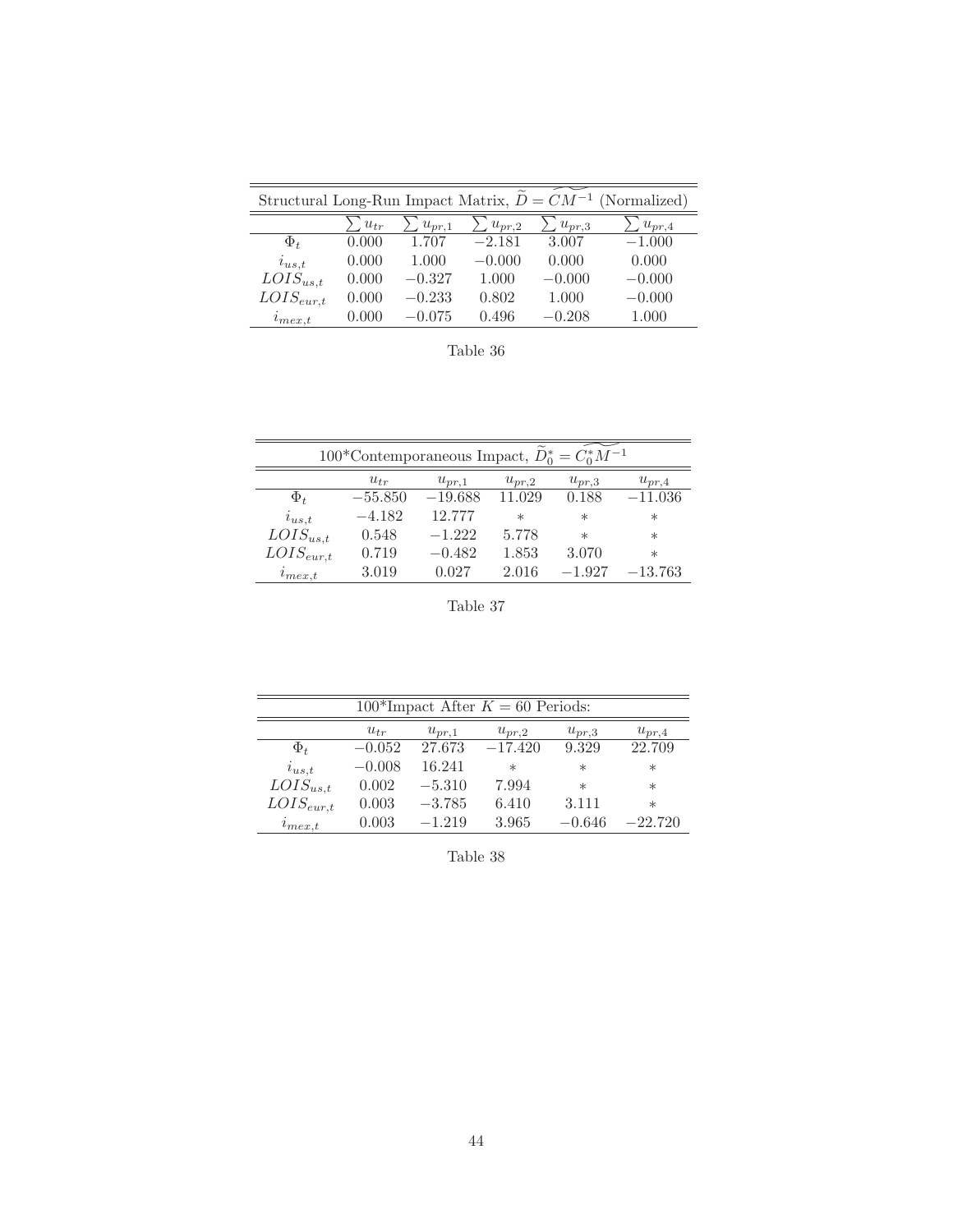| <b>Step</b> | Std Error | $\overline{LO}IS_{us,t}^*$ | $\overline{LO}$ IS <sup>*</sup> <sub>eur,t</sub> |
|-------------|-----------|----------------------------|--------------------------------------------------|
| 1           | 0.1448    | 0.0000                     | 0.0000                                           |
| 5           | 0.3162    | 3.0547                     | 0.3806                                           |
| 10          | 0.4417    | 4.2641                     | 0.3929                                           |
| 15          | 0.5566    | 5.5524                     | 0.4791                                           |
| 20          | 0.6624    | 6.4054                     | 0.5829                                           |
| 25          | 0.7603    | 7.0302                     | 0.6586                                           |
| 30          | 0.8509    | 7.4934                     | 0.7182                                           |
| 35          | 0.9351    | 7.8408                     | 0.7643                                           |
| 40          | 1.0137    | 8.1080                     | 0.8002                                           |
| 45          | 1.0874    | 8.3174                     | 0.8288                                           |
| 50          | 1.1569    | 8.4847                     | 0.8518                                           |
| 55          | 1.2228    | 8.6205                     | 0.8705                                           |
| 60          | 1.2854    | 8.7325                     | 0.8861                                           |

## **B.5 Variance Decomposition Analysis**

Table 39: Variance Decomposition for  $i_{us,t}$ .  $LOIS^*_{,t}$  is in per-cent.

| Step | Std Error | $\overline{LOIS}_{us,t}^*$ | $LOIS^*_{\sim}$<br>$_{eur.t}$ |
|------|-----------|----------------------------|-------------------------------|
| 1    | 0.1479    | 0.4968                     | 0.0737                        |
| 5    | 0.4545    | 0.2833                     | 0.4759                        |
| 10   | 0.6979    | 0.2291                     | 1.1543                        |
| 15   | 0.8788    | 0.6158                     | 1.5560                        |
| 20   | 1.0321    | 0.7474                     | 1.6184                        |
| 25   | 1.1678    | 0.8716                     | 1.6486                        |
| 30   | 1.2901    | 0.9708                     | 1.6535                        |
| 35   | 1.4026    | 1.0486                     | 1.6512                        |
| 40   | 1.5070    | 1.1117                     | 1.6460                        |
| 45   | 1.6049    | 1.1628                     | 1.6402                        |
| 50   | 1.6972    | 1.2049                     | 1.6345                        |
| 55   | 1.7849    | 1.2399                     | 1.6294                        |
| 60   | 1.8685    | 1.2694                     | 1.6248                        |

Table 40: Variance Decomposition for  $i_{mex,t}$ .  $LOIS^*_{,t}$  is in per-cent.